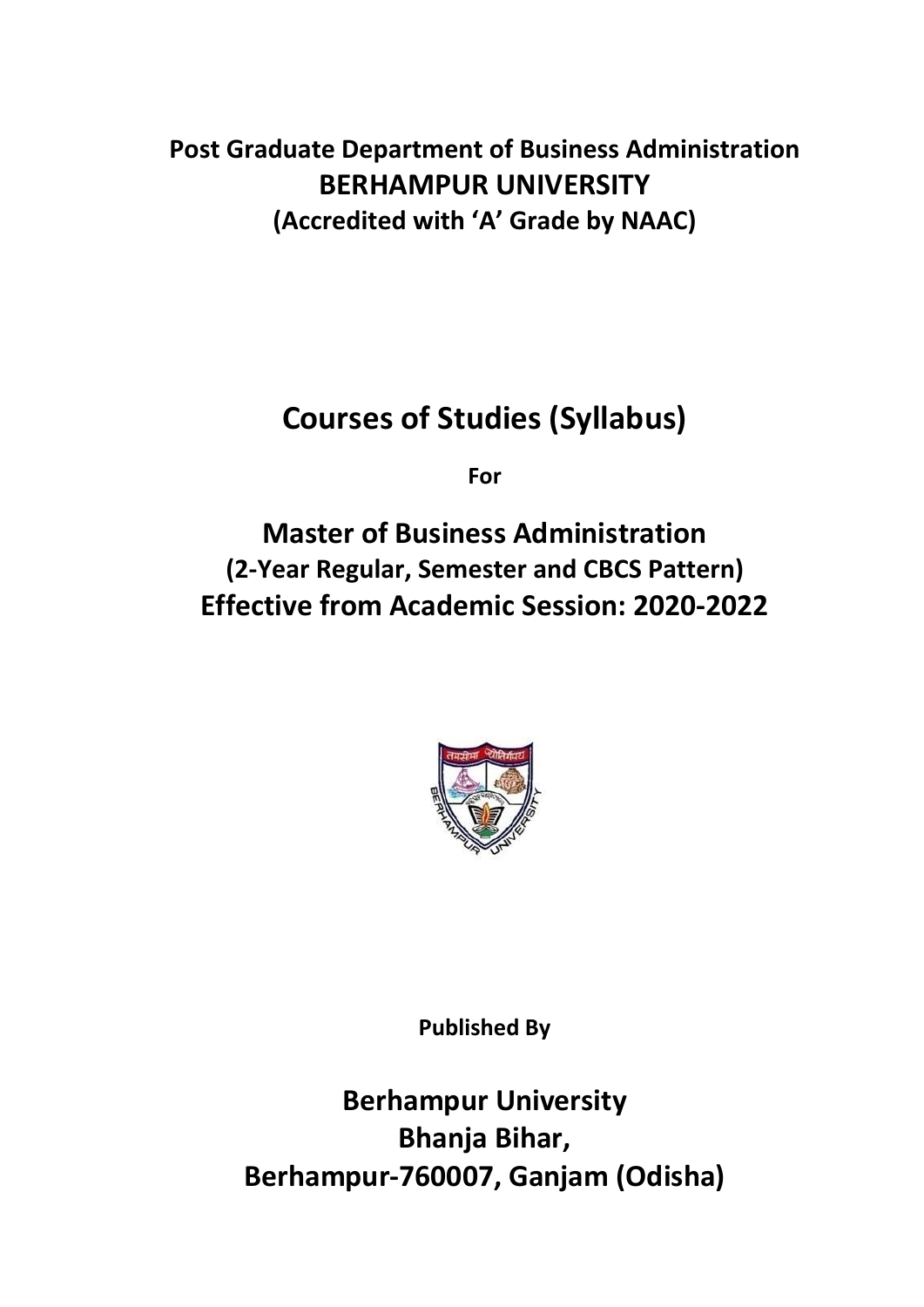# **Syllabus for Masters of Business Administration (Effective for Students Taking Admission from the Session 2020-21)**

# **About the Department**

The Department of Business Administrationwas established in the year 1986-87 with the UGC sanction order and got AICTE approval. It is a life member of Association of Indian Management Schools (AIMS). The Department offers two years (Four Semesters) regular course in Business Administration with an annual intake of 40 students. The Alumni of the Department are well placed in India and abroad. The Department also focuses on the objective of the doctoral research i.e. Ph. D in Business Administration and encourage original research in different aspects of management. The Department is equipped with highly qualified and experienced faculty members.

# **Objective of the Course**

The objective of the MBA Course is to educate students from multi-disciplinary back ground with business managementpractices and managerial skillssuch as optimal decision making, problem solving, team work, leadership, etc. in a fast changing, highly competitive and uncertaincorporate world. The students are encouraged for active participation in the class room, seminar presentations, case studies, group discussions, quizzes, business games, etc.

Twenty core subjects and eight elective subjects of 100 marks and 4 credits each are taught in depth. For practical exposure, the students undergo summer internship programme (100 marks) of 6-8 weeks duration in different business organisations after the end of the first year. The students are motivated for entrepreneurship development for self-employment and employment generation. At the end of the course, the students are well prepared to become professional manager and make a career in private sector, public sector and government sector to achieve their individual as well as organisational goal effectively. Some students qualify UGC NET/ JRF to pursue research on business management area and to join teaching profession.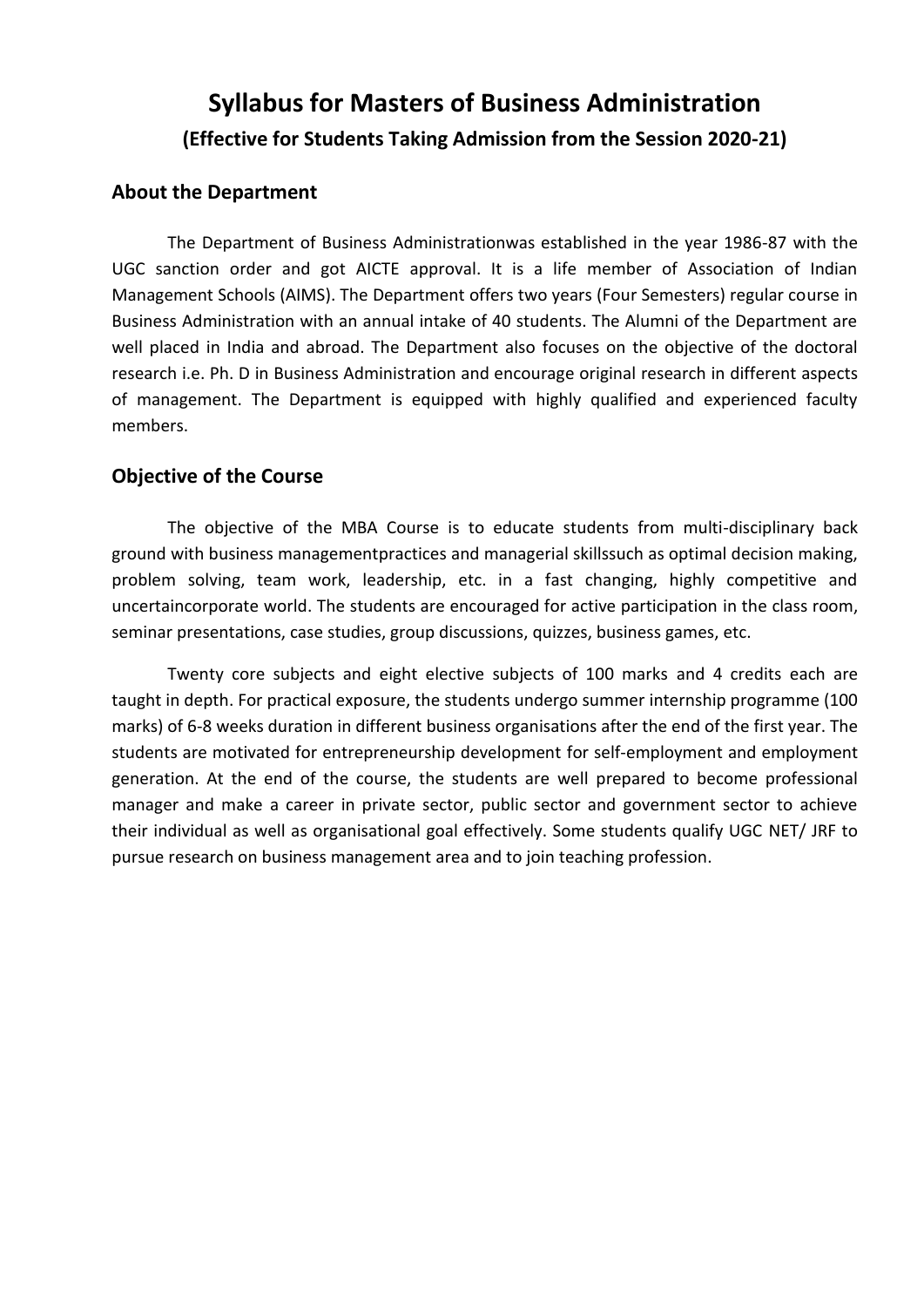# **GENERAL COURSE FRAMEWORK AND STRUCTURE**

# **COURSE COORDINATOR: THE HEAD, PG DEPARTMENT OF BUSINESS ADMINISTRATION,**

| Semester-I       |                                       | <b>Name of the Subject</b>                                                              | <b>Credit</b> | <b>Marks</b>       | <b>Assessment</b>  |  |  |
|------------------|---------------------------------------|-----------------------------------------------------------------------------------------|---------------|--------------------|--------------------|--|--|
|                  |                                       |                                                                                         |               |                    |                    |  |  |
| <b>BUAD C101</b> |                                       | Principles<br>Practices<br>οf<br>04<br>100<br>ES: $80 + IA$ : 20<br>and                 |               |                    |                    |  |  |
|                  |                                       | Management                                                                              |               |                    |                    |  |  |
| <b>BUAD C102</b> |                                       | Organizational Behaviour                                                                | 04            | 100                | ES: $80 + IA$ : 20 |  |  |
| BUAD C103        |                                       | <b>Quantitative Methods</b>                                                             | 04            | 100                | ES: $80 + IA$ : 20 |  |  |
| BUAD C104        |                                       | <b>Managerial Economics</b>                                                             | 04            | 100                | ES: $80 + IA$ : 20 |  |  |
| <b>BUAD C105</b> |                                       | <b>Accounting for Managers</b>                                                          | 04            | 100                | ES: $80 + IA$ : 20 |  |  |
| <b>BUAD C106</b> |                                       | MarketingManagement                                                                     | 04            | 100                | ES: $80 + IA$ : 20 |  |  |
| BUAD C107        |                                       | Application<br>Computer<br>in                                                           | 04            | 100                | ES: 60+ IA: 20+    |  |  |
|                  |                                       | Management                                                                              |               |                    | Practical:20       |  |  |
| <b>BUAD C108</b> |                                       | <b>Business Environment</b>                                                             | 04            | 100                | ES: $80 + IA$ : 20 |  |  |
|                  |                                       | <b>Semester-I Total</b>                                                                 | 32            | 800                |                    |  |  |
|                  |                                       | NB: ES-End Semester, IA: Internal Assessment                                            |               |                    |                    |  |  |
| Semester-II      |                                       |                                                                                         |               |                    |                    |  |  |
| BUAD C201        |                                       | Organisation Effectiveness<br>and                                                       | 04            | 100                | ES: $80 + IA$ : 20 |  |  |
|                  | Change                                |                                                                                         |               |                    |                    |  |  |
| <b>BUAD C202</b> |                                       | <b>Research Methodology</b>                                                             | 04            | 100                | ES: $80 + IA$ : 20 |  |  |
| BUAD C203        |                                       | Production<br>and<br>Operation                                                          | 04            | 100                | ES: $80 + IA$ : 20 |  |  |
|                  |                                       | Management                                                                              |               |                    |                    |  |  |
| <b>BUAD C204</b> |                                       | Human Resource Management                                                               | 04            | 100                | ES: $80 + IA$ : 20 |  |  |
| <b>BUAD C205</b> |                                       | Business Policy and<br>Strategic                                                        | 04            | 100                | ES: $80 + IA$ : 20 |  |  |
| Management       |                                       |                                                                                         |               |                    |                    |  |  |
| <b>BUAD C206</b> |                                       | <b>Business Law</b>                                                                     | 04<br>100     |                    | ES: $80 + IA$ : 20 |  |  |
| BUAD C207        |                                       | <b>Financial Management</b>                                                             | 04            | 100                | ES: $80 + IA$ : 20 |  |  |
| <b>BUAD C208</b> | Management Information System         |                                                                                         | 04            | 100                | ES: $80 + IA$ : 20 |  |  |
|                  | <b>Semester-II Total</b><br>32<br>800 |                                                                                         |               |                    |                    |  |  |
| Semester-III     |                                       |                                                                                         |               |                    |                    |  |  |
| BUAD C301        |                                       | Entrepreneurship Development<br>04<br>100                                               |               | ES: $80 + IA$ : 20 |                    |  |  |
| <b>BUAD C302</b> |                                       | <b>Operation Research</b>                                                               | 04            | 100                | ES: 80 + IA: 20    |  |  |
|                  |                                       | NB: Every student has to select any TWO specialisations out of the following three      |               |                    |                    |  |  |
|                  |                                       | specialisations (Marketing, Finance, Human Resources) for the third semester and fourth |               |                    |                    |  |  |
|                  |                                       | semester. Further, he/she has to study FIRST TWO papers offered by the Department under |               |                    |                    |  |  |
|                  |                                       | the respective specialisation group during third and fourth semester.                   |               |                    |                    |  |  |
| <b>GROUP-A</b>   |                                       | <b>Marketing Specialisation</b>                                                         |               |                    |                    |  |  |
| <b>GROUP-B</b>   |                                       | <b>Finance Specialisation</b>                                                           |               |                    |                    |  |  |
| <b>GROUP-C</b>   |                                       | Human Resource Specialisation                                                           |               |                    |                    |  |  |
| <b>GROUP-A</b>   |                                       | <b>Marketing Specialisation</b>                                                         |               |                    |                    |  |  |
| BUAD E311        |                                       | <b>Consumer Behaviour</b>                                                               | 04            | 100                | ES: $80 + IA$ : 20 |  |  |
| BUAD E312        |                                       | <b>Advertising Management</b>                                                           | 04            | 100                | ES: $80 + IA$ : 20 |  |  |
| BUAD E313        |                                       | <b>International Marketing</b>                                                          | 04            | 100                | ES: $80 + IA$ : 20 |  |  |
| BUAD E314        |                                       | <b>Brand Management</b>                                                                 | 04            | 100                | ES: $80 + IA$ : 20 |  |  |
| <b>GROUP-B</b>   |                                       | <b>Finance Specialisation</b>                                                           |               |                    |                    |  |  |
| BUAD E315        |                                       | Security<br>Analysis<br>and                                                             | 04            | 100                | ES: $80 + IA$ : 20 |  |  |

**BERHAMPUR UNIVERSITY**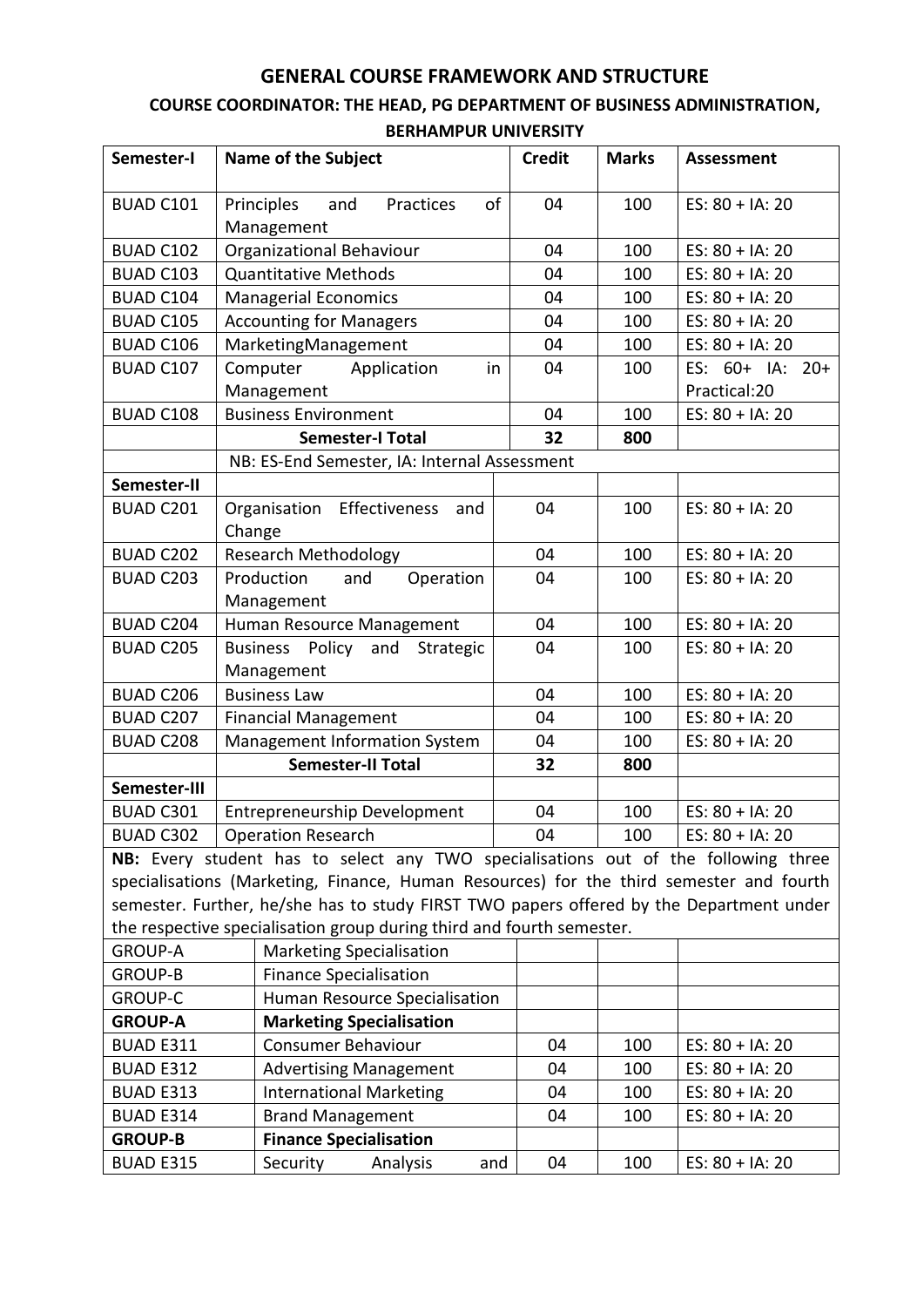|                  | Investment Management                                                                      |     |      |                    |
|------------------|--------------------------------------------------------------------------------------------|-----|------|--------------------|
| <b>BUAD E316</b> | Project Planning, Analysis<br>and                                                          | 04  | 100  | ES: $80 + IA$ : 20 |
|                  | Management                                                                                 |     |      |                    |
| <b>BUAD E317</b> | International<br>Financial                                                                 | 04  | 100  | ES: $80 + IA$ : 20 |
|                  | Management                                                                                 |     |      |                    |
| <b>BUAD E318</b> | <b>Working Capital Management</b>                                                          | 04  | 100  | ES: $80 + IA$ : 20 |
| <b>GROUP-C</b>   | <b>Human Resource Specialisation</b>                                                       |     |      |                    |
| <b>BUAD E319</b> | <b>Compensation Management</b>                                                             | 04  | 100  | ES: $80 + IA$ : 20 |
| <b>BUAD E320</b> | Human Resource Development                                                                 | 04  | 100  | ES: $80 + IA$ : 20 |
| BUAD E321        | Management<br>Training<br>and                                                              | 04  | 100  | ES: $80 + IA$ : 20 |
|                  | Development                                                                                |     |      |                    |
| <b>BUAD E322</b> | Human Resource Planning and                                                                | 04  | 100  | ES: $80 + IA$ : 20 |
|                  | Development                                                                                |     |      |                    |
|                  | <b>Semester-III Total</b>                                                                  | 24  | 600  |                    |
| Semester-IV      |                                                                                            |     |      |                    |
| <b>BUAD P401</b> | <b>Summer Training Project Report</b>                                                      | 04  | 100  | ES: 100            |
| <b>BUAD P402</b> | Comprehensive Viva Voce                                                                    | 04  | 50   | ES: 50             |
| (A & B)          | <b>Seminar Presentation</b>                                                                |     | 50   | ES: 50             |
|                  |                                                                                            |     |      |                    |
|                  | Further, every student has to study another TWO papers offered by the Department under the |     |      |                    |
|                  | respective specialisation group during fourth.                                             |     |      |                    |
| <b>GROUP-A</b>   | <b>Marketing Specialisation</b>                                                            |     |      |                    |
| <b>GROUP-B</b>   | <b>Finance Specialisation</b>                                                              |     |      |                    |
| <b>GROUP-C</b>   | Human Resource Specialisation                                                              |     |      |                    |
| <b>GROUP-A</b>   | <b>Marketing Specialisation</b>                                                            |     |      |                    |
| <b>BUAD E411</b> | Marketing of Services                                                                      | 04  | 100  | ES: $80 + IA$ : 20 |
| <b>BUAD E412</b> | <b>Sales</b><br>and<br>Distribution                                                        | 04  | 100  | ES: $80 + IA$ : 20 |
|                  | Management                                                                                 |     |      |                    |
| <b>BUAD E413</b> | Digital<br>and<br>Social<br>Media                                                          | 04  | 100  | ES: $80 + IA$ : 20 |
|                  | Marketing                                                                                  |     |      |                    |
| <b>BUAD E414</b> | <b>Strategic Marketing</b>                                                                 | 04  | 100  | ES: $80 + IA$ : 20 |
| <b>GROUP-B</b>   | <b>Finance Specialisation</b>                                                              |     |      |                    |
| <b>BUAD E415</b> | of<br>Financial<br>Management                                                              | 04  | 100  | ES: $80 + IA$ : 20 |
|                  | Institutions                                                                               |     |      |                    |
| <b>BUAD E416</b> | Portfolio Management                                                                       | 04  | 100  | ES: $80 + IA$ : 20 |
| <b>BUAD E417</b> | of<br>Financial<br>Management                                                              | 04  | 100  | ES: $80 + IA$ : 20 |
|                  | <b>Services</b>                                                                            |     |      |                    |
| <b>BUAD E418</b> | <b>Financial Derivatives</b>                                                               | 04  | 100  | ES: $80 + IA$ : 20 |
| <b>GROUP-C</b>   | <b>Human Resource Specialisation</b>                                                       |     |      |                    |
| <b>BUAD E419</b> | Strategic<br>Human<br>Resource                                                             | 04  | 100  | ES: $80 + IA$ : 20 |
|                  | Management                                                                                 |     |      |                    |
| <b>BUAD E420</b> | <b>Industrial Relations</b>                                                                | 04  | 100  | ES: 80+ IA: 20     |
| <b>BUAD E421</b> | Organisational<br>Change<br>and                                                            | 04  | 100  | ES: 80+ IA: 20     |
|                  | <b>Intervention Strategies</b>                                                             |     |      |                    |
| <b>BUAD E422</b> | Global<br>Human<br>Resource                                                                | 04  | 100  | ES: $80 + IA$ : 20 |
|                  | Management                                                                                 |     |      |                    |
|                  | <b>Semester-IV Total</b><br><b>Grand Total</b>                                             | 24  | 600  |                    |
|                  |                                                                                            | 112 | 2800 |                    |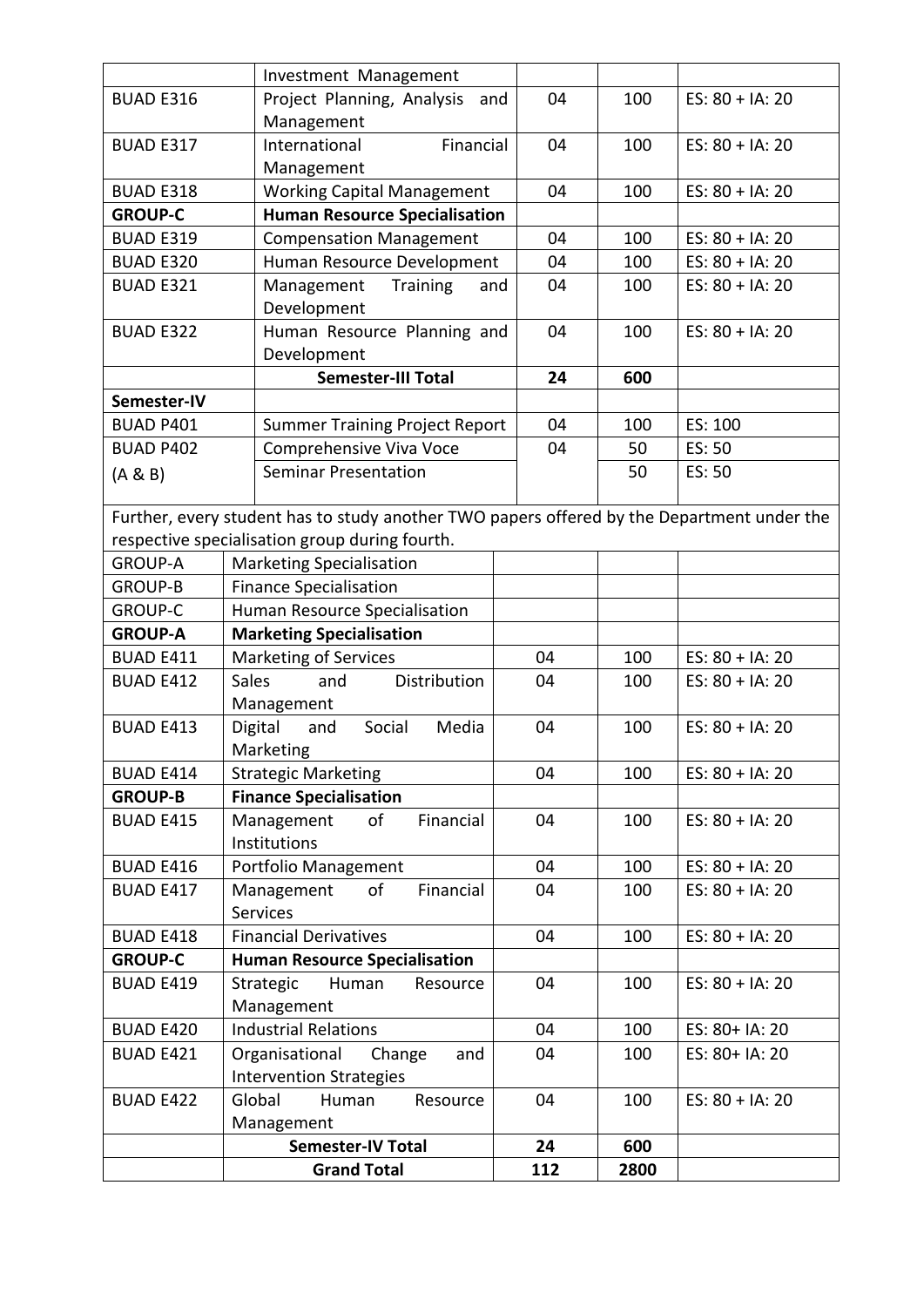# **Detailed Syllabus**

# **SEMESTER I: TOTAL CREDITS-32 and CORE-32**

# **BUAD C101: PRINCIPLES AND PRACTICES OF MANAGMENT**

**Semester: I Credits: 04 Core/Elective: Core**

# **Objective of the Paper:**

The objective of the course is to provide an understanding of basic concepts, principles and practices of management, to enable the students to study the evolution of management and the application of multifunctional approach and principles in an organisation.

| Unit     | <b>Contents</b>                                                                                                                                                                                                                                                                                                                                                                             | <b>Hours</b> |
|----------|---------------------------------------------------------------------------------------------------------------------------------------------------------------------------------------------------------------------------------------------------------------------------------------------------------------------------------------------------------------------------------------------|--------------|
| Unit-I   | Management, Definition,<br>Evolution<br>of<br>Introduction<br>to<br>Management Thought, Taylor and Scientific Management, Fayol's<br>Administrative Management, Bureaucracy, Modern Approach,<br>Managerial Ethics. Functions of Management, Managerial Roles<br>and Skills, Managerial Effectiveness.                                                                                      | 10           |
| Unit-II  | Nature and Purpose of Planning, Planning Process, Classification of<br>planning: Strategic Plan, Tactical Plan and Operational Plan,<br>Process of Planning, Barriers to Effective Planning. MBO,<br>Management by Exception. Decision Making Process, Steps in<br>Decision Making Process, Factors influencing Decision Making<br>Process, Psychological Bias and Decision Support System. | 10           |
| Unit-III | Introduction to Organising, Principles of Organising, Formal and<br>Informal Organisations, Organisation Structure, Line and Staff<br>Authority, Departmentalisation, Delegation of Authority, Span of<br>Control,<br>Centralisation,<br>Decentralisation<br>and<br>Staffing.Communication Process, Barriers to Communication,<br>Effective Communication, Communication and IT.            | 10           |
| Unit-IV  | Importance of Coordination, Principles and Techniques<br><b>of</b><br>Importance of Leadership, Leadership<br>Coordination.<br>VS.<br>Management, Characteristics of an Effective Leader, Importance of<br>Controlling, Effective Control System.                                                                                                                                           | 10           |
| Unit-V   | Case Study                                                                                                                                                                                                                                                                                                                                                                                  | 10           |
|          | Total                                                                                                                                                                                                                                                                                                                                                                                       | 40           |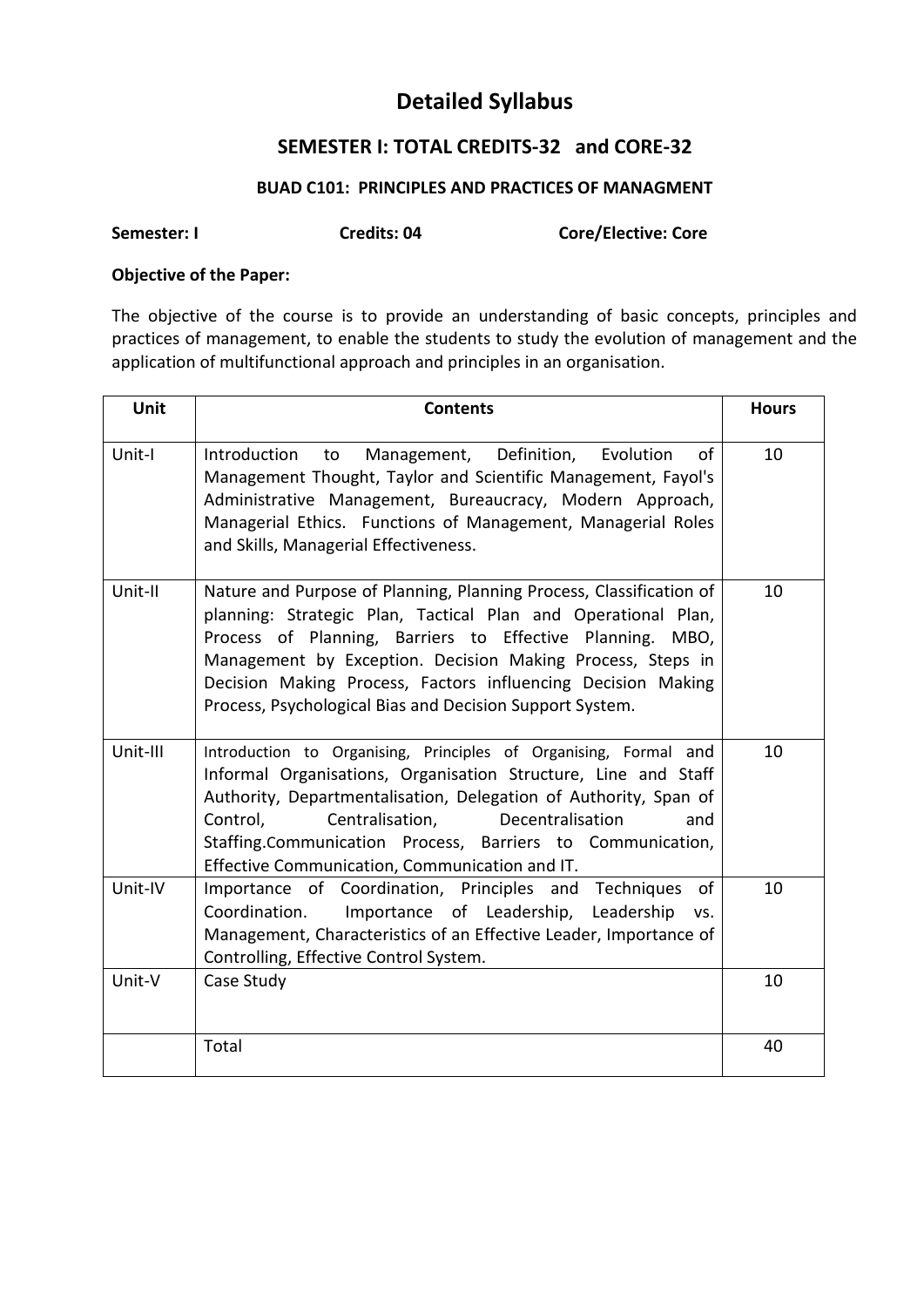# **Text Books and Reading Materials (Latest Editions):**

1. Koontz H. and Heinz W., Essentials of Management, Tata McGraw Hill, New Delhi.

2. Drucker, F.P., Management Practices-Tasks, Responsibilities and Practices, Harper Collins, New York.

3. Terry G.R and Franklin S.G, the Practices of Management, AITBS Publishers, New Delhi.

4.Prasad L.M., Principles and Practices of Management, Sultan Chand, New Delhi, Latest edition.

5. Pathi, S. N, Modern Business Communication, Himalaya Publishing house, New Delhi.

6. Tripathy, P.C. and Reddy, P.N, Principles of Management, Tata McGraw Hill, New Delhi.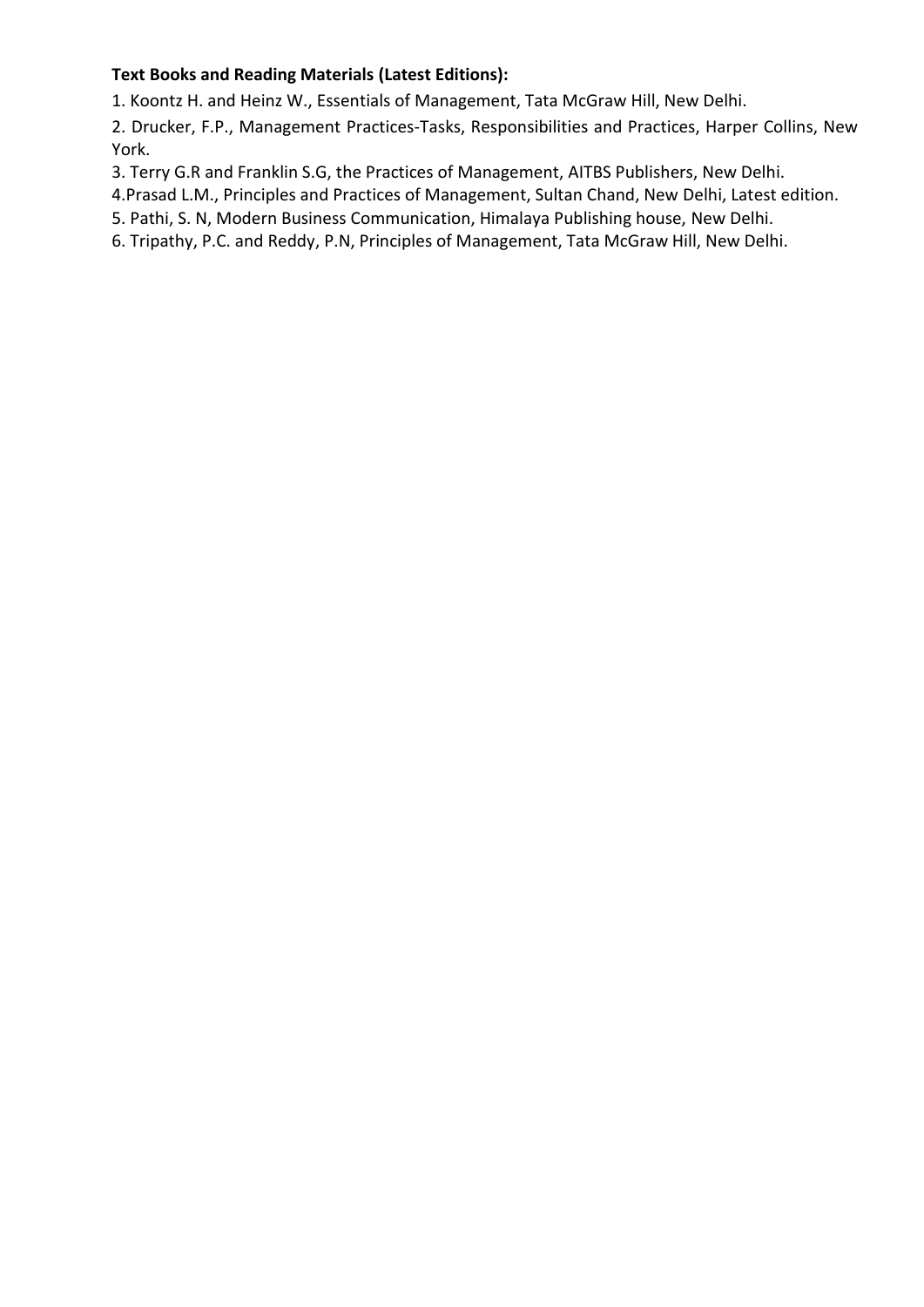### **BUAD C102: ORGANISATION BEHAVIOUR**

**Semester: I Credits: 04 Core/Elective: Core**

# **Objective of the Paper:**

The objective of the paper is to familiarize the students with the basic management process and behavioural dynamics in the organization.

| <b>Unit</b> | <b>Contents</b>                                                                                                                                                                                                                                                                                                                                                                                                                                  | <b>Hours</b> |
|-------------|--------------------------------------------------------------------------------------------------------------------------------------------------------------------------------------------------------------------------------------------------------------------------------------------------------------------------------------------------------------------------------------------------------------------------------------------------|--------------|
| Unit-I      | Introduction, Characteristics of organizational behaviour, Role of<br>Managers in OB, Interpersonal Roles, Decisional Roles, Approaches<br>to OB, Challenges and Opportunities for OB, Organizational<br>behaviour models: Cognitive framework, Behaviouristic framework<br>and Social cognitive framework.                                                                                                                                      | 10           |
| Unit-II     | Perception: Importance, Perceptual Process; Factors Influencing<br>Management and Behavioural Applications<br>Perception,<br>οf<br>Perception,<br>Attitudes: Source of Attitudes; Attitudes and Consistency, Attitude<br>of<br>Measurement.Personality:<br>Determinants<br>Personality,<br>Personality Traits, The Big Five Model, Major Personality<br>Attributes Influencing OB;<br>Learning: Concept, Learning Cycle, Components of Learning. | 10           |
| Unit-III    | Motivation: Concept, Role of Motivation, Theories of Motivation:<br>Maslow's Need Hierarchy Theory, Herzberg's Two Factor Theory,<br>McClelland's Need Theory, Victor-Vroom's Expectancy Theory,<br>Porter-Lawler Theory, Equity Theory.                                                                                                                                                                                                         | 10           |
| Unit-IV     | Team Development and Leadership: Concept, Leadership Vs.<br>Management, Leadership Theories - Trait Theory, Behavioural<br>Theory, and Situational Theory. Leadership Styles: Liker's Four<br>Systems of Leadership, Managerial Grid, Tri-dimensional Grid.                                                                                                                                                                                      | 10           |
| Unit-V      | Case Study                                                                                                                                                                                                                                                                                                                                                                                                                                       | 10           |
|             | Total                                                                                                                                                                                                                                                                                                                                                                                                                                            | 50           |

- 1. Koontz, H. and Weihrich, H., Management, 10th ed., New York; McGraw Hill.
- 2. Luthans, F, Organizational Behaviour, 7th ed., McGraw Hill.
- 3. Robbins, S.P., Management, 5th ed., New Jersey, Englewood Cliffs, Prentice Hall Inc.
- 4. Robbins, S.P., Organizational Behaviour, 7th ed., New Delhi, Prentice Hall of India.
- 5. Singh, Dilip, Emotional Intelligence at Work, Response Books, Sage Publications, Delhi.
- 6. Stew, B.M., Psychological Dimensions of Organizational Behaviour, Prentice Hall Inc.
- 7. Stoner, J., etc, Management, 6th ed., New Delhi, Prentice Hall of India.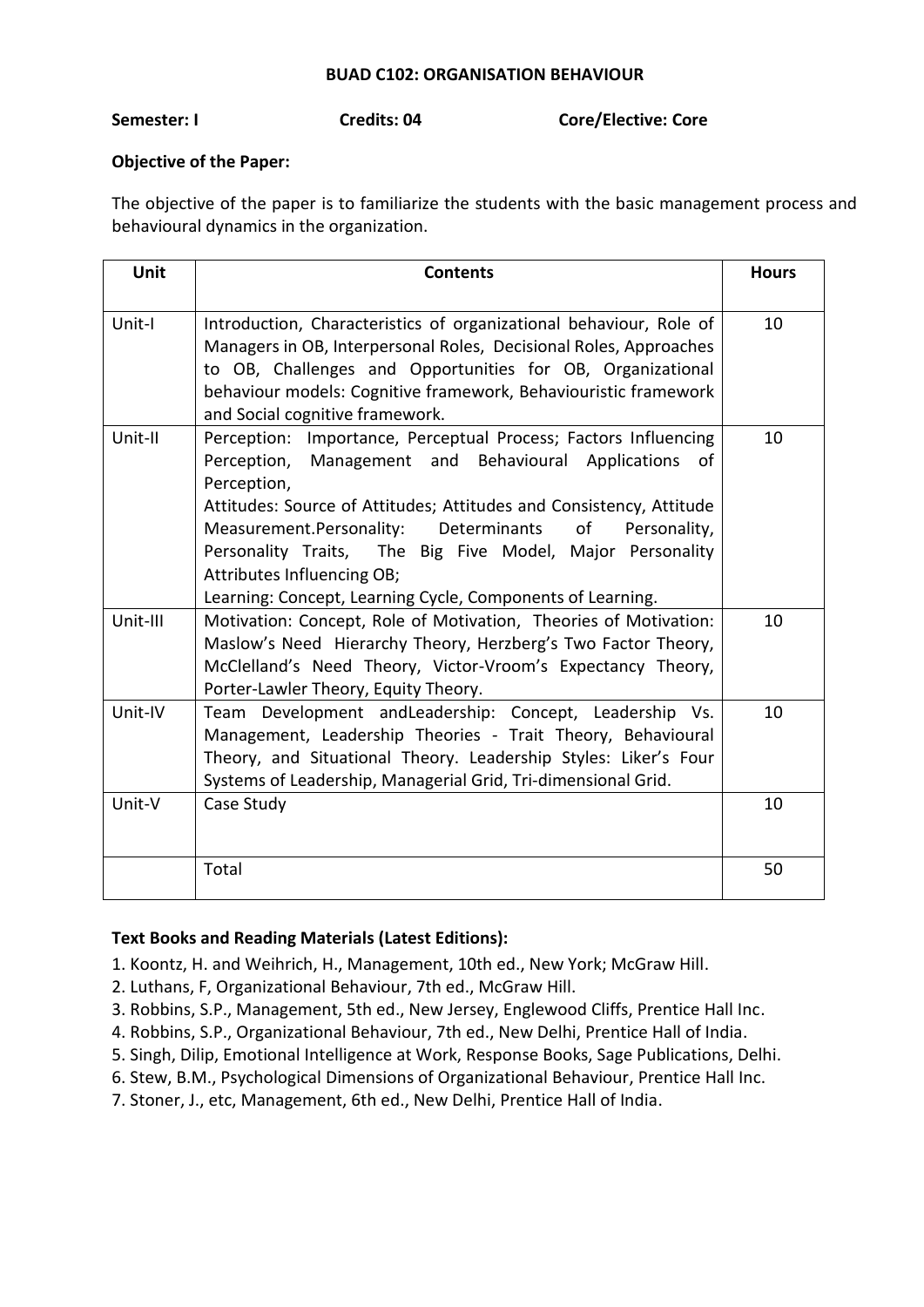#### **BUAD C103: QUANTITATIVE METHODS**

**Semester: I Credits: 04 Core/Elective: Core**

### **Objective of the Paper:**

The main objective of this course is to make the students familiar with statistical and mathematical techniques and their applications in business decision making.

| Unit     | <b>Contents</b>                                                                                                                                                                                                                                                                    | <b>Hours</b> |
|----------|------------------------------------------------------------------------------------------------------------------------------------------------------------------------------------------------------------------------------------------------------------------------------------|--------------|
| Unit-I   | Measures of Central Tendencies, Measures of Dispersion -Range,<br>Quartile Deviation, Standard Deviation.                                                                                                                                                                          | 10           |
| Unit-II  | Simple Correlation: Types, Scatter Diagram, Karl Pearson's<br>Coefficient and Correlation, Different Properties of Correlation<br>Coefficient, Simple Regression Analysis: Concepts, Types, Least<br>Square Method, Regression Equations, Properties of Regression<br>Coefficients | 10           |
| Unit-III | Probability Theory: Concept, Definitions,<br>Addition<br>and<br>Multiplication of Probability, Laws of probability, Bayes Theorem,<br>Probability Distribution, Mathematical Expectation and Variance,<br><b>Binomial, Poisson and Normal</b>                                      | 10           |
| Unit-IV  | Testing of hypothesis: Concept, Null Hypothesis, Alternative<br>Hypothesis, Type 1 and Type 2 error, Large Sample Test for Single<br>Mean, Difference of Means, Single Proportion, and Difference of<br>Proportion.                                                                | 10           |
| Unit-V   | Small Sample Test: Students t- Test (Mean test), Single Mean,<br>Difference of Means, Paired t Test. F-Test, Chi Square Test, Test of<br>Independence Attributes, and Test of Goodness of Fit.                                                                                     | 10           |
|          | importance should be given to problem<br>N.B.:<br>More<br>solving.<br>Mathematical proof or derivation should NOT be asked in university<br>exam.                                                                                                                                  |              |
|          | Total                                                                                                                                                                                                                                                                              | 50           |

- 1. Chadha, N.K., Statistics for Behavioural and Social Scientists, Reliance Publishing House, Delhi.
- 2. Gupta, S P and Gupta M P., Business Statistics, New Delhi, Sultan Chand.
- 3. Kazmier, L J and Pohl, N.F. Basic Statistics for Business and Economics, New York, McGraw Hill.
- 4. Levin Richard I and Rubin David S. Statistics for Management, New Jersey, Prentice Hall Inc.
- 5. Narang, A S. Linear Programming and Decision Making, New Delhi, Sultan Chand.
- 6. Sharma, J.K., Fundamentals of Operations Research, Macmillan, New Delhi.
- 7. Terry, Sineich, Business Statistics by Examples, London, Collier Mac Million Publishers.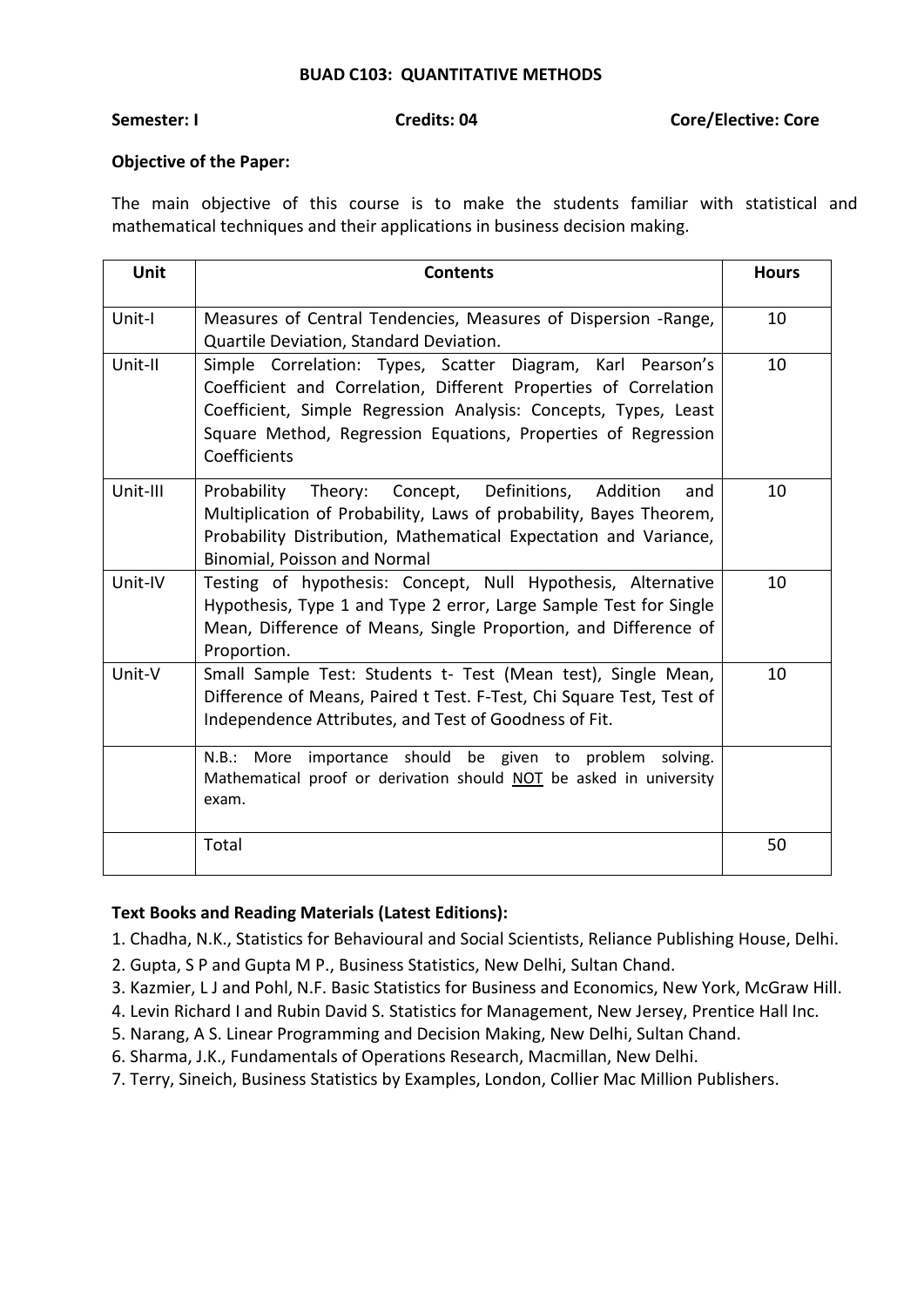#### **BUAD C104: MANAGERIAL ECONOMICS**

# **Semester: I Credits: 04 Core/Elective: Core**

### **Objective of the Paper:**

To make the students understand the micro-economic behaviour of the organisation and to enable them to become good decision maker and successful manager.

| <b>Unit</b> | <b>Contents</b>                                                                                                                                                                                                                                                                                                                                                                                                               | <b>Hours</b> |
|-------------|-------------------------------------------------------------------------------------------------------------------------------------------------------------------------------------------------------------------------------------------------------------------------------------------------------------------------------------------------------------------------------------------------------------------------------|--------------|
| Unit-I      | Introduction (Economics, Managerial, How Economics contribute<br>to Managerial Decisions), Nature and Scope of Managerial<br>Economics, Objectives of Business Firms-Profit Maximisation and<br>Alternative Objectives of Business Firms.                                                                                                                                                                                     | 10           |
| Unit-II     | Meaning of Demand, Basis of Consumer Demand: The Utility,<br>Types of Demand, Determinants of Demand, Demand Functions,<br>Demand Schedule and Demand Curve, Law of Demand, Law of<br>Diminishing Marginal Utility, Elasticity of Demand- Price Elasticity,<br>Factors Influencing Price Elasticity, Income Elasticity, Cross<br>Elasticity, Applications of Elasticity in Decision Making, Methods of<br>Demand Forecasting. | 10           |
| Unit-III    | Theory of Production and Cost- Introduction, Types of Inputs,<br>Production Function, Production Function with one Variable Input,<br>Returns to Scale- Constant, Decreasing and Increasing.Cost<br>Concepts- Kinds of Costs, Costs in Short Run, Costs in Long Run.<br>Cost Curves.                                                                                                                                          | 10           |
| Unit-IV     | Pricing under Market Structure- Definition of Market, Types of<br>Market, Characteristics of Perfect Competition, Monopoly,<br>Monopolistic Competition and Oligopoly, Pricing under Perfect<br>Competition, Pricing under Monopoly Competition.                                                                                                                                                                              | 10           |
| Unit-V      | Case Study                                                                                                                                                                                                                                                                                                                                                                                                                    | 10           |
|             | Total                                                                                                                                                                                                                                                                                                                                                                                                                         | 50           |

- 1. Adhikary, M. Business Economics.New Delhi, Excel Books.
- 2. Baumol, W J. Economic Theory and Operations Analysis, New Delhi, Prentice Hall Inc.
- 3. Chopra, O P., Managerial Economics, New Delhi, Tata McGraw Hill.
- 4. Keat, P. G and Philips K. Y. Young, Managerial Economics, Prentice Hall, New Jersey.
- 5. Mithani, D.M, Managerial Economics, Himalaya Publishing House.
- 6. Dwivedi, D.N, Managerial Economics, Vikas Publishing House.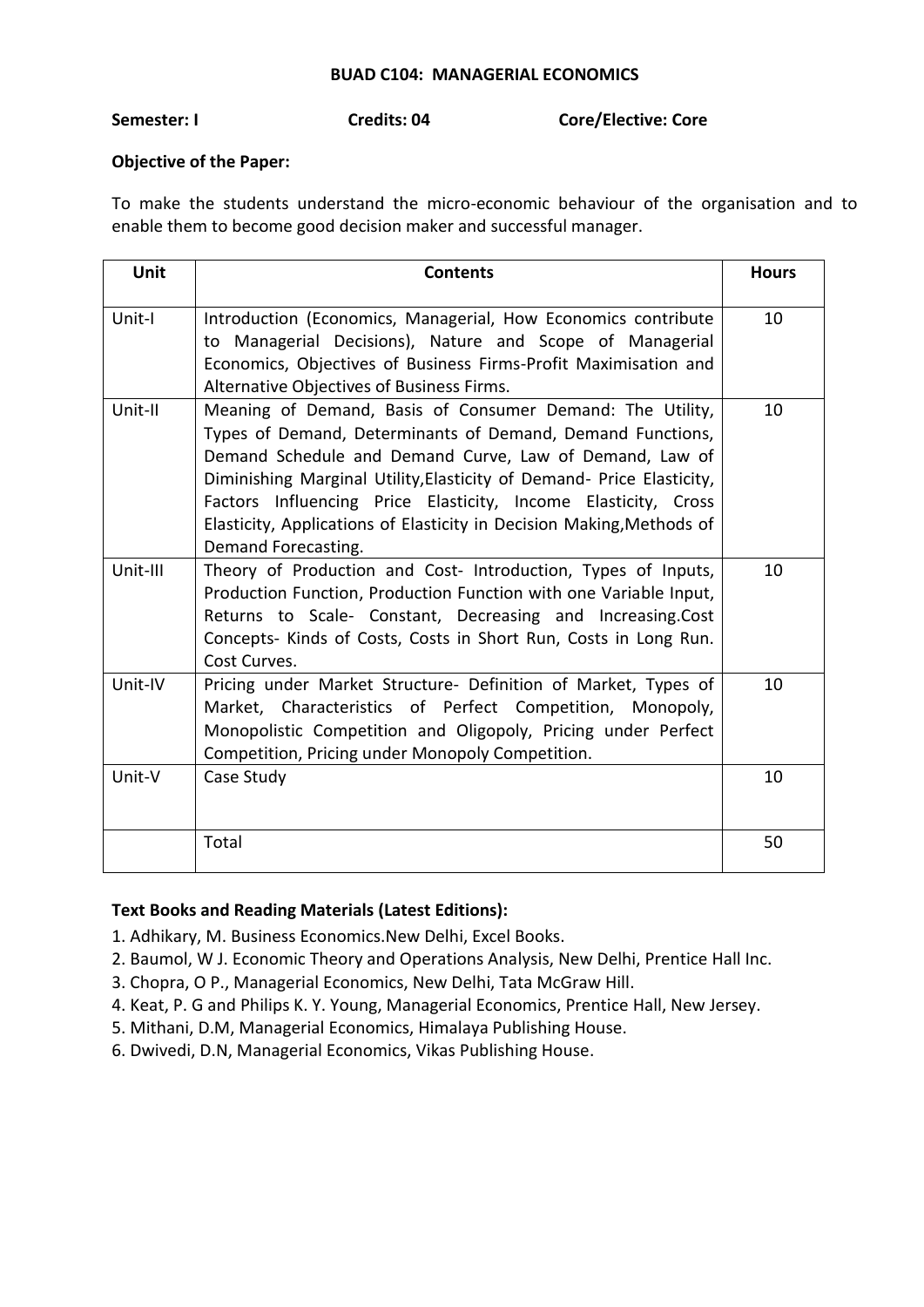### **BUAD C105: ACCOUNTING FOR MANAGERS**

### **Semester: I Credits: 04 Core/Elective: Core**

Objective of the Paper:

The students are to be familiarized with the basic conceptual framework of Financial Accounting and Management Accounting.

| Unit     | Contents                                                                                                                                                                                                                                               | Hours |
|----------|--------------------------------------------------------------------------------------------------------------------------------------------------------------------------------------------------------------------------------------------------------|-------|
| Unit-I   | Financial Accounting - Concept, Importance and Scope, Accounting<br>Cycle, Users of Accounting, Accounting Concepts and Conventions,<br>Double Entry System, Preparing Journal, Subsidiary Books, Ledger,<br>preparation of Trial Balance.             | 10    |
| Unit-II  | Preparation of Income statement and Balance Sheet, Depreciation,<br>Methods of Depreciation, Ratio Analysis, Funds Flow Statement<br>Analysis, Cash Flow Statement Analysis.                                                                           | 10    |
| Unit-III | Management Accounting - Concept, Need, Importance and Scope,<br>Cost Accounting - Objectives, Advantages, Methods, Techniques of<br>costing, Cost Classification and Cost Sheet, Cost Accounting vs.<br>Financial Accounting, Job and Process costing. | 10    |
| Unit-IV  | Budget and Budgetary Control, Different kinds of Budget, Zero-<br>Base Budgeting, Costing for Decision - Making, Standard Costing<br>and Variance Analysis, Marginal and Absorption Costing. Break<br>Even Analysis.                                   | 10    |
| Unit-V   | Case Study                                                                                                                                                                                                                                             | 10    |
|          | Total                                                                                                                                                                                                                                                  | 50    |

# **Text Books and Reading Materials (Latest Editions):**

1. Anthony R. N. and Reece J.S. Accounting Principles, Homewood, Illinois, Richard D. Irwin.

2. Bhattacharya S. K. and Dearden J. Accounting for Management, Text and Cases, New Delhi, Vikas Publishing House.

3. Heitger, L.E. and Matulich, S., Financial Accounting, New York, McGraw Hill.

4. Horngren, Charles et al., Principles of Financial and Management Accounting, Englewood Cliffs, New Jersey, Prentice Hall Inc.

5. Jain, S.P. and Narang, K.L., Financial Accounting, Kalyani Publishing.

6. Khan M.Y. and Jain P.K., Management Accounting, Text, Problems and Cases, McGraw Hill.

7. Sharma and Gupta, Financial Accounting for Managers: An analytical Perspective, Pearson.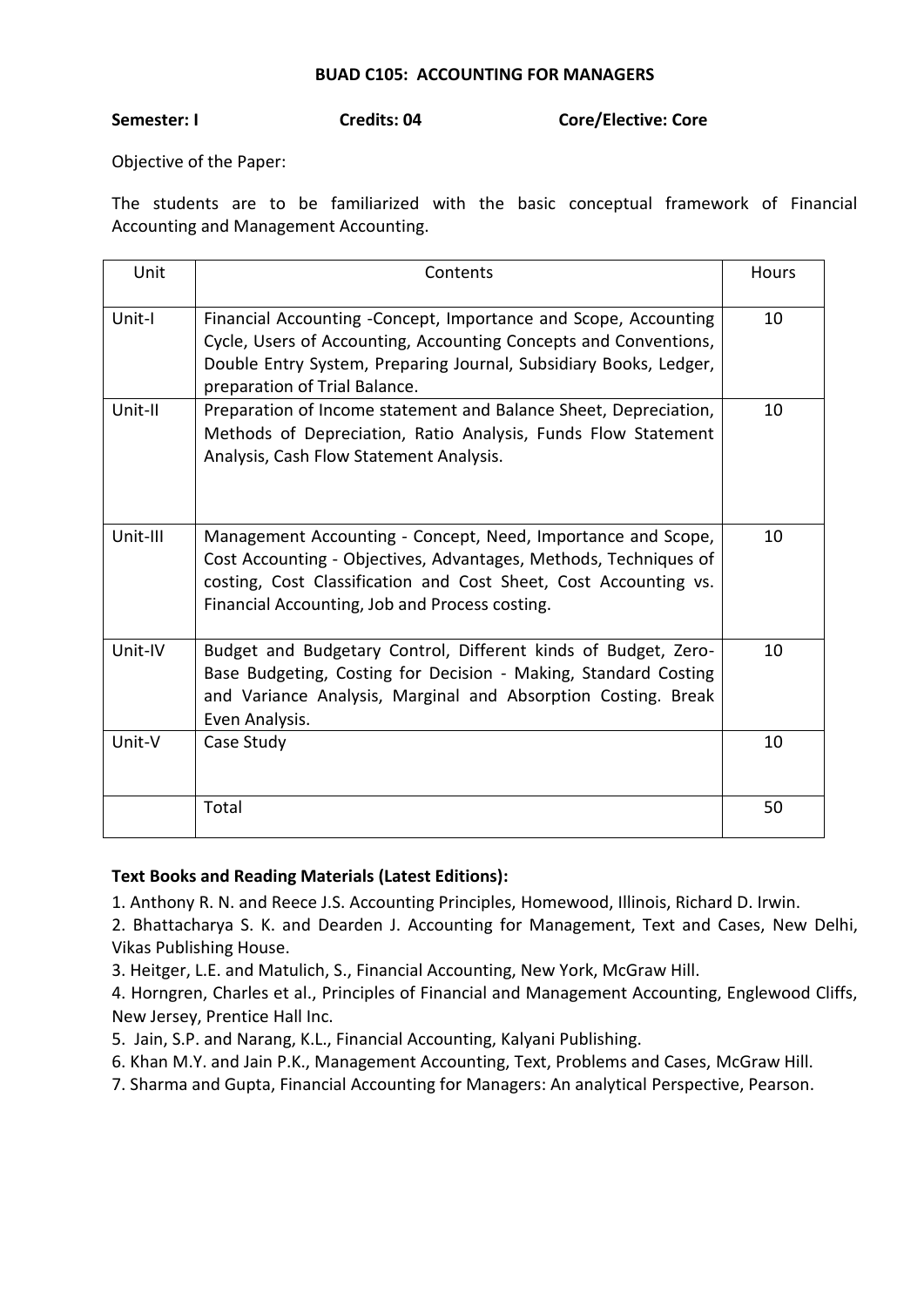#### **BUAD C106: MARKETING MANAGEMENT**

# **Semester: I Credits: 04 Core/Elective: Core**

# **Objective of the Paper:**

The purpose of this course is to develop and understanding of the underlying concepts, strategies and issues involved in the marketing of consumer products and to reconcile the objectives of consumers with those of the organisation.

| <b>Unit</b> | <b>Contents</b>                                                                                                                                                                                                                                                                       | <b>Hours</b> |
|-------------|---------------------------------------------------------------------------------------------------------------------------------------------------------------------------------------------------------------------------------------------------------------------------------------|--------------|
| Unit-I      | Marketing: Definition, Nature and Scope and Importance of<br>Marketing, Evolution and Growth of Marketing, Marketing<br>Concepts, Marketing Mix, Marketing Environment (Macro &<br>Micro), Marketing Information System.                                                              | 10           |
| Unit-II     | Market Segmentation, Market Targeting, Brand Positioning,<br>Product Decisions-Product Line, and Product mix, Product Life<br>Cycle, New Product Development, Branding and Packaging<br>Decisions.                                                                                    | 12           |
| Unit-III    | Pricing Decisions Pricing: Objectives, Methods, Policies and<br>Marketing Communication-Promotion<br>Strategies,<br>Mix,<br>Advertising, Sales Promotion, Publicity and Personal Selling.<br>Digital Communication: Online, Social Media and Mobile.                                  | 10           |
| Unit-IV     | Physical Distribution, Managing Retailing, Wholesaling and<br>Logistics, Managing Marketing Channels, Channel Management<br>Decisions, Emerging Issues in Marketing- Online Marketing,<br>Green Marketing, Global Marketing, Experience Marketing,<br>Direct Marketing , Consumerism. | 10           |
| Unit-V      | Case Study                                                                                                                                                                                                                                                                            | 08           |
|             | Total                                                                                                                                                                                                                                                                                 | 50           |

- 1. Kotler, Philip. and Armstrong, G., Principles of Marketing, New Delhi, Prentice Hall of India.
- 2. Kotler, Philip. Marketing Management: Analysis, Planning, Implementation and Control, New Delhi, Prentice Hall of India.
- 3. Ramaswami, V.S. and Namakumari, S., Marketing Management: Planning and Control, New Delhi, MacMillan.
- 4. Stanton, William, J., Fundamentals of Marketing, New York, McGraw Hill.
- 5. Neelamegham, S., Marketing in India: Cases and Readings, New Delhi, Vikas Publishing House.
- 6. Bose Biplab, Marketing Management, Himalaya Publishing House.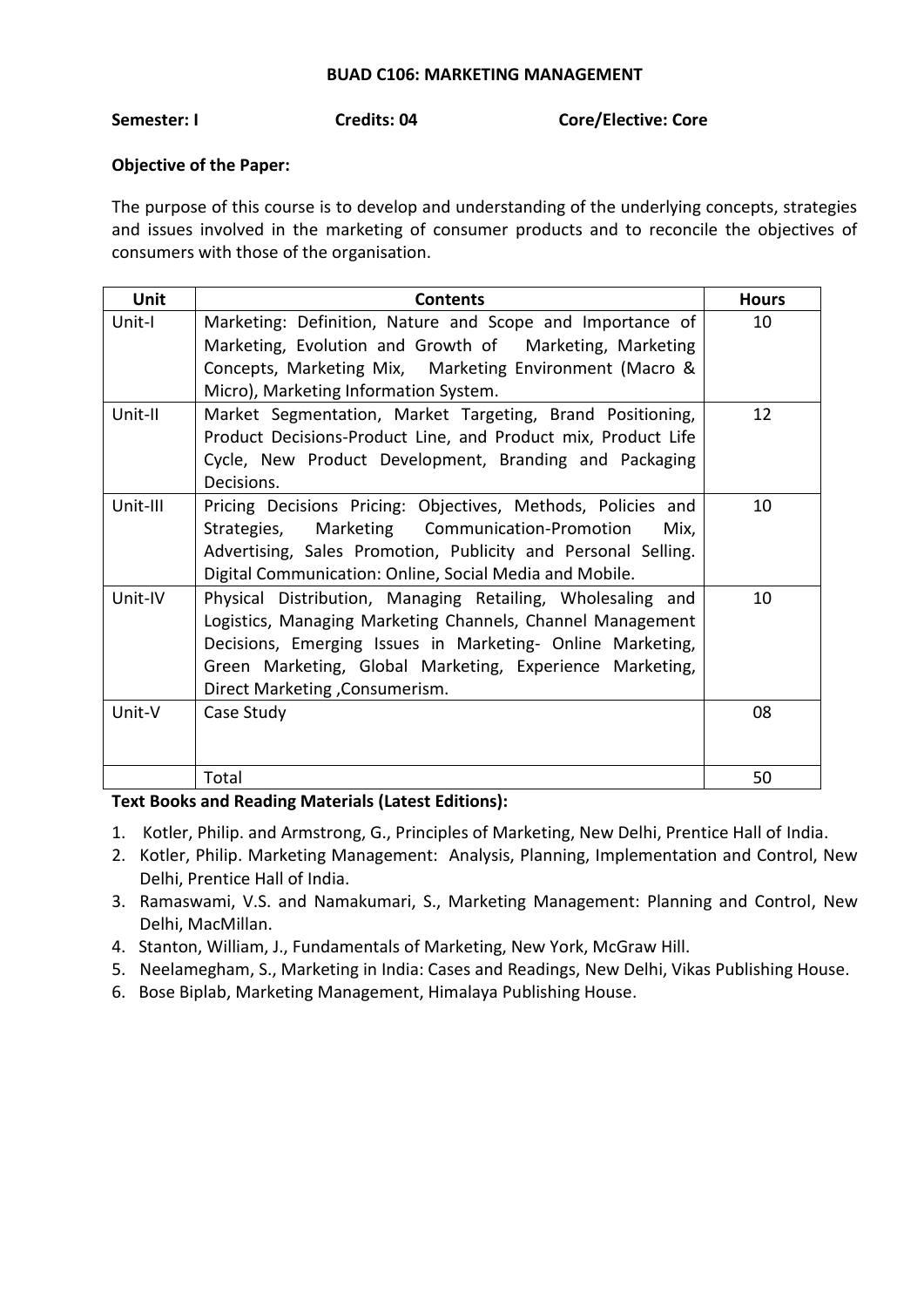#### **BUAD C107: COMPUTER APPLICATION IN MANAGEMENT**

**Semester: I Credits: 04 Core/Elective: Core**

## **Objective of the Paper:**

The purpose of this course is to acquire basic knowledge in Computer and its applications in the areas of business management and research.

| Unit     | <b>Contents</b>                                                                                                                                                                                                                                                                                                                                                                                      | <b>Hours</b> |
|----------|------------------------------------------------------------------------------------------------------------------------------------------------------------------------------------------------------------------------------------------------------------------------------------------------------------------------------------------------------------------------------------------------------|--------------|
| Unit-I   | Introduction to Computer: Basic Components of a Computer and<br>their Operation, Operating System, Application of Computer in<br>Business: Production, Finance, Marketing and Human Resource<br>Management, Word Processing: Introduction to MS-WORD:<br>Creation and Editing of Text Files. Find and Replace Cut, Copy, and<br>Paste. Text formatting: Line Spacing.                                | 10           |
| Unit-II  | Business Data Analysis: Spread Sheet: Introduction to MS-EXCEL,<br>Worksheet, Cell, Range, Creation of Worksheet, Editing: Insertion<br>of Columns and Rows, Deletion of Columns and Rows, Use of<br>Formula, Financial Functions-Logical Functions<br>Statistical<br>Functions-Look up and Reference Function-Analysis Tool Pack,<br>Drawing Different Types of Charts, Printing of Worksheet Data. | 10           |
| Unit-III | Presentation and Business Records: Presentations: Introduction to<br>MS-Power Point, Preparation and Presentation of Slides, Creation<br>of Graphs, Tables, Organization Charts, Addition of New Slides,<br>Changing Slide Layouts, Animation and Slide Show.                                                                                                                                        | 10           |
| Unit-IV  | Business Records: Introduction to Tally, Salient Features of<br>Tally.ERP 9, Key Components of Tally.ERP 9, Start and Exit Tally.<br>ERP 9, Setting up a Company in Tally. ERP 9, Working with<br>Companies in Tally.ERP 9.                                                                                                                                                                          | 10           |
| Unit-V   | Practical                                                                                                                                                                                                                                                                                                                                                                                            | 10           |
|          | Total                                                                                                                                                                                                                                                                                                                                                                                                | 50           |

- 1. Saxena Sanjay., First Course in Computers, Vikas Publishing House, New Delhi.
- 2. Sinha, P. K. and Sinha, P., Foundation of Computing, BPB, Publication.
- 3. Bharihoka, D., Fundaments of Information Technology, Excel Book, New Delhi
- 4. Rajaraman, V., Introduction to Information Technology, PHI.
- 6. Gupta, V., Tally.ERP 9 Course Kit with GST and MS Excel, Dreamtech Press.amazon.in.
- 7. Hunt, R. and Shelley, J., Computers and Commonsense, Prentice Hall of India New Delhi.
- 8. Basundhara, B.S., Computers Today, Galgotia Publications, New Delhi, Latest edition.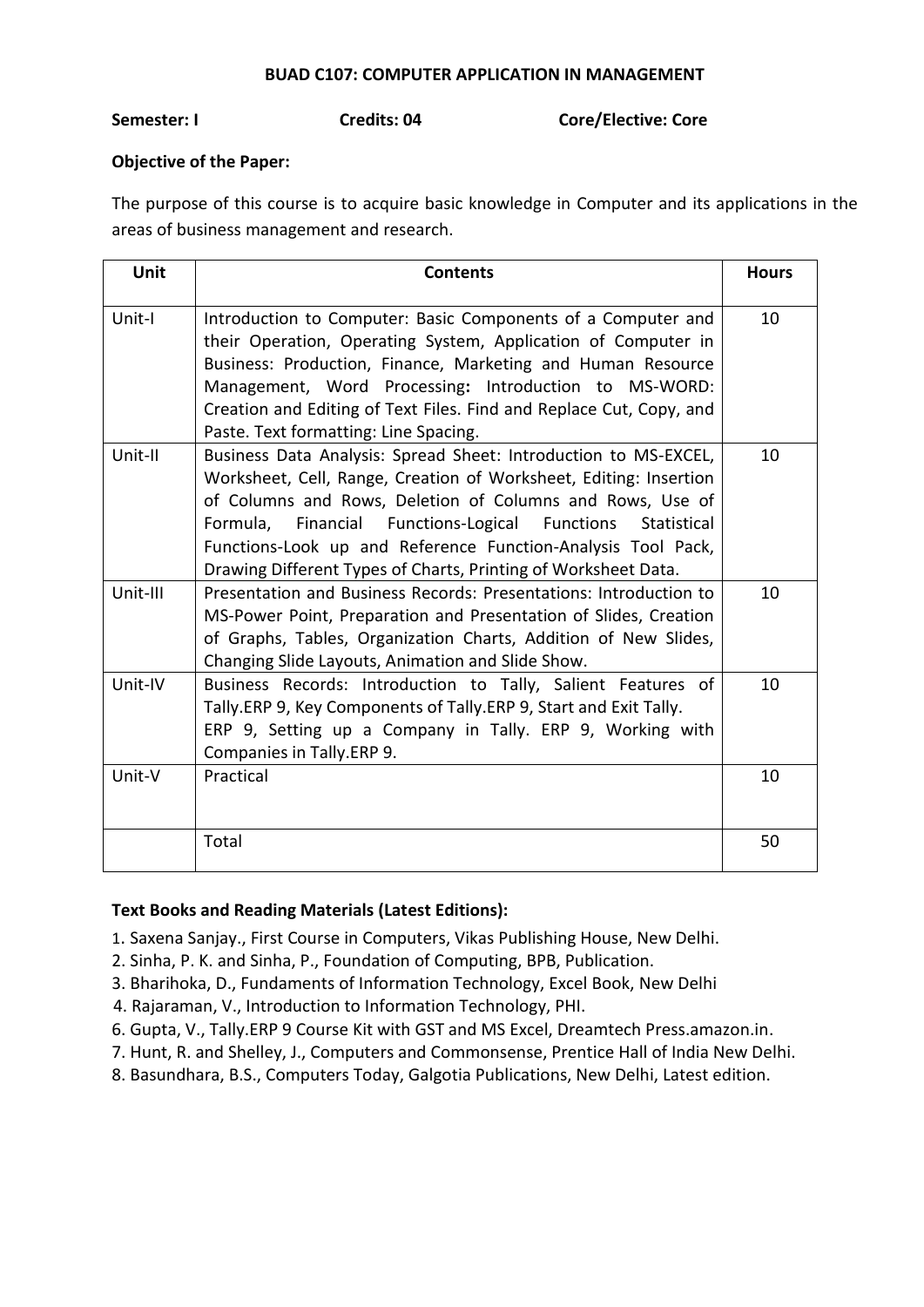## **BUAD C108: BUSINESS ENVIRONMENT**

## **Semester: I Credits: 04 Core/Elective: Core**

# **Objective of the Paper:**

To make the students understand the changing business environment that has major impact on business operation. It enables students to make business decisions towards successful operation of business.

| <b>Unit</b> | <b>Contents</b>                                                                                                                                                                                                                                                     | <b>Hours</b> |
|-------------|---------------------------------------------------------------------------------------------------------------------------------------------------------------------------------------------------------------------------------------------------------------------|--------------|
| Unit-I      | Introduction,<br>Classification<br>ofBusiness<br>and<br>Importance<br>Environment, Internal and External, Micro- and<br>Macro-<br>Environment, SWOT Analysis, Role of Government on Business<br>Environment, Global Competitiveness.                                | 10           |
| Unit-II     | New Economic Policy 1991-Liberalization, Privatisation and<br>Globalization and its Developments, Indian Financial Environment-<br>Money Market and Capital Market in India, Monetary Policy and<br>Fiscal Policy.                                                  | 10           |
| Unit-III    | Gross Domestic Savings and Investment. Gross Domestic Capital<br>Formation, Measurement of National Income, Gross National<br>Product, Gross Domestic Product; Wholesale Price Index,<br>Consumer Price Index, Inflation, Recession, Depression, Business<br>Cycle. | 10           |
| Unit-IV     | Foreign Direct Investment, Foreign Exchange Management,<br>International Trade, Balance of Payments, Corporate Governance,<br>Corporate Social Responsibility, Doing Business Report.                                                                               | 10           |
| Unit-V      | Case Study                                                                                                                                                                                                                                                          | 10           |
|             | Total                                                                                                                                                                                                                                                               | 50           |

#### **Text Books and Reading Materials (Latest Editions): and Reading Materials:**

- 1. PaulJustin., Business Environment, Tata McGraw Hill.
- 2. Dutta and Sundaram, Indian Economy, S. Chand, New Delhi.
- 3. AswathappaK., Essentials of Business Environment, HPH.
- 4. CherunilamFrancis., Business Environment: Text and Cases, HPH.
- 5. Business Magazines- Business Today, Business India, Business World.
- 6. [www.business-standard.com](http://www.business-standard.com/)
- 7. [www.economictimes.com](http://www.economictimes.com/)
- 8. Electronic Media: CNBC TV 18, CNBC Awaaj, Zee Business.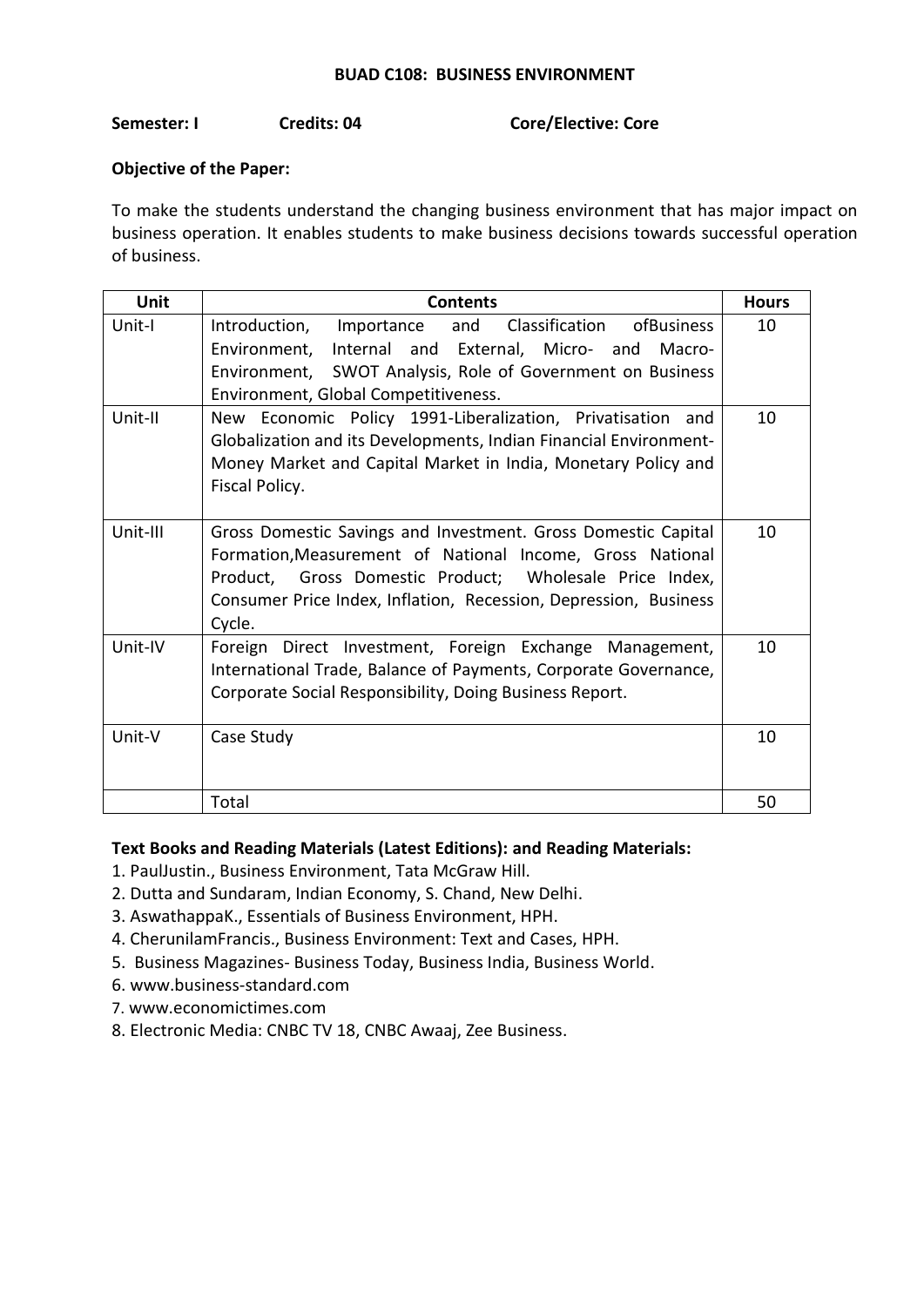# **SEMESTER II- TOTAL CREDITS-32 and CORE-32**

## **BUAD C201: ORGANISATION EFFECTIVENESS AND CHANGE**

# **Semester: II Credits: 04 Core/Elective: Core**

#### **Objective of the Paper:**

A sound understanding of business environment is essential for decision making. It is essential for students to integrate the environmental factors and laws related to business for decision making and success of any business.

| Unit     | <b>Contents</b>                                                                                                                                                                                                                                                                                 | <b>Hours</b> |
|----------|-------------------------------------------------------------------------------------------------------------------------------------------------------------------------------------------------------------------------------------------------------------------------------------------------|--------------|
| Unit-I   | Organisational Change - Concept, Definition and Meaning, Need for<br>Change, Forces for Change, Strategies to Overcome Resistance to<br>Change, Types and Forms of Organisational Change.                                                                                                       | 10           |
| Unit-II  | Organisational Culture: Meaning and Nature of Organisational<br>Culture, components of Culture, Functions of Organisational<br>Culture, Assessing Organisational Culture and Types of Culture.                                                                                                  | 10           |
| Unit-III | Meaning of Organisational Design and Structure, Basic Elements of<br>Organisational Structure, Types of Organisation Design, Meaning of<br>Organisational Effectiveness, Effectiveness Versus Efficiency,<br>Measurement of Effectiveness, Factors Influencing Organisational<br>Effectiveness. | 10           |
| Unit-IV  | Managing Creativity and Innovation: Definition, Need of Creativity<br>and Innovation in Organisations, Forms of Innovation, Importance<br>of Indian Ethos and Values on Present Business Practices. Business<br>Ethics.                                                                         | 10           |
| Unit-V   | Case Study                                                                                                                                                                                                                                                                                      | 10           |
|          | Total                                                                                                                                                                                                                                                                                           | 50           |

# **Text Books and Reading Materials (Latest Editions):**

1. Anderson, A.H. and Barker D., Effective Enterprise and Change Management, Oxford, Blackwell Publisher Ltd..

- 2. French, W.E. and Bell, C.H., Organization Development, New Delhi, Prentice Hall of India.
- 3. Rao, S.R. et al., Effective Organization and Social Values, New Delhi, Sage.
- 4. Khandawalla, P.N., Organisation Design for Excellence, New Delhi, Tata McGraw Hill.
- 5. Luthans, F., Organizational Behaviour, 7th ed., New York, McGraw Hill.
- 6. Mendonca, M. and Kanungo, R.N., Work Motivation, New Delhi, Sage.
- 7. Robbins, S.P., Organizational Behaviour, 7th ed., New Delhi, Prentice Hall of India.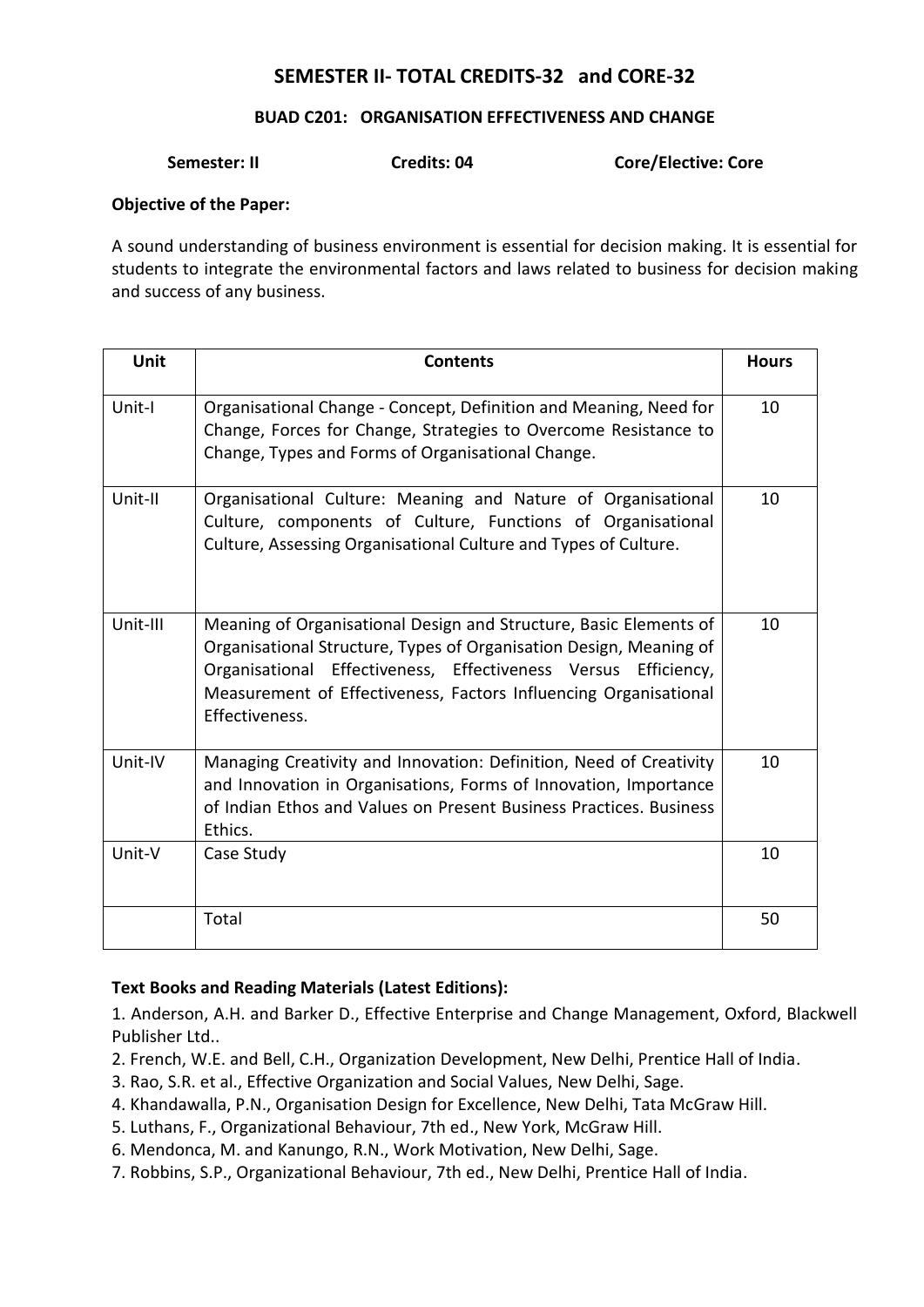# **BUAD C202: Research Methodology**

**Semester: II** Credits: 04 Credits: 04 Core/Elective: Core

# **Objective of the Paper:**

The objective of the course is to enable students to develop an understanding and an appreciation of the quantitative and qualitative research methods relevant to address a particular research question.

| Unit     | <b>Contents</b>                                                                                                                                                                                                                                                                        | <b>Hours</b> |
|----------|----------------------------------------------------------------------------------------------------------------------------------------------------------------------------------------------------------------------------------------------------------------------------------------|--------------|
| Unit-I   | Research Concept: Meaning of Research; Types of Research-<br>Exploratory Research, Conclusive Research; The Process of<br>Research; Research Applications in Social Science and Business<br>Management, Defining the Research Problem.                                                 | 10           |
| Unit-II  | Research Design: Exploratory, Descriptive, Experimental and<br>Observational. Sampling Techniques- Types of Sample, Sampling<br>Frame, Sampling Error, and Sample Size. Preparation<br>of<br>Questionnaire and Schedules. Collection of Data- Primary and<br>Secondary Data.           | 10           |
| Unit-III | Data Analysis: Data Measurement and Scaling Techniques. Types of<br>Parametric<br>and<br>Non-Parametric, Data<br>Data-<br>Preparation-<br>Univariate Analysis (Frequency Tables, Bar Charts, Pie Charts,<br>Histogram), Bivariate Analysis - Cross Tabulations and Chi-Square<br>Test. | 10           |
| Unit-IV  | Hypothesis: Null and Alternative Hypothesis, Steps in Testing of<br>Hypothesis, Type I and Type II Errors. Classification Statistical tools<br>for Testing of Hypothesis based on Types of Data and Number of<br>Variables.                                                            | 10           |
| Unit-V   | Research Report: Types of Report, Report Writing, Categories of<br>Report, Structure of a Good Research Report, Presentation of a<br>Report, Preparation Summer Internship Report.                                                                                                     | 10           |
|          | Total                                                                                                                                                                                                                                                                                  | 50           |

- 1. Kothari, C.R., Research Methodology, New Age International Publishers.
- 2. Zikmund, Business Research Methods, Cenage, Thomson.
- 3. Paneerselvam, R., Research Methodology, New Age International Publishers.
- 4. Bhattacharya, D.K.– Research Methodology, Excel Books.
- 5. Majhi, Priti R. and Khatua, P. K., Research Methodology, HPH.
- 6. Chawla, D. and Sondhi, N., Research Methodology, Concept and Cases, Vikas.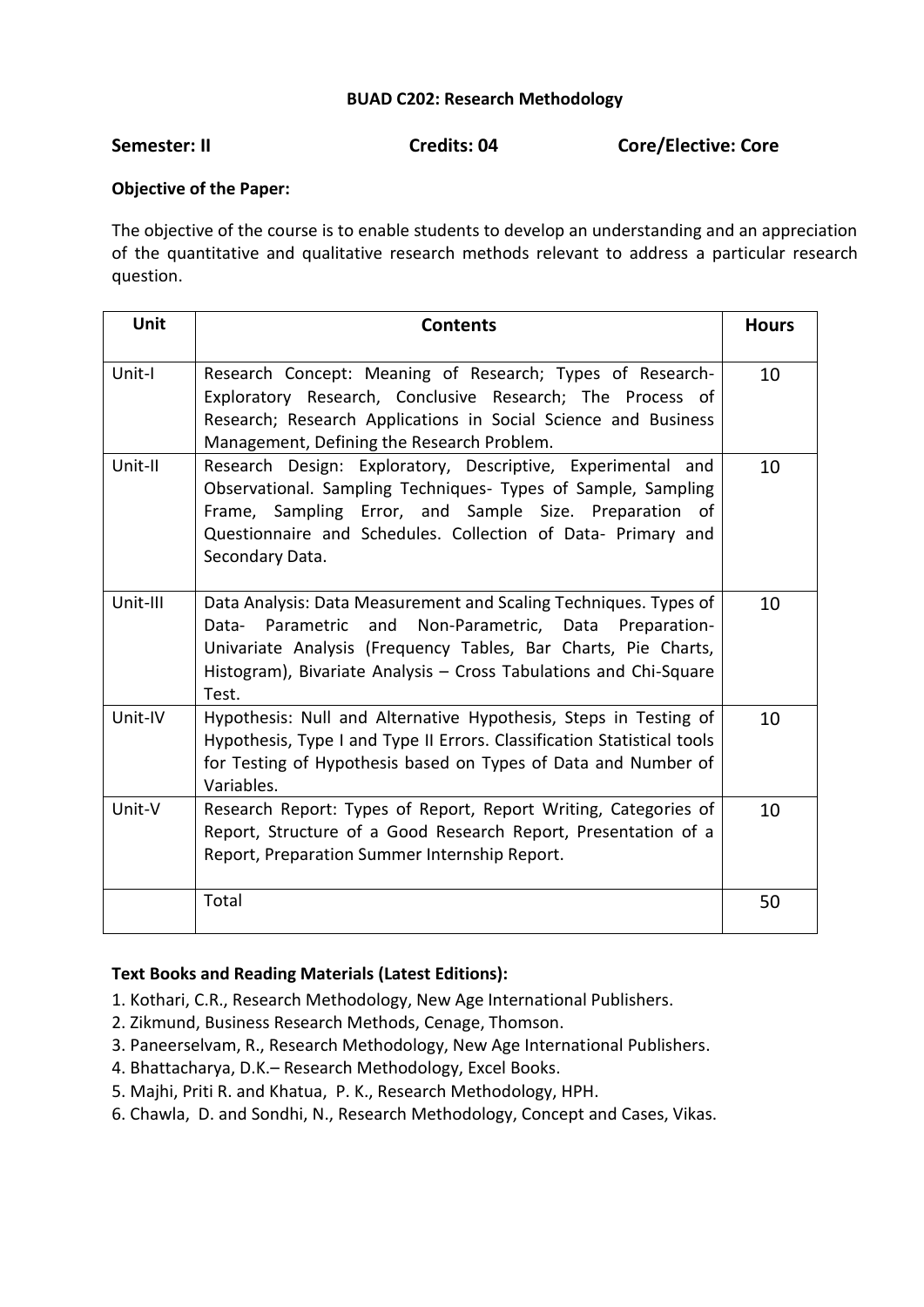# **BUAD C203: PRODUCTION AND OPERATION MANAGEMENT**

**Semester: II Credits: 04 Core/Elective: Core**

# **Objective of the Paper:**

The course is designed to acquaint the students with decision making in Planning, scheduling and control of Production and Operation functions in both manufacturing and services; Productivity improvement in operations through layout engineering and quality management etc.; Effective and efficient flow, replenishment and control of materials with reference to both manufacturing and services organizations.

| Unit     | <b>Contents</b>                                                                                                                                                                                                                                                                                                                                                                                                                  | <b>Hours</b> |
|----------|----------------------------------------------------------------------------------------------------------------------------------------------------------------------------------------------------------------------------------------------------------------------------------------------------------------------------------------------------------------------------------------------------------------------------------|--------------|
| Unit-I   | Operation Management: Concepts, Scope and importance of<br>Operations Management, Differences of Goods and Services,<br>Different Decision Making Areas of Operations Management.<br>Productivity: Concept, Computing Productivity, Productivity in<br>Service Sectors, Factors that affect Productivity.                                                                                                                        | 10           |
| Unit-II  | Facility Location: Need for location decisions, General Procedure<br>for Making Location Decision. Factors that affect Location Decision,<br>Service and Retail Locations.<br>Facility Layout: Different types of Production Processes,<br>Importance of Facility Layout, Designing of Product Layout, Line<br>balancing, Merits and Demerits, Designing of Process Layout,<br>Cellular layout, Modular Layout, Flexible Layout. | 10           |
| Unit-III | Production Planning and Control: PPC in Mass Production, Batch<br>Production, Job Shop Production and Projects, Capacity Planning<br>for Products and Services, Make or Buy Decision, Aggregate<br>Planning.                                                                                                                                                                                                                     | 10           |
| Unit-IV  | Inventory Management: Nature and Importance of Inventories,<br>Costs Associated with Inventories, Different EOQ<br>Models,<br>Numerical Problems, JIT.                                                                                                                                                                                                                                                                           | 10           |
| Unit-V   | Quality and Quality Control: Definition, Evolution of Qualities,<br>TQM, Different Statistical Quality Control, Acceptance Sampling<br>Plan.                                                                                                                                                                                                                                                                                     | 10           |
|          | Total                                                                                                                                                                                                                                                                                                                                                                                                                            | 50           |

# **Text Books and Reading Materials (Latest Editions):**

1. Adam, E.E. and Ebert, R.J., Production and Operations Management, New Delhi, Prentice Hall of India Inc...

2. Chary, S.N., Production and Operations Management, New Delhi, Tata McGraw Hill.

3. Dilworth, James B., Operations Management: Design, Planning and Control for Manufacturing and Services, Singapore, McGraw Hill.

4. Selves, P., Production and Operations Management, Prentice Hall of India.

5. Aswthappa, K., Production and Operations Management, Himalaya Publishers.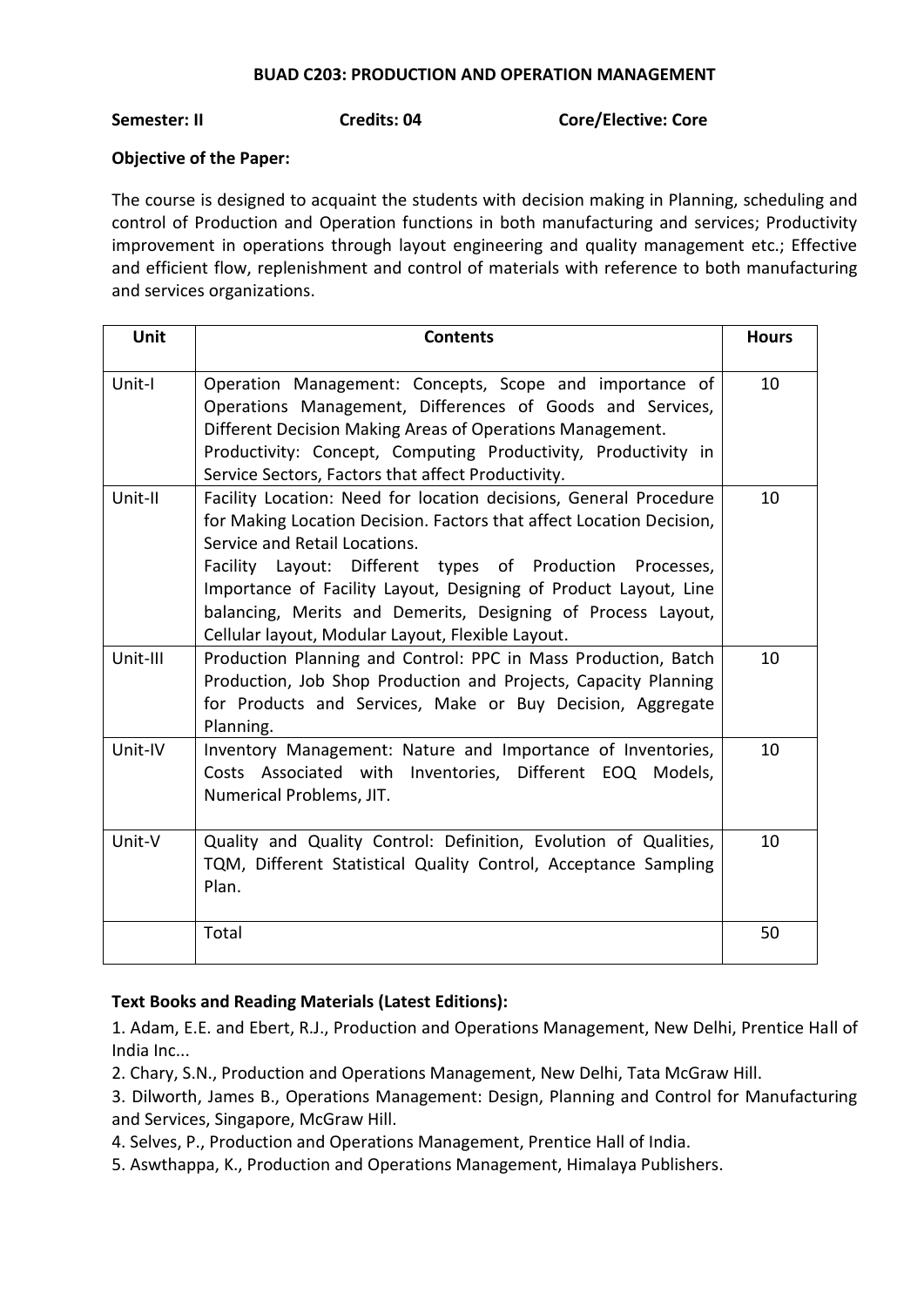# **BUAD C204: HUMAN RESOURCE MANAGEMENT**

**Semester: II Credits: 04 Core/Elective: Core**

# **Objective of the Paper:**

In a complex world of industry and business, organizational efficiency is largelydependent on the contribution made by the members of the organization. The objective of this course is to sensitize students to the various facts of managing people and to create an understanding of various policies and practices of human resource management.

| Unit     | <b>Contents</b>                                                                                                                                                                                                                                                                                                       | <b>Hours</b> |
|----------|-----------------------------------------------------------------------------------------------------------------------------------------------------------------------------------------------------------------------------------------------------------------------------------------------------------------------|--------------|
| Unit-I   | Functions of HRM; Process of HRM; Evolution of HRM; Human Resource<br>Planning (HRP): Meaning and Process, Job analysis: Job description and<br>Job specification; Recruitment: Meaning, Sources, Process and Yield;<br>Selection: Meaning and Process, Tests and Interviews, Induction and<br>Socialization.         | 10           |
| Unit-II  | Selection: Procedure, Organisation, Process, Placement: Principles,<br>Problems, Induction: Objectives, Contents, Procedures, Problems,<br>Elements of Good<br>Induction Programme, Manpower Training:<br>Objectives, Need and Importance, Steps in Systematic Training Plan.                                         | 10           |
| Unit-III | Performance Appraisal: Meaning, Objective, Process and Methods;<br>Potential Appraisal; Bias in Performance Appraisal; Methods of job<br>evaluation; Meaning of Compensation; Types of compensation; Types of<br>wages and theories; Wage differentials; Pay structure, Wage Law in<br>India, Executive Compensation. | 10           |
| Unit-IV  | Training need analysis and Methods of training (on-the-job and off-the-<br>job training), Evaluation of Training effectiveness; Management<br>Development. Promotion, Transfer and Separation, Organization<br>Citizenship Behaviour, HRIS, Competency Mapping,<br>Knowledge<br>Management, Employee Engagement.      | 10           |
| Unit-V   | Case Study                                                                                                                                                                                                                                                                                                            | 10           |
|          | Total                                                                                                                                                                                                                                                                                                                 | 50           |

# **Text Books and Reading Materials (Latest Editions):**

1. Aswathappa, K., Human Resource and Personnel Management, Tata McGraw Hill, New Delhi.

- 2. De Cenzo, D.A. and Robbins, S.P., Human Resource Management, New York, John Wiley.
- 3. Guy, V. and Mattock, J., The New International Manager, London, Kogan Page.
- 4. Holloway, J. ed. Performance Management and Evaluation, New Delhi, Sage.
- 5. Monappa, A. and Saiyadain M., Personnel Management, New Delhi, Tata Mc-Graw-Hill.

6. Stone, Lloyed and Leslic W. Rue, Human Resource and Personnel Management, RichardD., Irwin, Illinois.

7. Rao Subba P, Human Resource Management and Industrial Relations, HPH.

8. Gupat and Joshi, Human Resource Management, Kalyani Publishers, New Delhi, 2<sup>nd</sup> Revised ed.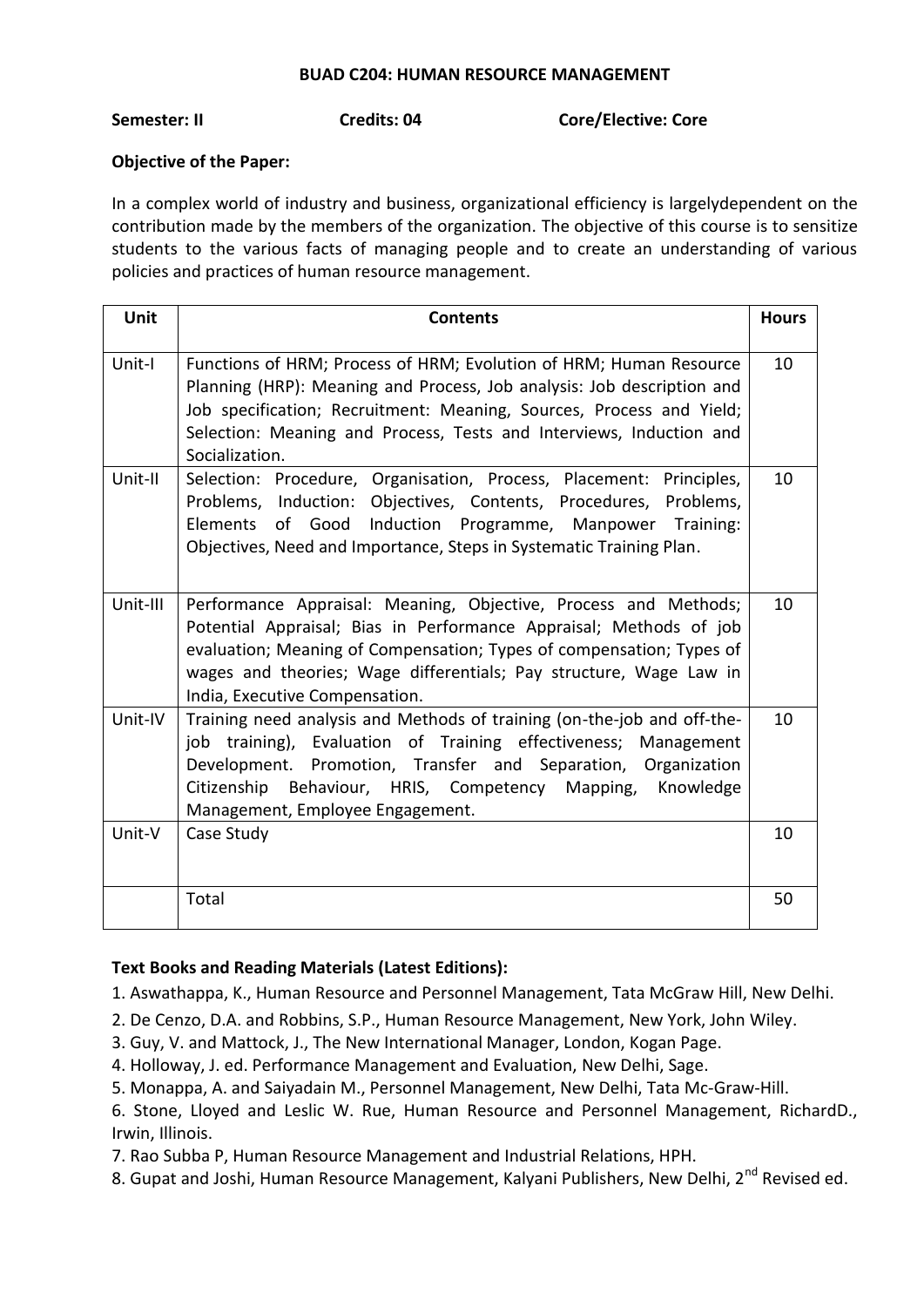## **BUAD C205: BUSINESS POLICY AND STRATEGIC MANAGEMENT**

**Semester: II Credits: 04 Core/Elective: Core**

# **Objective of the Paper:**

The objective of this course is to understand the nature and significance of strategic management as a distinct field of scholarly study. Further it aims at developing an understanding about strategic management processes and techniques and their impact on a firm for intelligent decision-making.

| <b>Unit</b> | <b>Contents</b>                                                         | <b>Hours</b> |
|-------------|-------------------------------------------------------------------------|--------------|
| Unit-I      | Introduction to Business Policy and Strategic Management,               | 11           |
|             | Definition, Nature, Scope and Importance of Strategic Management,       |              |
|             | Strategic Intent: Purpose, Vision, Mission, Objectives, Goals, Policies |              |
|             | and Programme, SWOT analysis tools and techniques for Strategic         |              |
|             | Management.                                                             |              |
| Unit-II     | Environment &<br>Strategy: Analyzing External<br>and<br>Internal        | 13           |
|             | Environment, Strategic Management Process: Strategy Formulation,        |              |
|             | Strategy Implementation, Strategy Evaluation and Control.               |              |
| Unit-III    | Business Level Strategies: Generic Competitive Strategies, Corporate    | 10           |
|             | Level Strategy, Strategic Alliances, Directional Strategy, Growth,      |              |
|             | Stability, Expansion Strategy, Retrenchment Strategy, Five Forces of    |              |
|             | Michael Porter, Core Competence.                                        |              |
| Unit-IV     | Corporate Restructuring, Minz Berg's Model, TOWS Matrix, Hofer's        | 09           |
|             | Analysis, BCG, GEC Analysis Strategic Surveillance, Balanced            |              |
|             | Scorecard Evaluation, .Corporate Governance and Ethics.                 |              |
| Unit-V      | Case Study                                                              | 07           |
|             |                                                                         |              |
|             |                                                                         |              |
|             | Total                                                                   | 50           |

- 1. Glueck, William F., Strategic Management and Business Policy, 3rd ed., New York, McGraw-Hill.
- 2. Hax, A C and Majlut, N S., Strategic Management, Englewood Cliffs, New Jersay, Prentice Hall Inc..
- 3. Harmel, G and Prahlad, C K., Competing for the Future, Boston, Harvard Business School Press.
- 4. Peter, T., Business School in a Box, New York, Macmillan.
- 5. Srinivasan R., Strategic Management The Indian Context, PHI.
- 6. Kazmi A., Business Policy and Strategic Management, Tata McGraw-Hill.
- 7. Reddy S.G., Strategic Management, Himalaya Publishing House.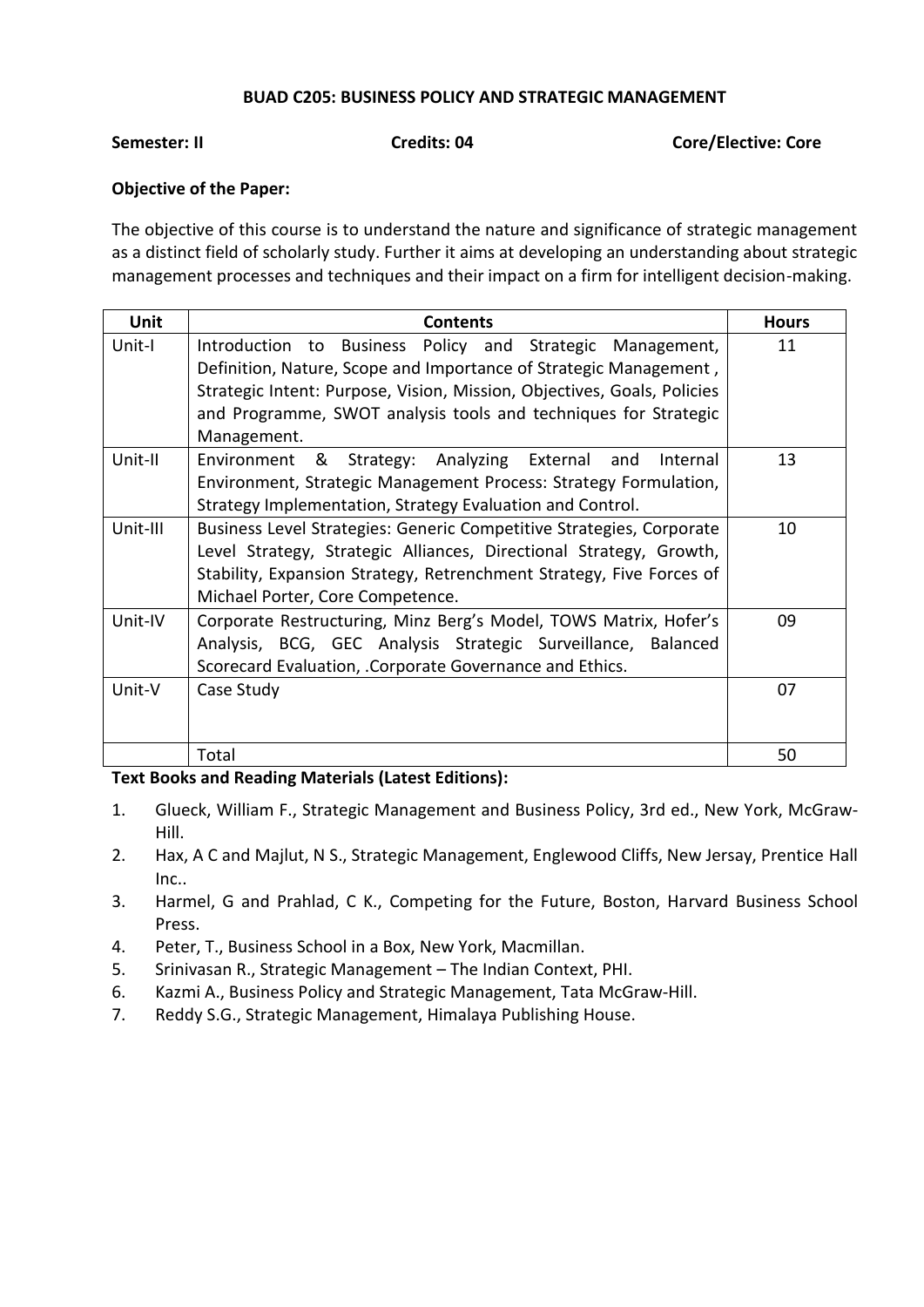### **BUAD C206: BUSINESS LAW**

# **Semester: II Credits: 04 Core/Elective: Core**

### **Objective of the Paper:**

The course is designed to guide the students in understanding basic laws affecting the operations of business enterprises.

| Unit     | <b>Contents</b>                                                                                                                                                                                                      | <b>Hours</b> |
|----------|----------------------------------------------------------------------------------------------------------------------------------------------------------------------------------------------------------------------|--------------|
| Unit-I   | The Indian Contract Act, 1872, (Amendment) 2017, Essentials of a<br>Valid Contract, Performance of Contracts, Breach of Contract,<br>Remedies for breach of Contract, Quasi - Contracts.                             | 10           |
| Unit-II  | The Sale of Goods Act, 1930, (Amendment) 1995, Contract of Sale<br>of Goods Act, Conditions and Warranties, Auction Sales, Sale and<br>Agreement to Sale, Rights of an Unpaid Seller.                                | 10           |
| Unit-III | The Negotiable Instruments Act, 1881, (Amendment) 2018: Nature<br>and Types, Parties, Presentment, Negotiation and Assignment,<br>Holder-in-Due Course, Dishonour and Discharge of a Negotiable<br>Instrument.       | 10           |
| Unit-IV  | The Companies Act, 1956 and its Subsequent Amendments 1991,<br>1995, 2013, 2016, 2019, Nature and Types of Companies,<br>Formation, Memorandum and Articles of Association, Prospectus.<br>Shares and Share Capital. | 10           |
| Unit-V   | Case Study                                                                                                                                                                                                           | 10           |
|          | Total                                                                                                                                                                                                                | 50           |

# **Text Books and Reading Materials (Latest Editions):**

1. Singh, Avtar., Company Law. Lucknow, Eastern.

2. Khergamwala, J.S., The Negotiable Instrument Acts, Bombay, N. M. Tripathi.

3. Ramaiya, A., Guide to the Companies Act, Nagpur, Wadhwa.

4. Shah. S. M., Lectures on Company Law, Bombay, N. M. Tripathi.

5. Tuteja S.K., Business Law For Managers, New Delhi, Sultan Chand.

6. Garg, K.C. V.K. Sareen, Mukesh Sharma, R.C.Chawla, Business and Company Law, Kalyani Publishers.

7. Mahaswari,S.N, A Manual of Business law, HPH, Mumbai.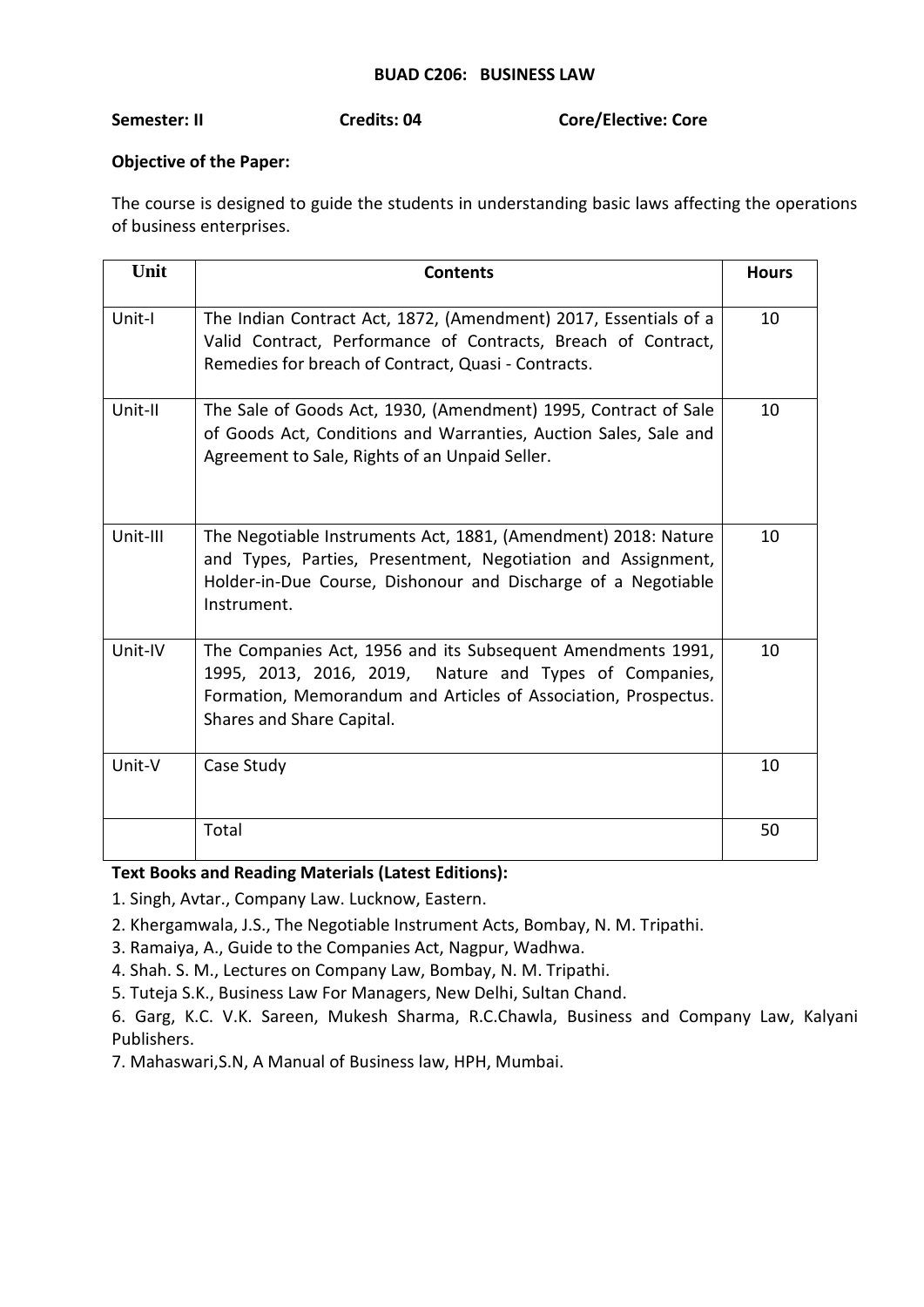#### **BUAD C207: FINANCIAL MANAGEMENT**

# **Semester: II Credits: 04 Core/Elective: Core**

# **Objective of the Paper:**

To make the students understand the theory and practice of financial management to take optimal decision and action by integrating all functional areas of the organisation to achieve the goal of the organisation.

| Unit     | <b>Contents</b>                                                                                                                                                                                                                                                                                                                                 | <b>Hours</b> |
|----------|-------------------------------------------------------------------------------------------------------------------------------------------------------------------------------------------------------------------------------------------------------------------------------------------------------------------------------------------------|--------------|
| Unit-I   | Importance, Finance Function, Financial Goal - Profit Maximization<br>vs. Wealth Maximisation, Risk-return Trade-off. Time Value of<br>Money, Present Value of a Single Cash Flow, Annuity, Perpetuity and<br>Growing Perpetuity.                                                                                                               | 10           |
| Unit-II  | Cost of Capital-Cost of Debt, Preference Capital and Equity Capital,<br>Weighted Average Cost of Capital, Capital Budgeting (Investment)<br>Decision. Nature and Importance, Evaluation Criteria-(1) Non-<br>Discounted (Traditional) Cash Flow Criteria: (2) Discounted Cash<br>Flow (DCF) Criteria.                                           | 10           |
| Unit-III | Working Capital Management, Determinants, Financing of Current<br>Assets, Estimating Working Capital Requirement, Optimum Level of<br>Current Assets; Receivables Management, Optimum Credit policy,<br>Inventory Management and Optimum Inventory Policy; Cash<br>Management, Optimum Cash Balance.                                            | 10           |
| Unit-IV  | Financial Leverage, Operating Leverage, Degree of Financial<br>Leverage and Operating Leverage, Combined Leverage, Operating<br>Risk, Financial Risk, Optimum Capital Structure, Internal Financing<br>and Dividend Policy-Practical Considerations in Dividend Policy,<br>Stability of Dividend, Bonus Issue, Stock Split, Buy Back of Shares. | 10           |
| Unit-V   | Case Study                                                                                                                                                                                                                                                                                                                                      | 10           |
|          | Total                                                                                                                                                                                                                                                                                                                                           | 50           |

- 1. Pandey. I.M., Financial Management, Vikas Publishing House.
- 2. Brigham, E., Fundamentals of Financial Management, Cengage
- 3. Chandra, Prasanna, Financial Management, Tata McGraw Hill.
- 4. Khan M.Y. and Jain P.K, Financial Management Text and Problems, Tata McGraw Hill.
- 5. Sharma R.K. and Gupta S.K. Financial Management, Kalyani.
- 6. Van Horne James C., Financial Management and Policy, Prentice Hall.
- 7. [www.business-standard.com,](http://www.business-standard.com/)
- 8. [www.economictimes.com](http://www.economictimes.com/)
- 9. Business India, Business Today, Business World.
- 10. Business News Channels: CNBC TV18, CNBC Awaaz, Zee Business, etc.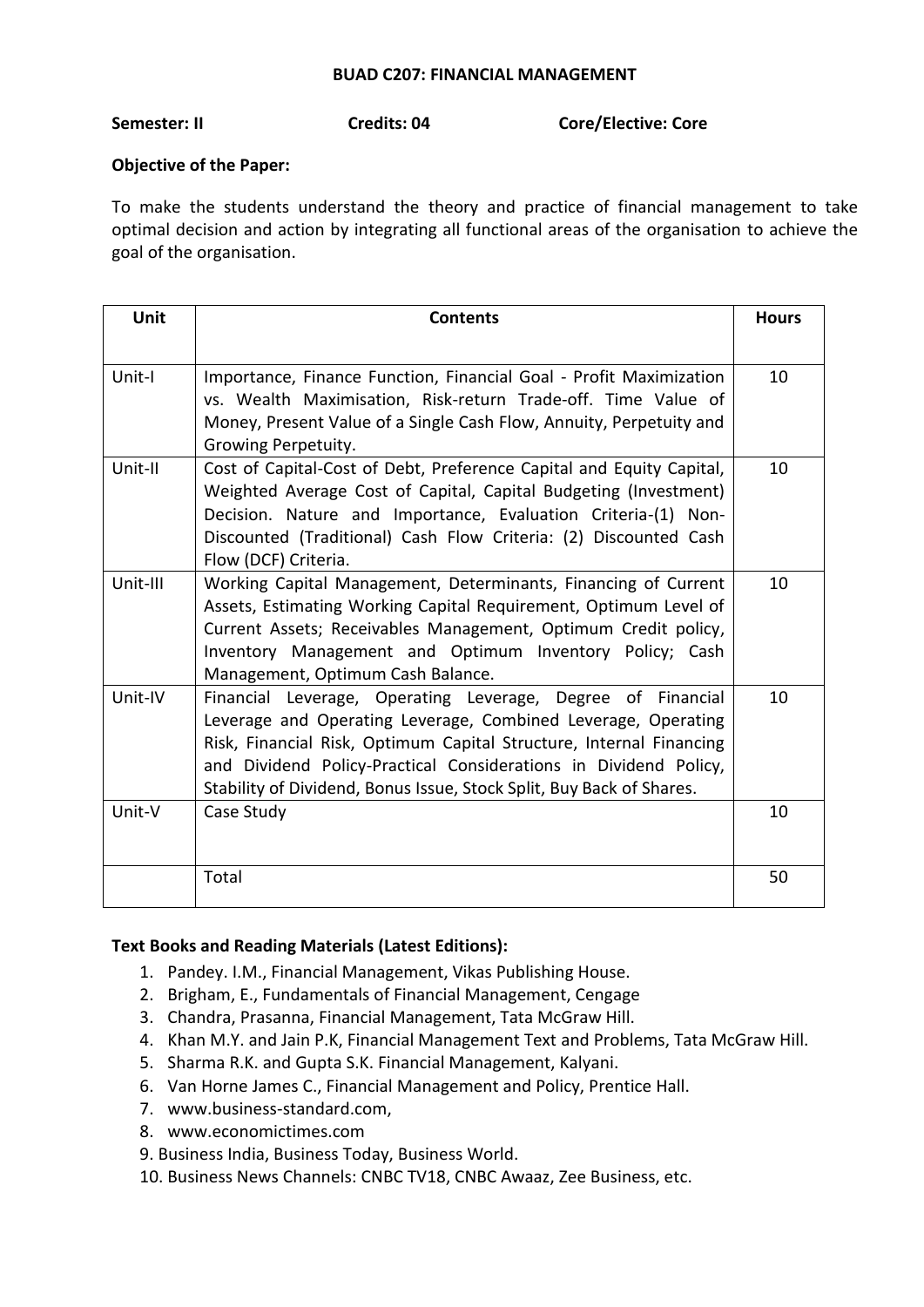### **BUAD C208: MANAGEMENT INFORMATION SYSTEM**

**Semester: II Credits: 04 Core/Elective: Core**

# **Objective of the Paper:**

The objective of the course is to develop the basic understanding of the decision support system of for business organization.

| Unit     | <b>Contents</b>                                                                                                                                                                                                                                                                                             | <b>Hours</b> |
|----------|-------------------------------------------------------------------------------------------------------------------------------------------------------------------------------------------------------------------------------------------------------------------------------------------------------------|--------------|
| Unit-I   | Role of Information Systems in Business Today, Perspectives of<br>Information Systems and Information Technology: Management<br>Information System, Definition, Characteristics, Limitations,<br>Understanding Information Systems: A Business Problem Solving<br>Approach, Information Systems and Career. | 10           |
| Unit-II  | Transaction Processing Systems, Objectives, Types, Online, Offline,<br>Decision Support Systems (DSS): Definition, Characteristics, Types,<br>Advantages, Limitations, System Analysis and Design, System<br>Development Life Cycle (SDLC).                                                                 | 10           |
| Unit-III | Executive Information Systems; Features, Components, Benefits,<br>Comparisons with DSS, Functional Information areas Like Finance<br>and Accounting Information System, Marketing Information<br>System.                                                                                                    | 10           |
| Unit-IV  | Manufacturing Information System, Human Resources Information<br>Systems. Enterprise Resource Planning, Definition, Types, ERP<br>Implementations, ERP software Packages.                                                                                                                                   | 10           |
| Unit-V   | Case Study                                                                                                                                                                                                                                                                                                  | 10           |
|          | Total                                                                                                                                                                                                                                                                                                       | 50           |

# **Text Books and Reading Materials (Latest Editions):**

1. Keen, Peter G.W., Decision Support System an Organisational Perspective Addison-Wesley Pub.

2. Theierauff, Robert J., Decision Support System for - Effective Planning - Prentice Hal.

3. Krober, Donald W., and Hugh. J. Watson Computer based Information System New York.

4. Davis, Michael W. A., Management Approach - Macmillan Publishing Company, Prentice Hall, New Jersey.

- 5. Andrew P., Decision Support System Engineering, Sage, John Wiley and Sons, New York.
- 6. O'Brien and Maracas, Management Information Systems, TMH Publication.
- 7. Madan, Sushila, Management Information and Control Systems, Taxman's Publication.
- 8. Murthy, C.S.V., Management Information Systems, HPH.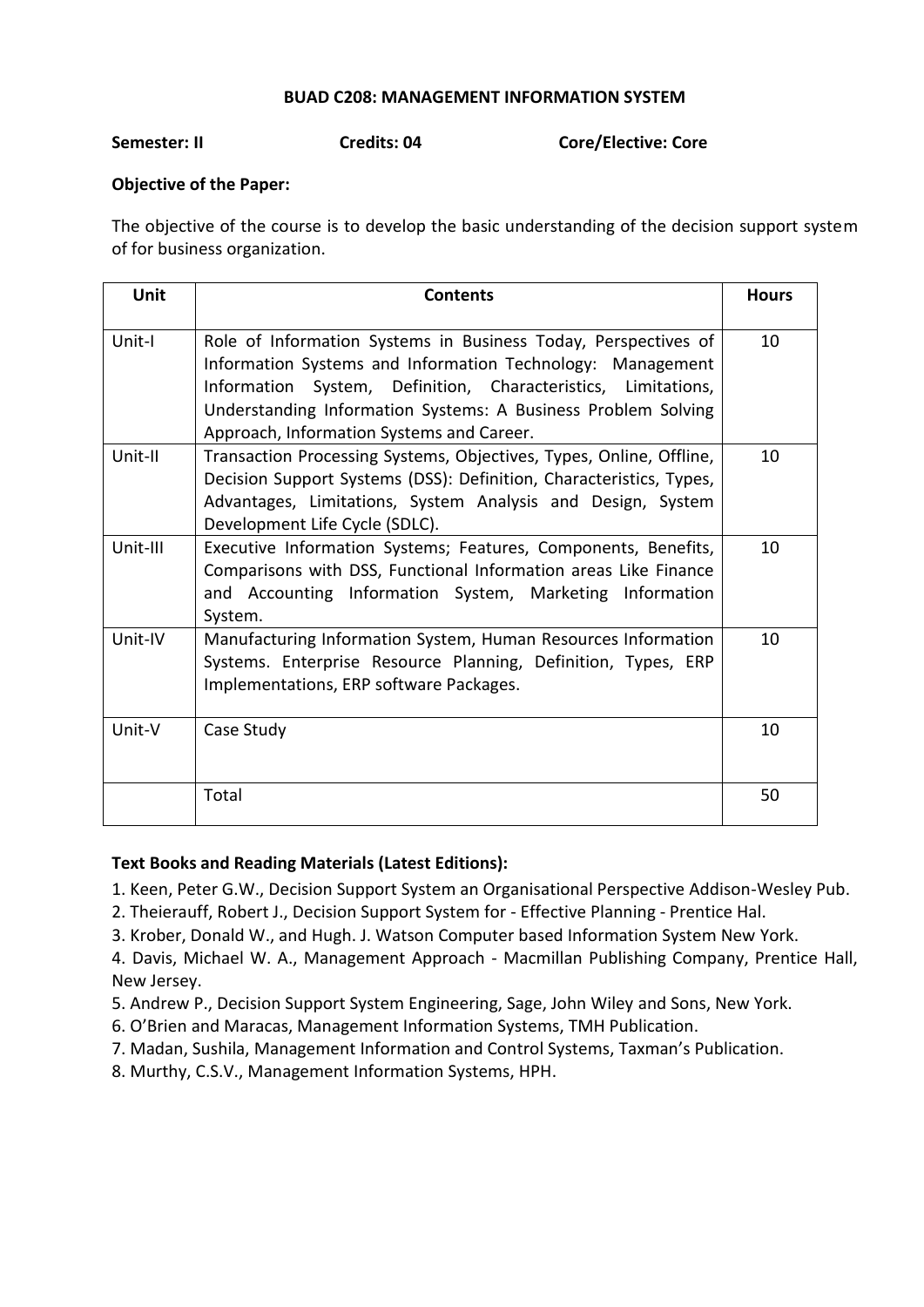# **SEMESTER III- TOTAL CREDITS-32, CORE-8 CREDITS AND ELECTIVES-24 CREDITS**

# **BUAD C 301: ENTREPRENEURSHIP DEVELOPMENT Semester: III Credits: 04 Core/Elective: Core**

### **Objective of the Paper:**

The objective of the course to develop the basic understanding of entrepreneurship entrepreneurial processes, recognize the importance of entrepreneurship and identify the profile of entrepreneurs and their role in economic growth.

| Unit     | <b>Contents</b>                                                                                                                                                                                                                                                                                                                                                                                                            | <b>Hours</b> |
|----------|----------------------------------------------------------------------------------------------------------------------------------------------------------------------------------------------------------------------------------------------------------------------------------------------------------------------------------------------------------------------------------------------------------------------------|--------------|
| Unit-I   | Concept of entrepreneur, Concept of Entrepreneurship, Nature<br>Importance, Types of Entrepreneur, Quality of<br>and<br>an<br>Entrepreneur, Scope, Entrepreneurial Traits<br>and<br>Skills,<br>Entrepreneurial Motivation and Achievement,<br>of<br>Role<br>Entrepreneurship in Economic Development, Barriers<br>of<br>Entrepreneurship, Growth of Entrepreneurship in India, Recent<br>Trends of Women Entrepreneurship. | 10           |
| Unit-II  | Marketing of Small and Medium Enterprises, Concept of<br>Marketing, Importance of Marketing of SME, Market Planning,<br>Channel of Distribution, Retail Marketing, Importance of Retail<br>Marketing, Wholesale<br>Marketing, Importance,<br>Marketing<br>Problems of Small Enterprises.                                                                                                                                   | 10           |
| Unit-III | Institutional Finance to Entrepreneurs, its Need, Role of<br>Commercial Banks, Role of Development Banks: ICICI, IDBI, IFCI,<br>IIBI, SIDBI, EXIM Bank, Institutional Support: SIDO, SISI, DICs,<br>Institute of Entrepreneurship, NSIC, SIDCs, SFCs,<br>Indian<br>Directorate of Industries of the State Government and Role of<br>Microfinance Institutions.                                                             | 10           |
| Unit-IV  | Project, Meaning, Characteristics, Attributes of a Good Project<br>Manager, Types of Project, Project Identification, Project<br>Formulation and Preparation, Preparation of Detailed Project<br>Report (DPR).                                                                                                                                                                                                             | 10           |
| Unit-V   | <b>Case Studies</b>                                                                                                                                                                                                                                                                                                                                                                                                        | 10           |
|          | Total                                                                                                                                                                                                                                                                                                                                                                                                                      | 50           |

- 1. Khanka, S.S, Entrepreneurial Development, S.Chand and Co Ltd.
- 2. Sahay, A. and Nirjar, A. Entrepreneurship, Excel Books.
- 3. Morse, E.A., Mitchell, R.K, Cases in Entrepreneurship, Sage Publications.
- 4. Bhowmik, S.R. and Bhowmik.M., Entrepreneurship , New Age International.
- 5. Patro, K.K, Entrepreneurship Development, HPH.
- 6. Desai, V., and Kaur, K., Entrepreneurship Development and Management, HPH.
- 7. Khatoon, N., Entrepreneurship Development, HPH.
- 8. Nagarajan, Project Management and Planning, New Age publications.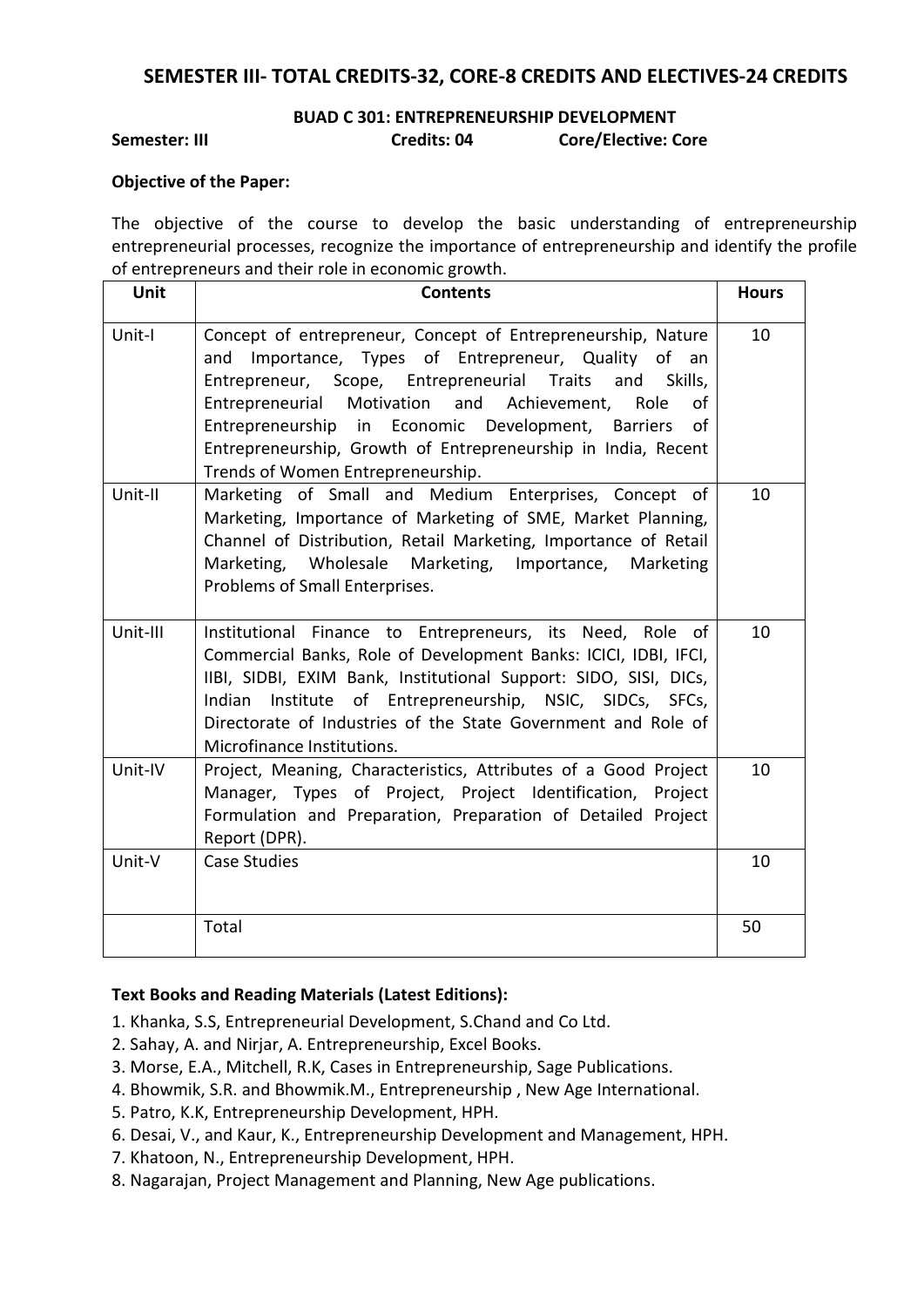# **BUAD C302 OPERATION RESEARCH**

# **Semester: III Credits: 04 Core/Elective: Core**

# **Objective of the Paper:**

The course is designed to introduce the students to the principles of operation research techniques and their applications in decision making, students will also be required to use computer packages for data processing purposes.

| Unit     | <b>Contents</b>                                                                                                                                                                                                                                                                                                                                             | <b>Hours</b> |
|----------|-------------------------------------------------------------------------------------------------------------------------------------------------------------------------------------------------------------------------------------------------------------------------------------------------------------------------------------------------------------|--------------|
| Unit-I   | Linear Programming, Problem Meaning, Scope, Application,<br>Assumptions and Limitations, Formulation of LPP, Graphical<br>Method and Simplex Methods of Solution, Big M Method                                                                                                                                                                              | 10           |
| Unit-II  | Transportation Problem: Special case of LPP, Different Initial<br>Solutions, Final Solutions, U-V method, Stepping Stone Method,<br>Degeneracy on Transportation Problem, Unbalanced T.P.<br>Assignment Problem: Mathematical Formulation of Assignment<br>Problem, Hungarian Method, Maximal Assignment Problem,<br>Travelling Salesman Problem (Routing). | 10           |
| Unit-III | Network Analysis: PERT, CPM, Cost Time Trade Off.                                                                                                                                                                                                                                                                                                           | 10           |
| Unit-IV  | Markov Analysis: Markov Process, Formulation and transition<br>probability matrix, Markov Chan, Steady State.<br>Game Theory: Characteristic of Basic definition, Saddle point<br>dominance rules, Graphical Method, Matrix Method, Iterative<br>Method                                                                                                     | 10           |
| Unit-V   | Queuing theory: Meaning and Scope of Queuing Theory, (M   M  <br>1), ( $\infty$   FIFO), Numerical Problems<br>Job Sequencing: Assumptions, Processing of N jobs 2 machines, n<br>Jobs through 3 Machines, Graphical Method of Solving 2 Jobs<br>through Machines                                                                                           | 10           |
|          | Total                                                                                                                                                                                                                                                                                                                                                       | 50           |

# **Text Books and Reading Materials (Latest Editions):**

1. Sharma, S.D., Operations Research, Kedar Nath, Ram Nath and Co.

2. Gould, F.J. et al., Introduction to Management Science, Englewood Cliffs, New Jersey, Prentice Hall Inc.

3. Taha Harndy A., Operations Research: An Introduction, MacMillan, New York.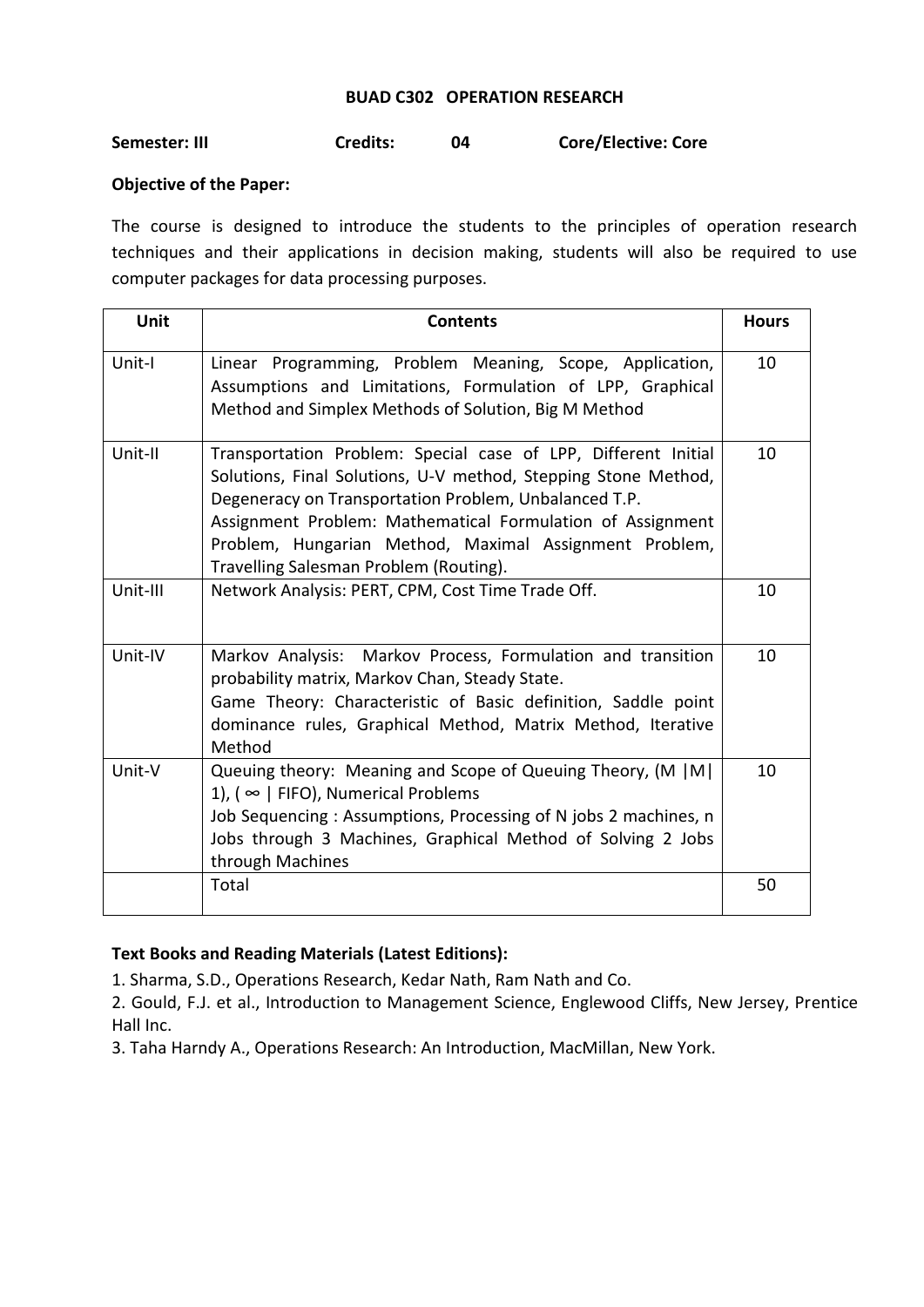# **SPECIALISATION PAPERS (THIRD SEMESTER)**

**Group -A: MARKETING**

# **BUAD E311 CONSUMER BEHAVIOUR**

**Semester: III Credits: 04** Core/Elective: Elective

# **Objective of the Paper:**

The basic objective of this course is to develop an understanding about the factors influencing consumers buying decision process and it helps marketers to recognise and forecast the purchase behaviour of consumers.

| <b>Unit</b> | <b>Contents</b>                                                                                                                                                                                                                                     | <b>Hours</b> |
|-------------|-----------------------------------------------------------------------------------------------------------------------------------------------------------------------------------------------------------------------------------------------------|--------------|
| Unit-I      | Introduction to Consumer Behaviour; Types of Consumer Behaviour,<br>Consumer Behaviour and Marketing Strategies, Consumer<br>Involvement and Decision Making, Advantages of Studying<br>Consumer Behaviour. Factors Influencing Consumer Behaviour. | 08           |
| Unit-II     | Buying Decision Processes: Problem Recognition,<br>Consumer<br>Information Search and Process, Evaluation Criteria, Purchase, Post<br>Purchase, Post Purchase Buying Behaviour, Models of Consumer<br>Behaviour.                                    | 13           |
| Unit-III    | Individual Determinants of Consumer Behaviour:, Consumer<br>Motivation and Involvement, Consumer Attitude, Personality and<br>Self Concept, Learning and Memory                                                                                     | 11           |
| Unit-IV     | External Influences: Culture, Sub-Culture, Social Class, Family<br>Decision Making, Reference Group, Personal Influence and Other<br>influences, Diffusion of Innovation and Opinion Leadership,<br>Industrial Buying Behaviour.                    | 10           |
| Unit-V      | Case Study                                                                                                                                                                                                                                          | 08           |
|             | Total                                                                                                                                                                                                                                               | 50           |

- 1. Assael, H., Consumer Behaviour and Marketing Action, Ohio, South Western.
- 2. Engle, J.F. etc., Consumer Behaviour, Chicago, Dryden Press.
- 3. Howard, John A. etc., Consumer Behaviour in Marketing, Englewood Cliffs, New Jersey, Prentice Hall Inc..
- 4. Hawkins, D.I. etc., Consumer Behaviour: Implications for Marketing Strategy, Taxas, Business.
- 5. Mowen, John C., Consumer Behaviour, New York, McMillan, Latest edition.
- 6. Sciffman, L.G. and Kanuk, L.L., Consumer Behaviour, New Delhi, Prentice Hall of India.
- 7. Loudon David L. and Della Bitta Albert J, Consumer Behaviour,Tata McGraw Hill.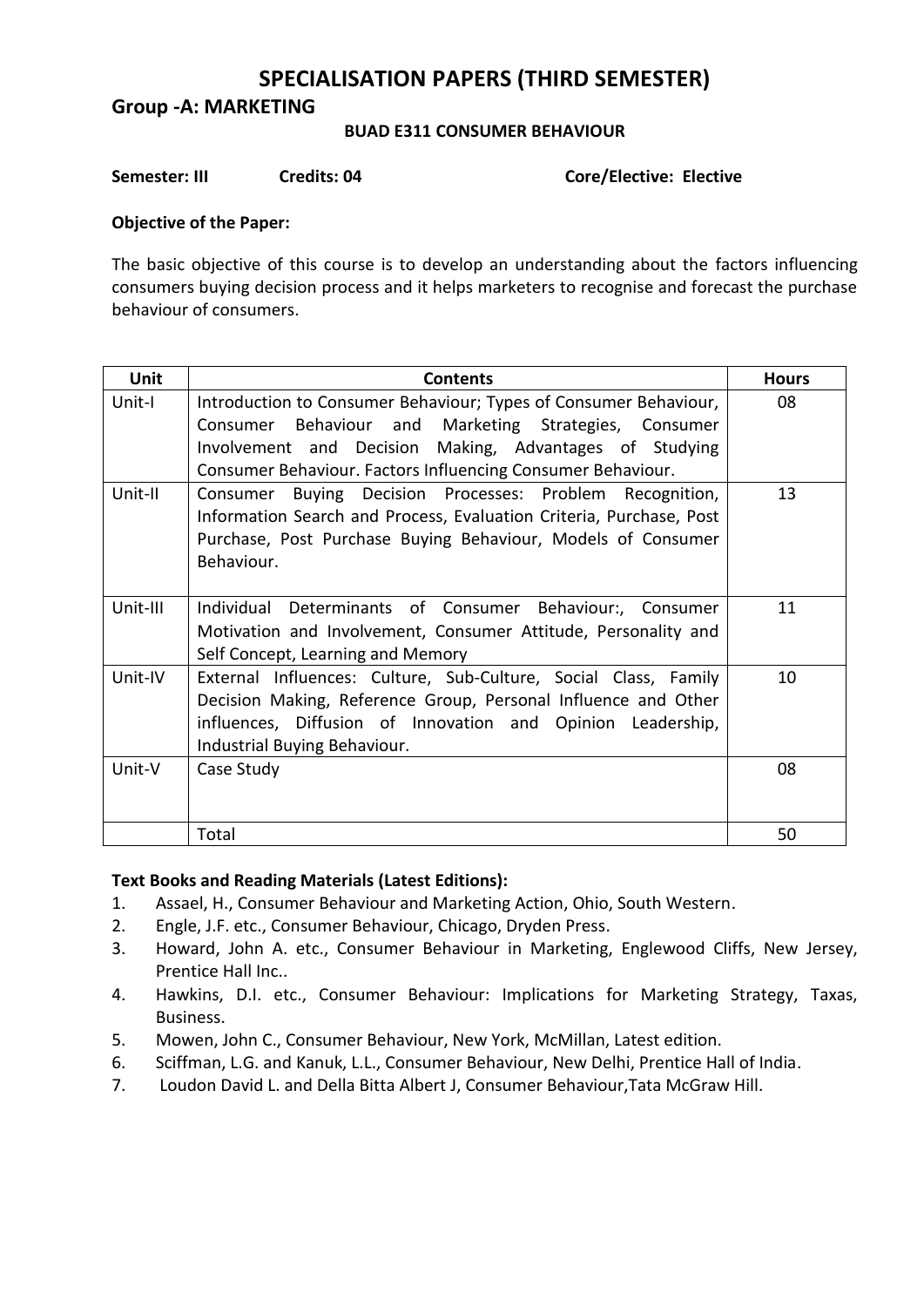#### **BUAD E312: ADVERTISING MANAGEMENT**

**Semester: III Credits: 04 Core/Elective: Elective**

# **Objective of the Paper:**

The aim of the paper is to acquaint the students with concepts, techniques and give experience in the application of concepts for building a brand and developing an effective advertising programme.

| Unit     | <b>Contents</b>                                                                                                                                                                                                                                                                                                                                                   | <b>Hours</b> |
|----------|-------------------------------------------------------------------------------------------------------------------------------------------------------------------------------------------------------------------------------------------------------------------------------------------------------------------------------------------------------------------|--------------|
| Unit-I   | Advertising Management: Advertising - Definition, Nature and<br>Scope; Advertising and Society, The structure of Advertising<br>Industry: Advertisers, Agencies, Media Companies and Support<br>Organisations, Advertising Agency and its Role, Types of<br>Advertising-Consumer, Industrial, Trade and Non-profit, Corporate<br>Advertising.                     | 10           |
| Unit-II  | Advertising Campaign Planning Process- Five M's of Advertising-<br>Mission, Money, Message, Media and Measurement, Setting<br>Advertising Objectives: Communication Objectives, Sales Vs.<br>Advertising Objectives, DAGMAR Approach for Setting Advertising,<br>Defining Advertising Goals, Advertising Budget and Methods of<br>Budgeting for Advertising.      | 10           |
| Unit-III | Developing and Designing a Message: Creativity, Planning Creative<br>Strategy, Creative Process, Elements of Creative Strategy, Role of<br>Creativity in Advertising, Slogans/Taglines. Advertising Headlines:<br>Components of Print Advertising, The Headlines, Body Copy,<br>Illustrations and Visual Elements.                                                | 10           |
| Unit-IV  | Media Planning in India, Developing a Media Plan, Types of Media,<br>Types of Outdoor Advertising, Transit Advertising, Point of<br>Advertising; Measuring<br>the<br>Effectiveness<br>Purchase<br>of<br>Advertisements, Pre-testing and Post-testing of Advertisements,<br>Methods of Pre-testing and Post-testing Advertisements.<br>Regulations of Advertising. | 10           |
| Unit-V   | Case Study                                                                                                                                                                                                                                                                                                                                                        | 10           |
|          | Total                                                                                                                                                                                                                                                                                                                                                             | 50           |

# **Text Books and Reading Materials (Latest Editions):**

1. Aakar, David A. etc., Advertising Management, 4th ed., New Delhi, Prentice Hall of India.

2. Belch, George E. and Belch, Michael A., Introduction to Advertising and Promotion, 3<sup>rd</sup> ed., Chicago, Irwin.

- 3. Borden, William H., Advertising, New York, John Wiley.
- 4. Hard, Norman, The Practice of Advertising, Oxford, Butterworth Heinemann.
- 5. Kevin, Keller, Strategic Brand Management, Latest Edition.
- 6. Ogilvy, David, Ogilvy on Advertising, London, Longman.

7. Sengupta, Subroto, Brand Positioning, Strategies for Competitive Advantages, New Delhi, Tata McGraw Hill.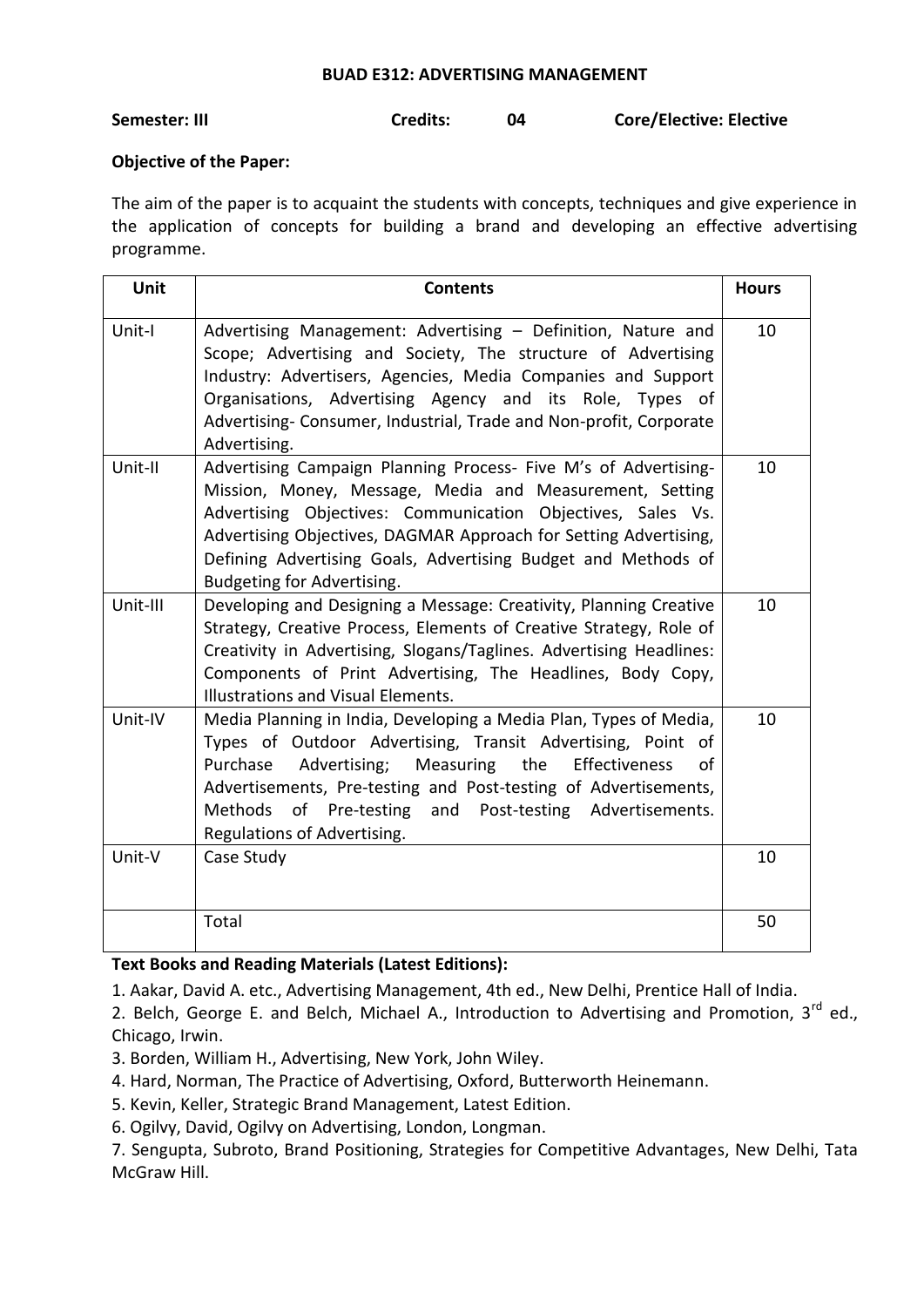#### **BUAD E313: INTERNATIONAL MARKETING**

| <b>Credits:</b><br>Semester: III | <b>Core/Elective: Elective</b> |
|----------------------------------|--------------------------------|
|----------------------------------|--------------------------------|

# **Objective of the Paper:**

The basic objective of this course is to acquaint the students with environmental, procedural, institutional and decisional aspects of International marketing.

| Unit     | <b>Contents</b>                                                                                                                                                                                                                                                           | <b>Hours</b> |
|----------|---------------------------------------------------------------------------------------------------------------------------------------------------------------------------------------------------------------------------------------------------------------------------|--------------|
| Unit-I   | Framework of International<br>Conceptual<br>Marketing:<br><b>Basic</b><br>Differences Between Domestic and International Marketing,<br>International Marketing Environment. EPRG framework in<br>International Marketing, Stages of Development into Global<br>Marketing. | 10           |
| Unit-II  | Indian Foreign Trade: Indian Trade Policy - Recent trends in India's<br>Foreign Trade - Export Assistance, Institutional Infrastructure for<br>Export Promotion in India Identification of Foreign Markets:<br>Product Planning for Exports - Export Pricing.             | 10           |
| Unit-III | Market Entry and Overseas Distribution System - Promoting<br>Products Internationally Overseas Market Research, Marketing<br>Plan for Exports.                                                                                                                            | 10           |
| Unit-IV  | Techniques in International Marketing, International<br>New<br>Subcontracting, Joint Ventures, and Counter Trade Arrangements,<br>Multinationals. Export Finance, Risk export Documents and<br>Procedure.                                                                 | 10           |
| Unit-V   | Case Study                                                                                                                                                                                                                                                                | 10           |
|          | Total                                                                                                                                                                                                                                                                     | 50           |

# **Text Books and Reading Materials (Latest Editions):**

1. Bhattacharya, B. Export Marketing : Strategies for Success. New Delhi, Global Business Press.

2. Johri, Lalit M., International Marketing, Strategies for Success, University of Delhi, Faculty of Management Studies.

3. Keegan, W., Global Marketing Management, Englewood Cliffs, New Jersey, Prentice Hall Inc..

4. Onkvisit, Sak and Shaw. J J. International Marketing : Analysis and Strategy, New Delhi, Prentice Hall of India.

5. Pripalomi, V.H, International Marketing, Prentice Hall.

6. Terpstra, Vern and Sarathy. R., International Marketing, Orlano, Dryden Press.

7. Walter, I and Muray, T. Handbook of International Business, New York, John Wiley.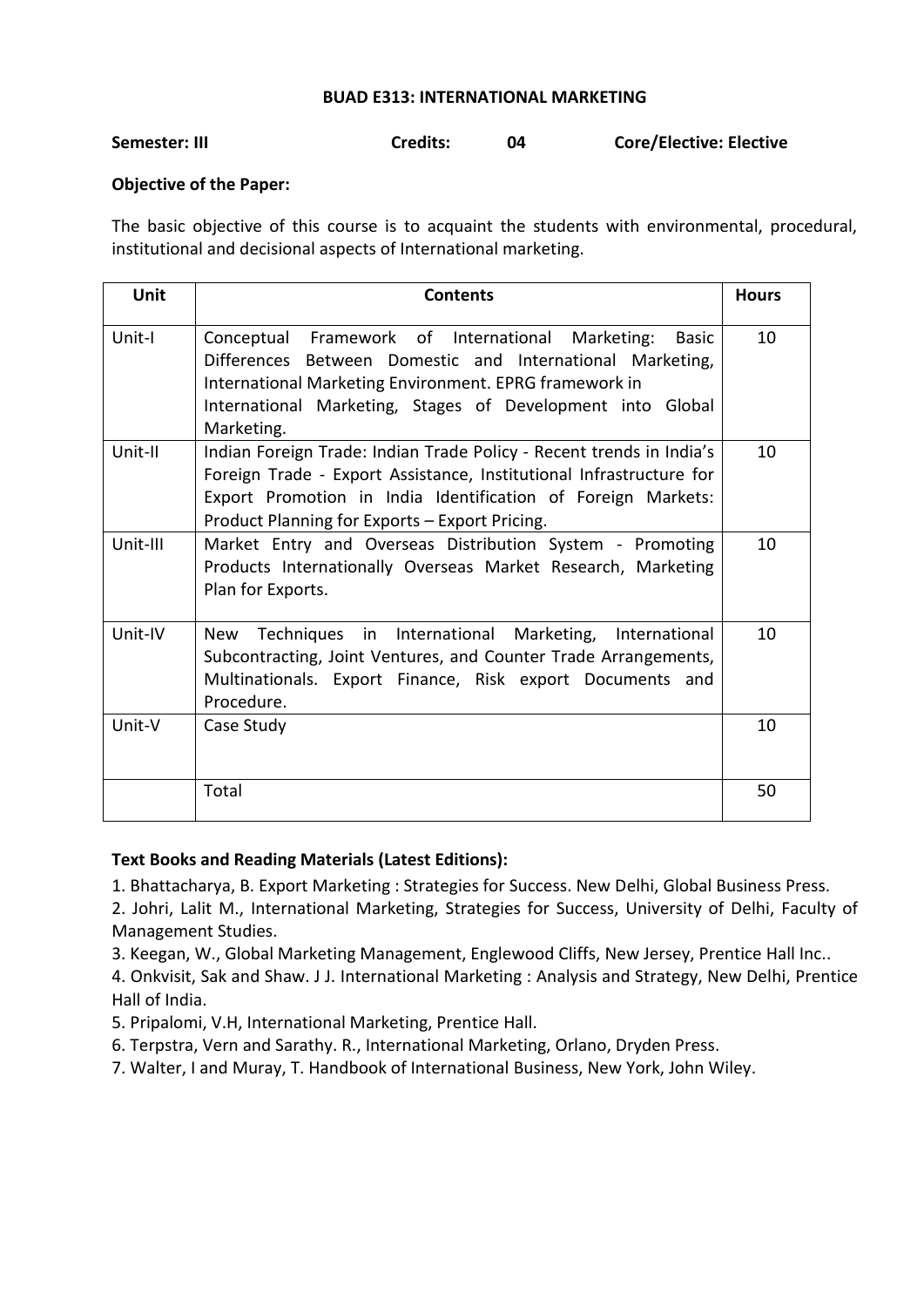# **BUAD E314: BRAND MANAGEMENT**

**Semester: III Credits: 04 Core/Elective: Elective**

# **Objective of the Paper:**

The course is designed to familiarize the students with the concepts of brand management strategies in the emerging scenario.

| Unit     | <b>Contents</b>                                                                                                                                                                            | <b>Hours</b> |
|----------|--------------------------------------------------------------------------------------------------------------------------------------------------------------------------------------------|--------------|
| Unit-I   | Understanding Brands: Brand Hierarchy, Brand Personality, Brand<br>Image, Brand Identity, Brand Positioning, Brand Equity, Value<br>Addition from Branding - Brand Customer Relationships. | 10           |
| Unit-II  | Brand Loyalty and Customer Loyalty, Managing Brands, Brand<br>Creation, Brand Extensions, Brand Product Relationships, Brand<br>Portfolio.                                                 | 10           |
| Unit-III | Brand assessment through Research, Brand Identity, Position,<br>Image, Personality Assessment and Change, Brand Revitalisation.                                                            | 10           |
| Unit-IV  | Financial Aspects of Brands, Branding in Different Sectors,<br>Customer, Industrial, Retail and Service Brands.                                                                            | 10           |
| Unit-V   | Case Study                                                                                                                                                                                 | 10           |
|          | Total                                                                                                                                                                                      | 50           |

- 1. Aakar David, A. Managing Brand Equity, New York, Free Press,.
- 2. Cowley, Don., Understanding Brands, London, Logan Rage.
- 3. Czerniawaski, Richard D. and Michael W. Maloney Creating Brand Royalty, AMACOM, NY.
- 4. Kapferer, J N. Strategic Brand Management, New York, Free Press.
- 5. Murphy, John A., Brand Strategy, Cambridge, TehDirector Books.
- 6. Chunawalla, Brand Management, HPH.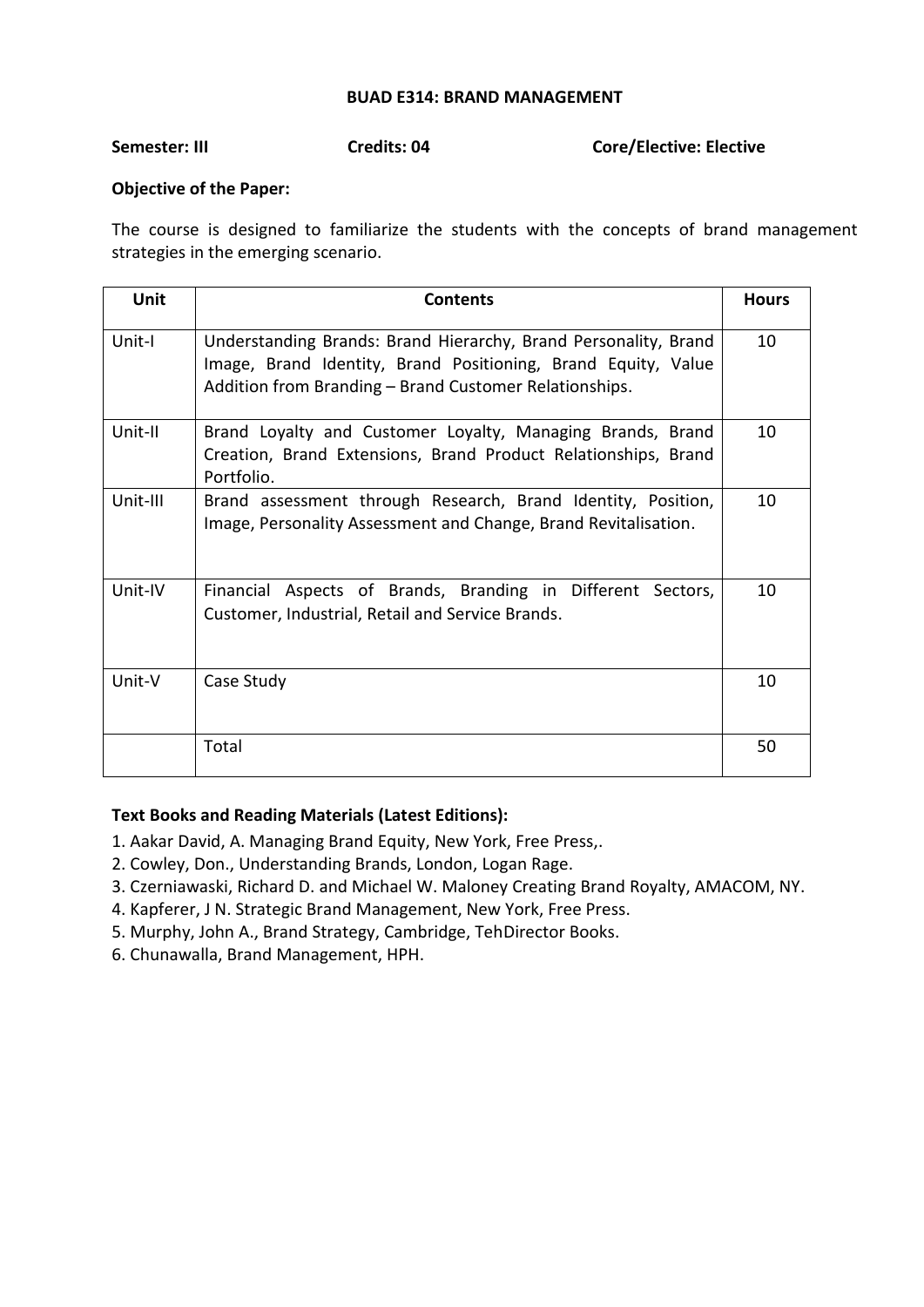# **BUAD E315: SECURITY ANALYSIS AND INVESTMENT MANAGEMENT**

**Semester: III Credits: 04 Core/Elective: Elective**

# **Objective of the Paper:**

The objective is to provide proper understanding on the theory and practice of security analysis and investment management so as to enable the students to perform the role of security analyst.

| <b>Unit</b> | <b>Contents</b>                                                                                                                                                                                                                                         | <b>Hours</b> |
|-------------|---------------------------------------------------------------------------------------------------------------------------------------------------------------------------------------------------------------------------------------------------------|--------------|
| Unit-I      | Investment-Characteristics, Objectives, Types of Investors, Investment<br>Alternatives, Financial Markets- Participants and its Regulatory<br>Environment. Financial Instruments, Operations of Indian Stock Market,                                    | 10           |
|             | New Issue Market, Mechanics of Investing.                                                                                                                                                                                                               |              |
| Unit-II     | Methods of Floating New Issues, Listing of Securities, Market Indices<br>and Return, Credit Rating Agencies, Return and Risk Associated with<br>Investment, Types of Risk - Systematic Risk and Unsystematic Risk,<br>Measurement of Risk.              | 10           |
| Unit-III    | Fundamental analysis - Economic Analysis, Industry Analysis, Company<br>Analysis, ShareValuation Model - One Year holding period, Multiple year<br>Holding Period, Constant Growth Model, Multiple Growth Model, Bond<br>Valuation - Yield to Maturity. | 10           |
| Unit-IV     | Technical analysis- Basic Principles of Technical Analysis, Dow theory,<br>Elliot Wave Theory. Efficient Market Theory - Random Walk Theory,<br>Efficient Market Hypothesis (EMH), EMH vs. Fundamental and Technical<br>Analysis.                       | 10           |
| Unit-V      | Case Study                                                                                                                                                                                                                                              | 10           |
|             | Total                                                                                                                                                                                                                                                   | 50           |

- 1. Kevin, S, Security Analysis and Portfolio Management, Prentice Hall of India.
- 2. Bodie, Z. Kane, A. and Mohanty, P, Investments, Tata McGraw Hill.
- 3. Prasanna Chandra, Investment Analysis and Portfolio Management, Tata McGraw Hill.
- 4. [www.moneycontrol.com](http://www.moneycontrol.com/).
- 5. [www.business-standard.com](http://www.business-standard.com/).
- 6. [www.economictimes.com](http://www.economictimes.com/).
- 7. Business News Channels: CNBC TV18, CNBC Awaaz, Zee Business, etc.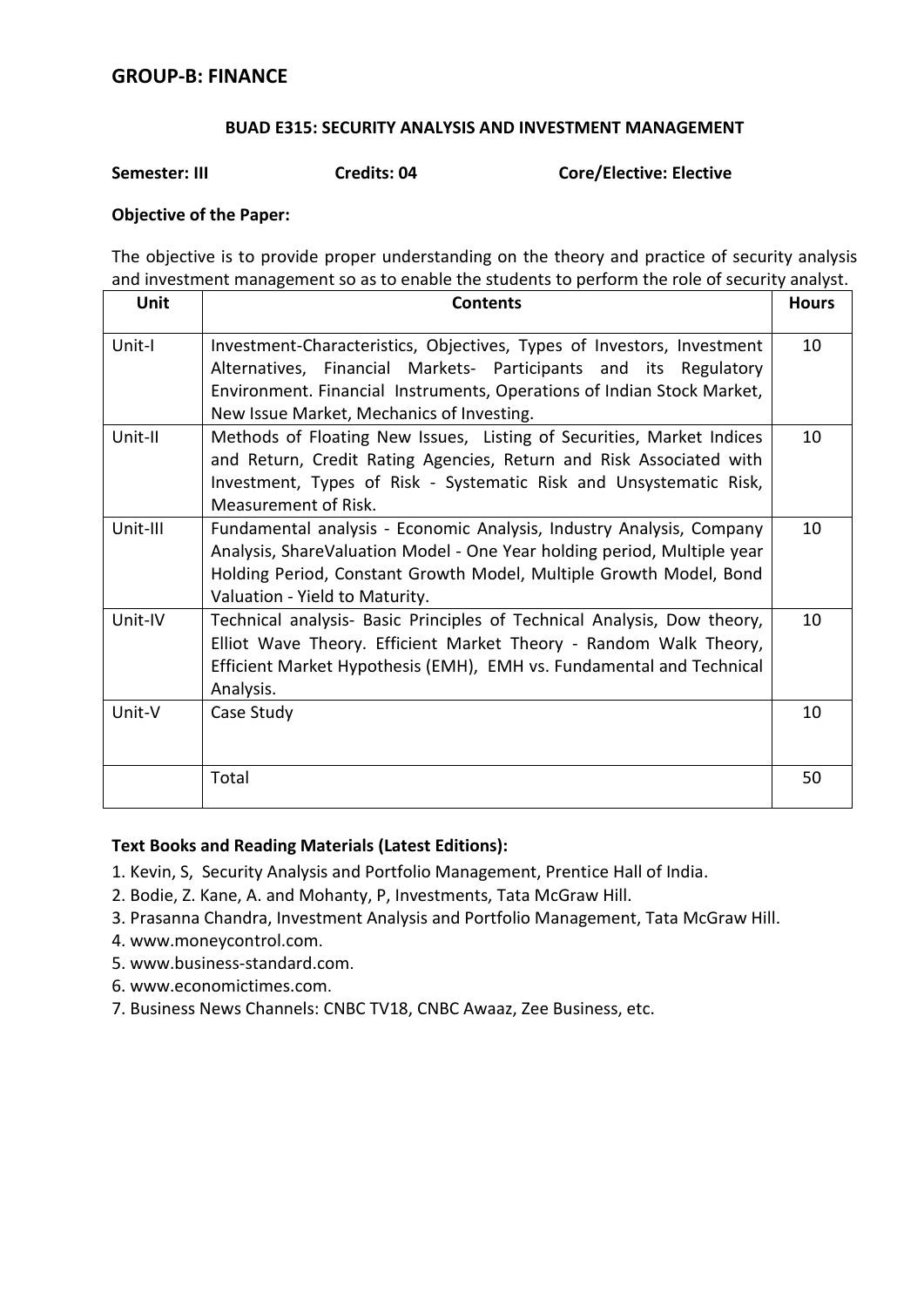# **BUAD E316: PROJECT PLANNING, ANALYSIS AND MANAGEMENT**

# **Semester: III Credits: 04 Core/Elective: Elective**

# **Objective of the Paper:**

The paper intends to focus on acquiring knowledge and application of various financial concepts into the appraisals of a project and to understand the framework for evaluation of capital expenditure proposals, their planning and management in the review of the projects undertaken.

| Unit     | <b>Contents</b>                                                       | <b>Hours</b> |
|----------|-----------------------------------------------------------------------|--------------|
| Unit-I   | Concept of a Project, Characteristics, Project Life Cycle, Attributes | 10           |
|          | of a Effective Project Manager, Taxonomy of Projects, Project         |              |
|          | Identification and Formulation, Tax Incentives and Tax Planning for   |              |
|          | Project Investment Decisions.                                         |              |
| Unit-II  | Market Demand and Situational Analysis, Technical Analysis:           | 10           |
|          | Project Appraisal Technical Appraisal, Commercial Appraisal,          |              |
|          | Economic Appraisal, Financial Appraisal, Management Appraisal,        |              |
|          | Social Cost Benefit Analysis, Project Risk Analysis.                  |              |
| Unit-III | Project Planning and Scheduling, Project Financing: Cost of Project,  | 10           |
|          | Components of Capital Cost of a Project, Sources of Financing, Role   |              |
|          | of Financial Institutions in Project Financing, Network Techniques    |              |
|          | for Project Management.                                               |              |
| Unit-IV  | Project Review and Administrative Aspects, Problem of Time and        | 10           |
|          | Cost Overrun in Public Sector enterprises in India, Environmental     |              |
|          | Appraisal of Projects, Rehabilitation of Sick Units.                  |              |
| Unit-V   | Case Study                                                            | 10           |
|          |                                                                       |              |
|          | Total                                                                 | 50           |

# **Text Books and Reading Materials (Latest Editions):**

1. Ahuja, G K and Gupta, Ravi., Systematic Approach to Income Tax, Allahabad, Bharat Law House.

2. Bhalla, V K., Modern Working Capital Management, New Delhi, Anmol.

3. Bhalla, V K., Financial Management and Policy, 2nd ed., New Delhi, Anmol.

4. Chandra, Prasanna, Projects: Preparation, Appraisal, Budgeting and Implementation, 3rd ed., New Delhi, Tata McGraw Hill.

- 5. Dhankar, Raj S., Financial Management of Public Sector Undertakings, New Delhi, Westville.
- 6. Nagarajan, K., Project Management, New Age International.
- 7. S Choudhury, Project Management, Tata McGraw Hill.
- 8. Desai, Basanta, Project Management, HPH.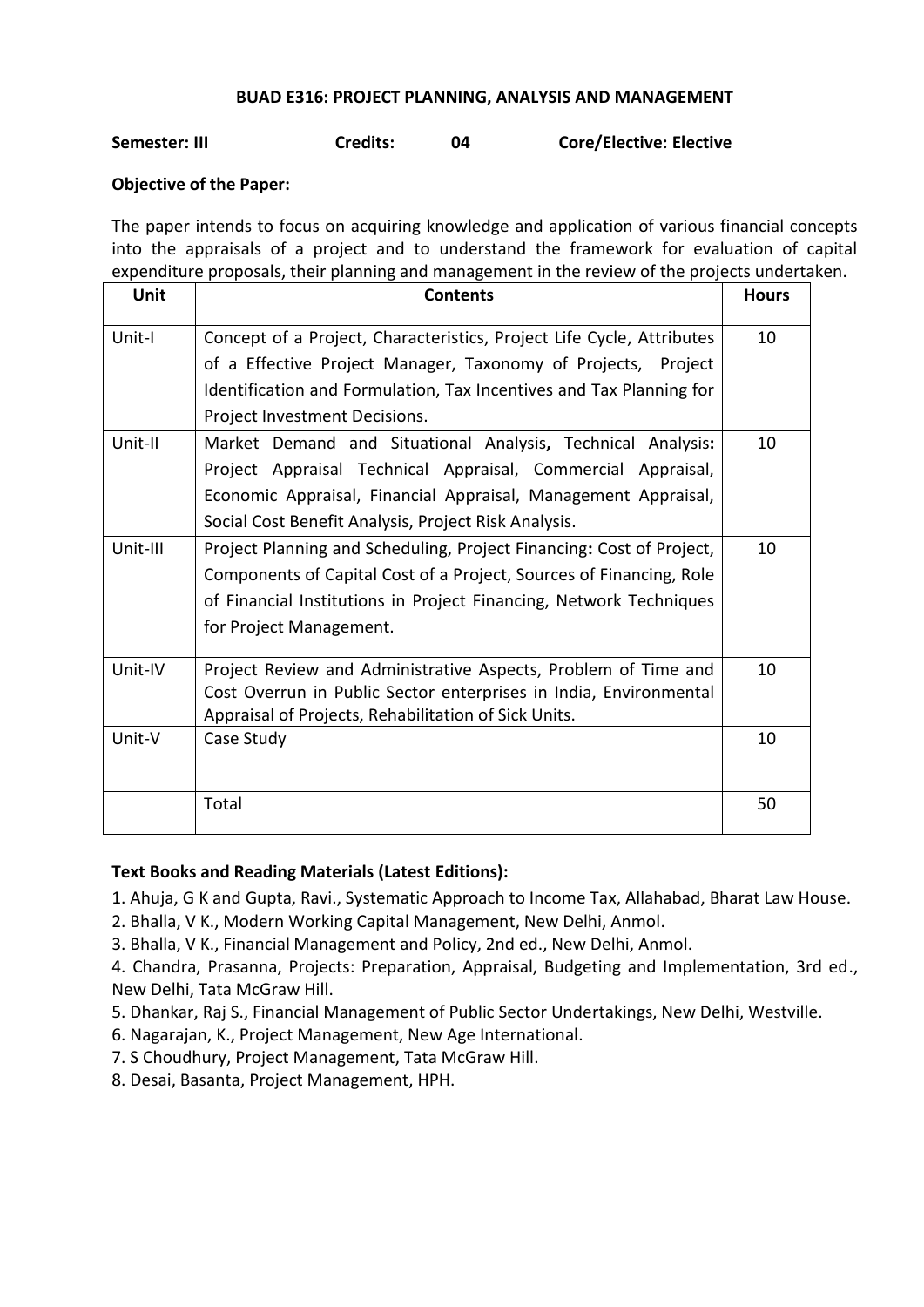### **BUAD E317: INTERNATIONAL FINANCIAL MANAGEMENT**

**Semester: III Credits: 04 Core/Elective: Elective**

# **Objective of the Paper:**

The objective of this paper is to give students an overall view of international financial system and how multi-national corporations operate**.**

| <b>Unit</b> | <b>Contents</b>                                                                                                                                 | <b>Hours</b> |
|-------------|-------------------------------------------------------------------------------------------------------------------------------------------------|--------------|
| Unit-I      | Multinational Financial Management - An Overview, Evolution of<br>the International Monetary and Financial System.                              | 10           |
| Unit-II     | Managing Short Term Assets and Liabilities, Long Run Investment<br>The Foreign Investment Decision, Political Risk<br>Decisions,<br>Management. | 10           |
| Unit-III    | Multinational Capital Budgeting, Applications and Interpretation,<br>Cost of Capital and Capital Structure of the Multinational Firm.           | 10           |
| Unit-IV     | Dividend Policy of the Multinational Firm, Taxation of the<br>Multinational Firm, Country Risk Analysis, Long Term Financing.                   | 10           |
| Unit-V      | Case Study                                                                                                                                      | 10           |
|             | Total                                                                                                                                           | 50           |

# **Text Books and Reading Materials (Latest Editions):**

1. Abdullah, F A., Financial Management for the Multinational Firm, Englewood Cliffs, Prentice Hall Inc.

- 2. Apte, P.G., International Financial Management, Tata McGraw Hill.
- 3. Buckley, Adrian, Multinational Finance. New York, Prentice Hall Inc.
- 4. Kim, Suk and Kim, S., Global Corporate Finance: Text and Cases, Miami Florida, Kolb.
- 5. Shapiro, Alan C., Multinational Financial Management, New Delhi, Prentice Hall of India.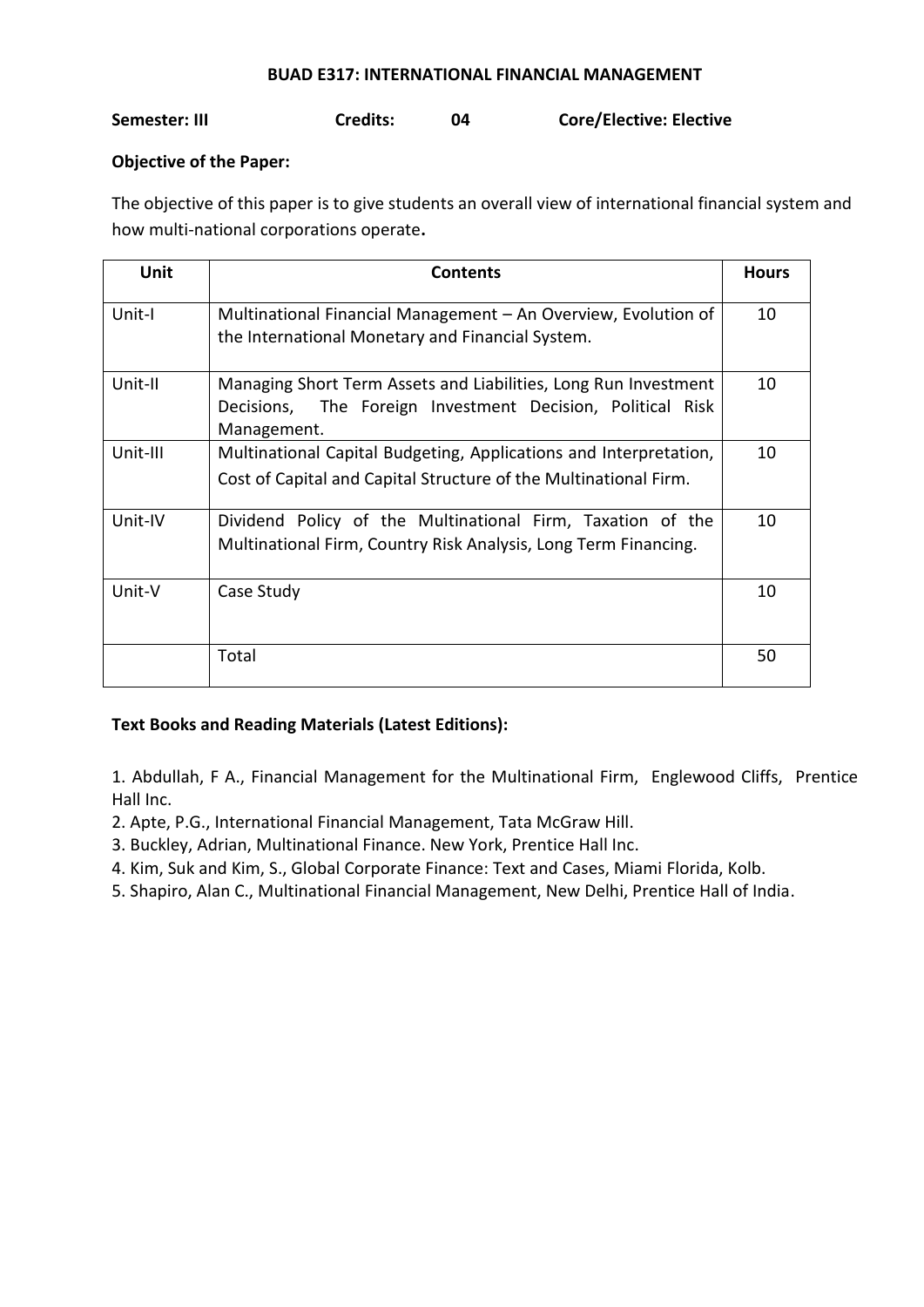### **BUAD E318: WORKING CAPITAL MANAGEMENT**

# **Semester: III Credits: 04 Core/Elective: Elective**

# **Objective of the Paper:**

The objective of the course is to acquaint the students with the importance of the working capital and the techniques used for effective working capital management

| <b>Unit</b> | <b>Contents</b>                                                                                                                                                                                                                                                                                                                                                                                                                                        | <b>Hours</b> |
|-------------|--------------------------------------------------------------------------------------------------------------------------------------------------------------------------------------------------------------------------------------------------------------------------------------------------------------------------------------------------------------------------------------------------------------------------------------------------------|--------------|
| Unit-I      | Concept of Working Capital Management, Importance of Working<br>Capital, Kinds of Working Capital, Factors Determining Working<br>Capital, Estimating Working Capital Requirements.                                                                                                                                                                                                                                                                    | 10           |
| Unit-II     | Management of Cash-Motives for Holding Cash and Marketable<br>Securities; Cash System; Managing the Cash Flows, Types of<br>Collection Systems, Cash Concentration Strategies, Disbursement<br>Tools, Investment in Marketable Securities, Forecasting Cash<br>Flows, Managing Corporate Liquidity and Financial Flexibility,<br>Measures of Liquidity, Determining the Optimum Level of Cash<br>Balance-Baumol Model, Miller- Orr-Model, Stone Model. | 10           |
| Unit-III    | Receivable Management-Determining the Appropriate Receivable<br>Policy, Marginal Analysis, Credit Analysis and Decision, Inventory<br>Management-Kinds of Inventories, Benefits and Costs of Holding<br>Inventories.                                                                                                                                                                                                                                   | 10           |
| Unit-IV     | Inventory Management and Valuation, Inventory Control Models,<br>Short-term<br>Financing,<br>Programming<br>Working<br>Capital<br>management, Integrating Working Capital and Capital Investment<br>Processes, Working Capital Control and Banking Policy in India.                                                                                                                                                                                    | 10           |
| Unit-V      | Case Study                                                                                                                                                                                                                                                                                                                                                                                                                                             | 10           |
|             | Total                                                                                                                                                                                                                                                                                                                                                                                                                                                  | 50           |

# **Text Books and Reading Materials (Latest Editions):**

1. Pandey, I.M., Financial Management, Vikas Publishing House.

- 2. Hampton, J.J. and C.L.Wagner, Working Capital Management, John Wiley and Sons.
- 3. Mannes, T.S., and J.T. Zietlow, Short-term Financial Management, West Pub. Co.
- 4. Scherr, F.C., Modern Working Capital Management, Prentice Hall.

5. Smith, Keith V. and G.W. Gallinger, Readings on Short-term Financial Management, West Pub. Co.

6. Periya Sami, Working Capital Management, HPH.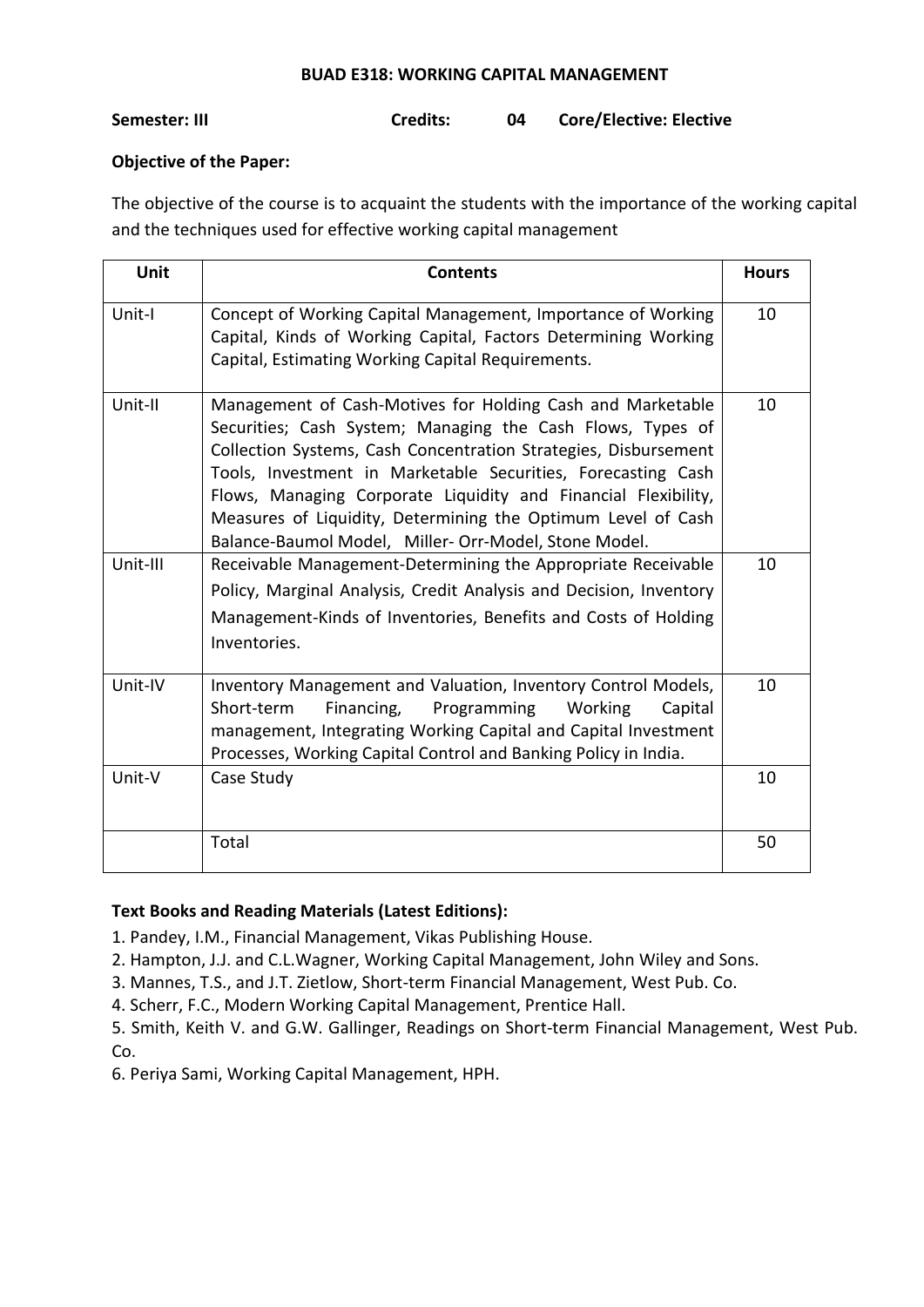# **GROUP-C: HUMAN RESOURCE MANAGEMENT**

#### **BUAD E319: COMPENSATION MANAGEMENT**

# **Semester: III Credits: 04 Core/Elective: Elective**

# **Objective of the Paper:**

Students will understand various dimensions of Compensation Management. Compensation strategies and emerging trend in expatriate compensation will also be learned. Concept of incentive plans, pre-requisites for designing effective incentive schemes will be discussed in class.

| Unit     | <b>Contents</b>                                                                                                                                                                                                                                                                                                                                                                                                                     | <b>Hours</b> |
|----------|-------------------------------------------------------------------------------------------------------------------------------------------------------------------------------------------------------------------------------------------------------------------------------------------------------------------------------------------------------------------------------------------------------------------------------------|--------------|
| Unit-I   | Compensation<br>Management: Compensation<br>Management,<br>Compensation and Non compensation Dimensions, 3-P Concept in<br>Compensation Management, Compensation as Retention Strategy,<br>and Compensation for Special Groups, Salary Progression, Methods<br>of Payment, Limitations of Job Related Compensation, and<br>Competency based Compensation (Broad Pay Bands and 360 Degree<br>Feedback).                              | 10           |
| Unit-II  | Wage & Salary Administration: Concept, Wage structure, Wage<br>Fixation, Wage and Salary administration. Definition of Job<br>Evaluation, Job Evaluation Process, Job Evaluation Methods.                                                                                                                                                                                                                                           | 10           |
| Unit-III | Compensation Strategy: New thinking for the New Millennium,<br>Reward Excellence, Individualizing the Pay System, Organizational<br>Affecting<br>External<br>Factors<br>Compensation<br>Strategies,<br>and<br>Compensation Strategies as an Integral Part of HRM, Expatriate<br>Compensation and its Objectives, Elements of Expatriate's<br>Compensation Package.                                                                  | 10           |
| Unit-IV  | Incentive Schemes: Concept, features, types of Incentive Schemes,<br>Wage Incentive Plans, Pre-requisites of Effective Incentive Schemes,<br>Merits and Demerits of Incentives, performance based Pay System,<br>Executives Compensation Plan and Packages. Concept of Voluntary<br>Retirement Scheme (VRS) Approaches to Deal with Workforce<br>Redundancy, Costs and Benefits to the Company, VRS for Public<br>Sector Employees. | 10           |
| Unit-V   | Case Study                                                                                                                                                                                                                                                                                                                                                                                                                          | 10           |
|          | Total                                                                                                                                                                                                                                                                                                                                                                                                                               | 50           |

- 1. Dessler.Gary. Strategic Compensation Management, Pearson.
- 2. SinghB.D., Compensation and Reward Management, Excel Books.
- 3. Milkvich& Newman, Compensation, TMH.
- 4. Bhatia Kanchan. Compensation Management, Himalaya Publishing House.
- 5. Bhattacharya Deepak. Compensation Management, Oxford University Press.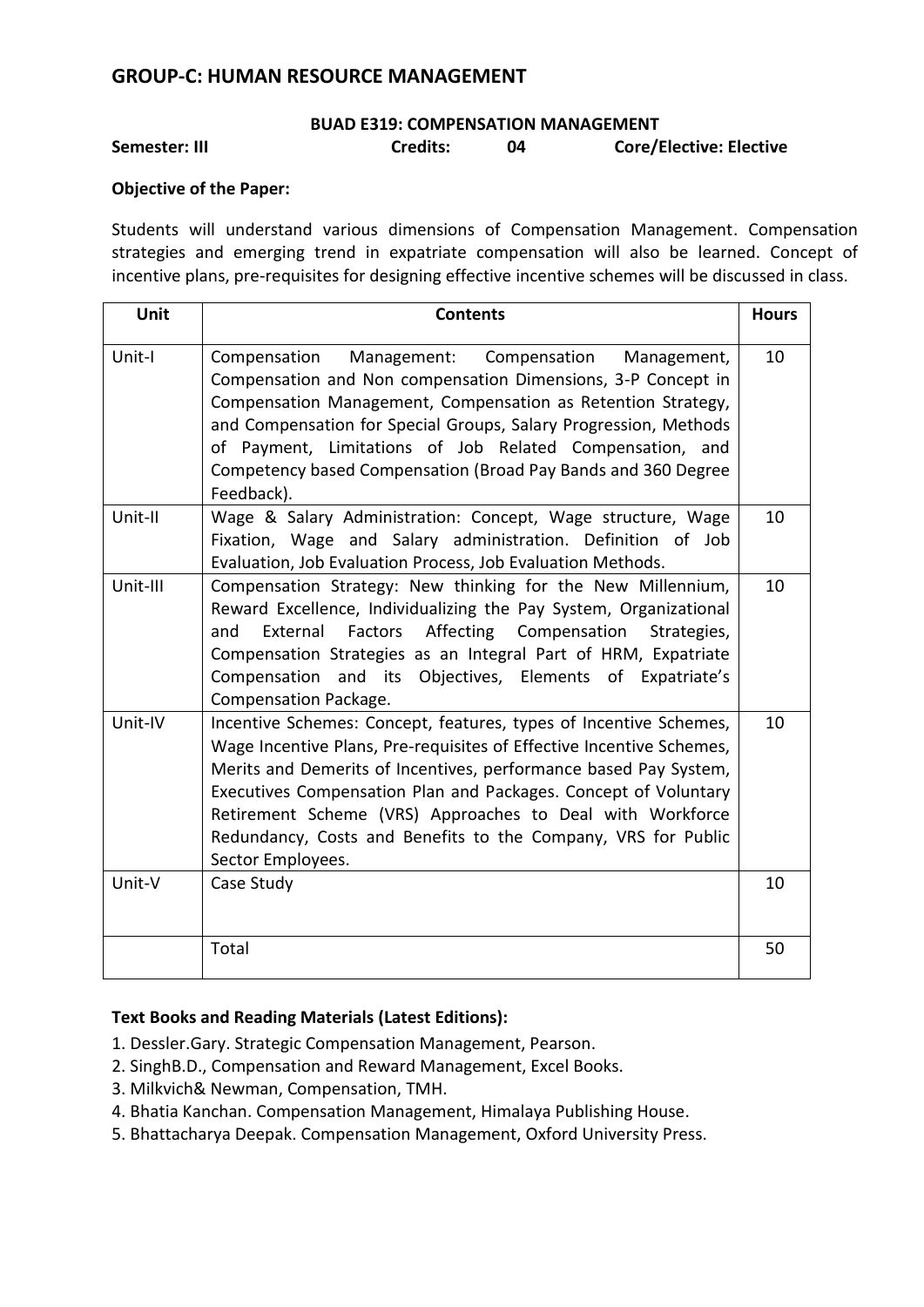# **BUAD E320: HUMAN RESOURCE DEVELOPMENT**

# **Semester: III Credits: 04 Core/Elective: Elective**

# **Objective of the Paper:**

The purpose of this course is to make the students aware about the concepts, techniques & practices of Human Resource Development.

| <b>Unit</b> | <b>Contents</b>                                                                                                                                                                                                                                                                              | <b>Hours</b> |
|-------------|----------------------------------------------------------------------------------------------------------------------------------------------------------------------------------------------------------------------------------------------------------------------------------------------|--------------|
|             |                                                                                                                                                                                                                                                                                              |              |
| Unit-I      | Introduction to Human Resource Development: Concept;<br>Relationship between Human Resource Management and Human<br>Resource Development; HRD Mechanisms, Processes<br>and<br>Outcomes; HRD Matrix; HRD Interventions; Roles<br>and<br>Competencies of HRD Professionals; Challenges in HRD. | 10           |
| Unit-II     | HRD Process: Assessing need for HRD; Designing and Developing<br>Effective HRD Programs; Implementing HRD Programs; Evaluating<br>Effectiveness of HRD Programs; HRD audit; HRD Culture and<br>Climate. Coaching and Mentoring, Counseling.                                                  | 10           |
| Unit-III    | HRD Activities: Employee Development Activities- Approaches to<br>Employee Development, Leadership Development, Action<br>Learning, Assessment and Development Centre,<br><b>HRD</b><br>Mechanisms for Workers; Influence of Motivation<br>on.<br>Development Activities.                    | 10           |
| Unit-IV     | HRD Applications and Trends: HRD in Organisations: Selected<br>Cases Covering HRD Practices in Government Organizations,<br>Manufacturing and Service Industries and MNCs; International<br>Experiences of Human Resource Development.                                                       | 10           |
| Unit-V      | Case Study                                                                                                                                                                                                                                                                                   | 10           |
|             | Total                                                                                                                                                                                                                                                                                        | 50           |

- 1. Nadler, L, Corporate human Resources Development, Van Nostr and Reinhold.
- 2. Mankin, Human Resource Development, Oxford University Press India.
- 3. Haldar, Human Resource Development, U. K.,Oxford University Press India.
- 4. Rao, T.V, Future of HRD, Macmillan Publishers India.
- 5. Rao, T.V, HRD Score Card 2500: Based on HRD audit, -Response Books, SAGE Publications.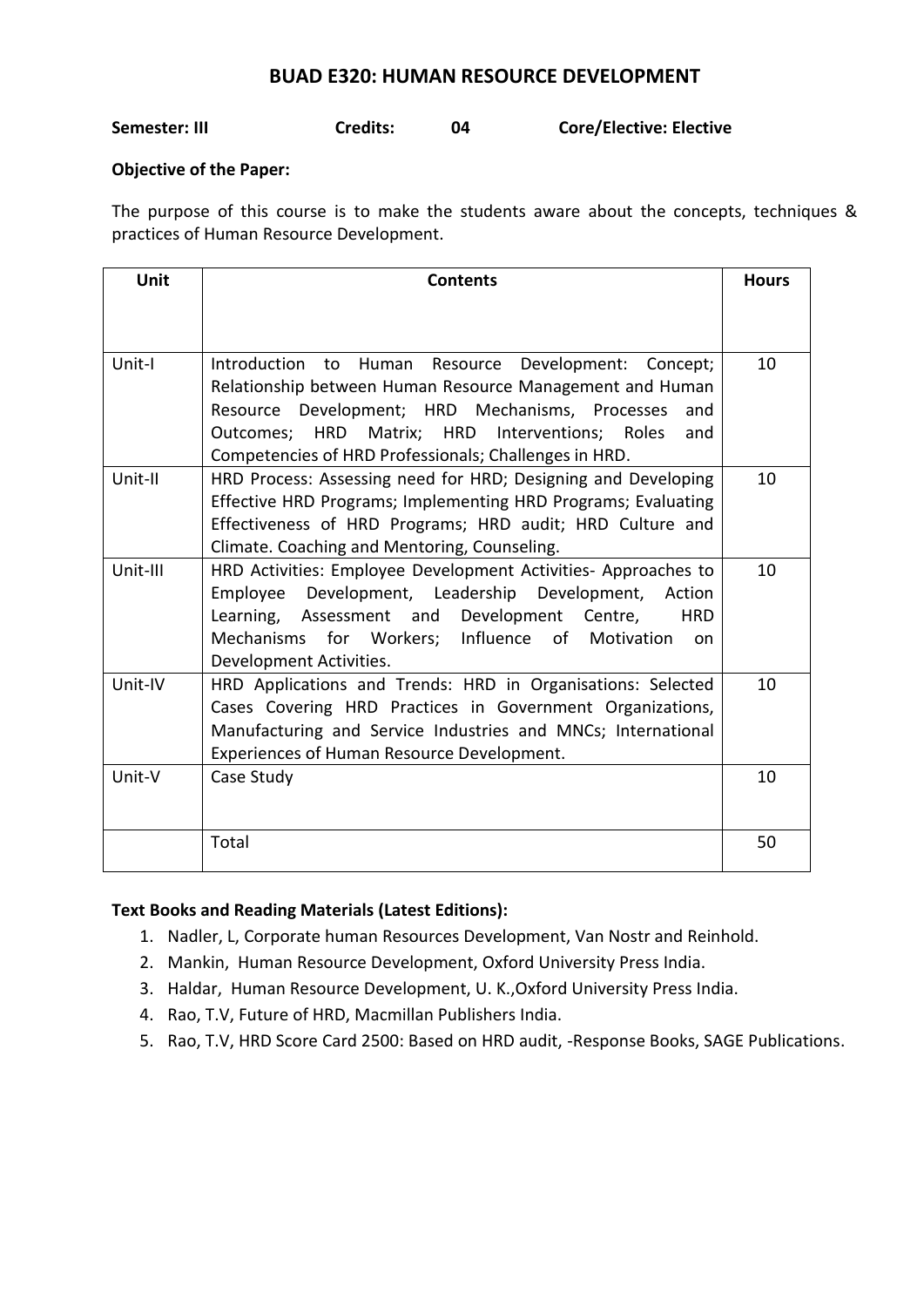# **BUAD E321: MANAGEMENT TRAINING AND DEVELOPMENT**

### **Semester: III Credits: 04 Core/Elective: Elective**

# **Objective of the Paper:**

The purpose of this paper is to provide an in-depth understanding of the role of Training in the HRD and to enable the course participants to manage the Training systems and processes.

| <b>Unit</b> | <b>Contents</b>                                                                                                                                                                                                                                                   | Hour |
|-------------|-------------------------------------------------------------------------------------------------------------------------------------------------------------------------------------------------------------------------------------------------------------------|------|
| Unit-I      | Overview of Management Training and Development: Concept of<br>Management Training, Function, Benefits, Characteristics,<br>Management Training Process, Types, Models,<br>Role,<br>Responsibilities and Challenges to Training Managers.                         | 10   |
| Unit-II     | Training Needs Identification: Definition, Purpose, Approaches,<br>Models, Methods, Selection, Design of instruments, Compilation<br>of Data, Interpretation of Data, Report on Training Needs,<br>Guidelines for Conducting Training needs identification Study. | 10   |
| Unit-III    | Learning Process: Concept, Learning Process, Dimensions of<br>learning process, Domains of learning, Instructional Objectives,<br>Learning modes, Learning styles, Barriers to learning.                                                                          | 10   |
| Unit-IV     | Training Methods and Techniques: Introduction, Training Strategy,<br>Lecture Method, Team Teaching, Learning in Groups, On-the-job,<br>Vestibule and Off-the Job Training, Evaluation of training,<br>Management Training Research.                               | 10   |
| Unit-V      | Case Study                                                                                                                                                                                                                                                        | 10   |
|             | Total                                                                                                                                                                                                                                                             | 50   |

# **Text Books and Reading Materials (Latest Editions):**

1. Beunet, Roger ed., Improving Training Effectiveness, Aldershot, Gower.

- 2. Buckley R. and Caple, Jim, Theory and Practice of Training, London, Kogen and Page.
- 3. Lynton, R. Pareek, U., Training for Development, Vistaar, New Delhi.
- 4. Pepper, AD., Managing the Training and Development Function, Aldershot, Gower.
- 5. Rac, L., How to Measure Training Effectiveness, Aldershot, Gower, Latest edition.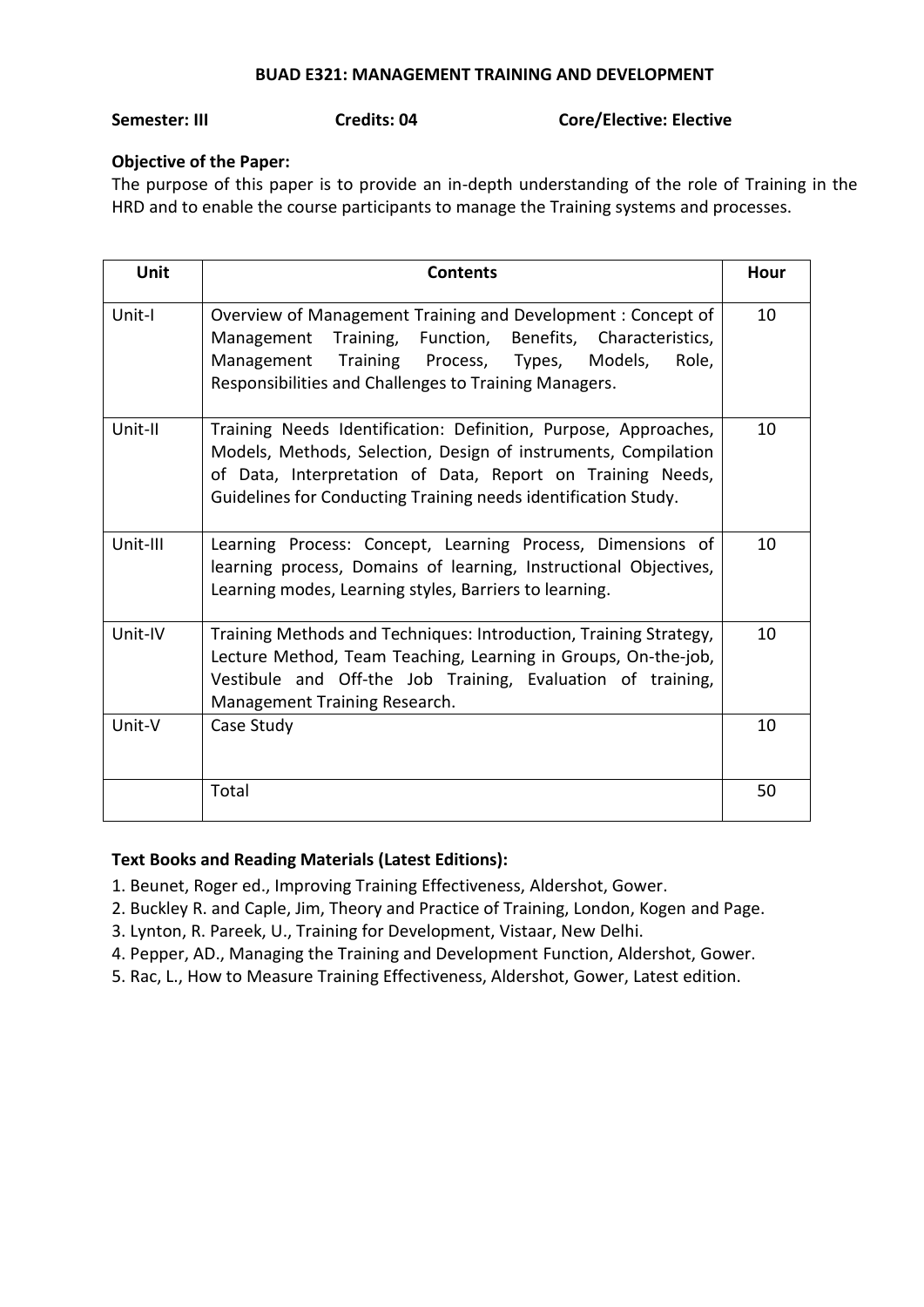# **BUAD E322: HUMAN RESOURCE PLANNING AND DEVELOPMENT**

# **Semester: III Credits: 04 Core/Elective: Elective**

# **Objective of the Paper:**

The objective of this paper is to develop a conceptual as well as a practical understanding of Human Resource Planning and Development in organizations.

| Unit     | <b>Contents</b>                                                                                                                                                                            | <b>Hours</b> |
|----------|--------------------------------------------------------------------------------------------------------------------------------------------------------------------------------------------|--------------|
| Unit-I   | Macro Level Manpower Planning and Labour Market Analysis :<br>Organisational Human Resource Planning : Stock Taking, Work<br>Force Flow Mapping, Age and Grade Distribution Mapping.       | 10           |
| Unit-II  | Models and Techniques of Manpower Demand and Supply<br>Forecasting: Behavioural Factors in Human Resource Planning -<br>Wastage Analysis, Retention, Redeployment and Exit Strategies.     | 10           |
| Unit-III | Career Management and Career Planning, Performance Planning,<br>Potential Appraisal and Career Development, HRD Climate, Culture,<br>QWI and Management of Change, TQM and HRD Strategies. | 10           |
| Unit-IV  | HRD in Strategic Organisations, Human Resource Information<br>System, Human ResourceValuation and Accounting.                                                                              | 10           |
| Unit-V   | Case Study                                                                                                                                                                                 | 10           |
|          | Total                                                                                                                                                                                      | 50           |

- 1. Arthur, M. Career Theory Handbook. Englewood cliff. Prentice Hall Inc.
- 2. Dale, B. Total Quality and Human Resources: An executive Guide. Oxford, Blackwell,
- 3. Greenhaus, J H. Career Management, New York, Dryden.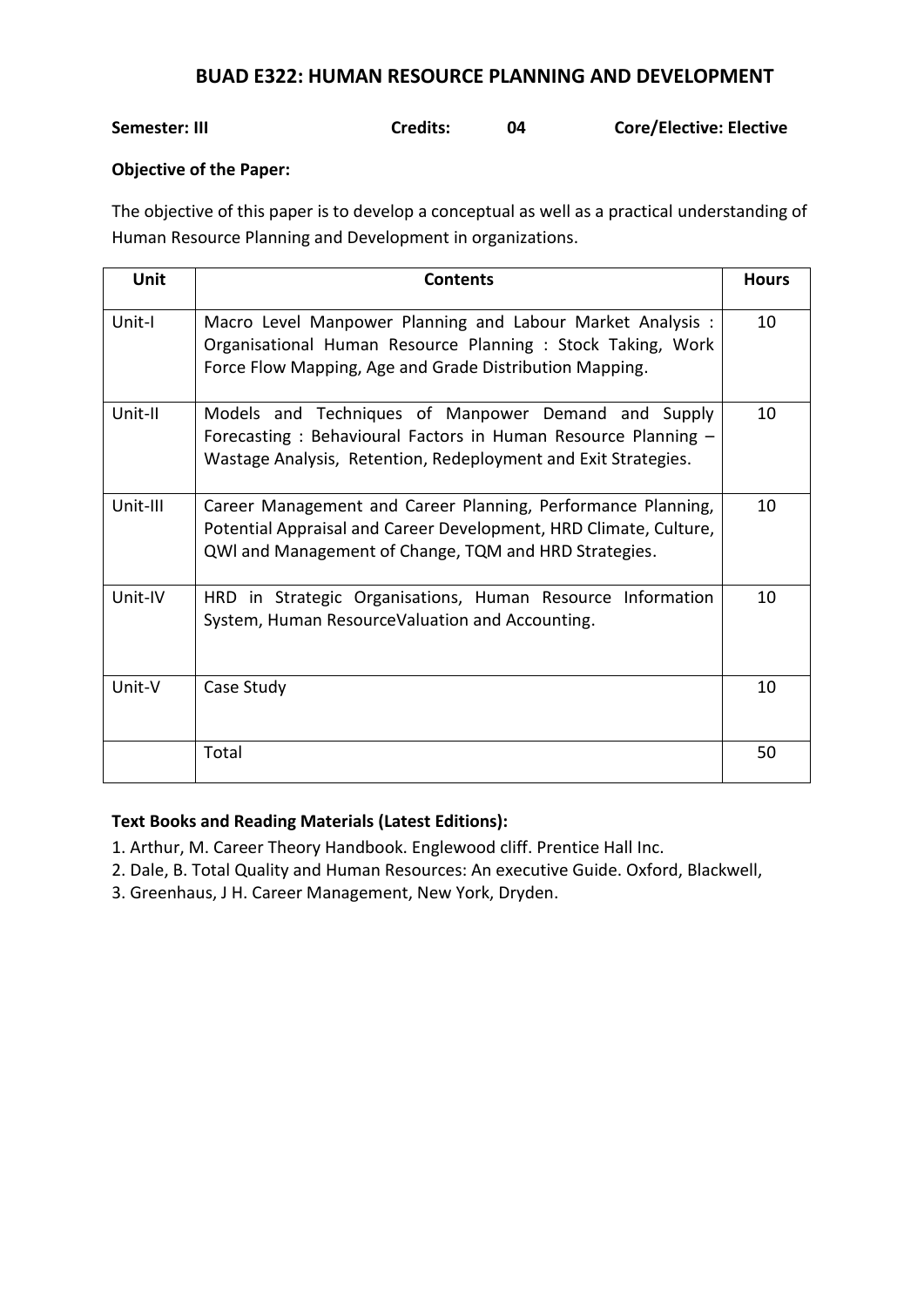# **SEMESTER IV- TOTAL CREDITS-32, CORE-8Credits and ELECTIVES-24 Credits**

# **BUAD P401: SUMMER TRAINING PROJECT REPORT (100 Marks)**

At the end of the First Year (i.e. Second Semester) courses, each student is required to undergo Summer Training of 6 to 8 weeksduration in any business organization. Each candidate is required to submit the Summer Training Project Report immediately within 45days of Completion of Summer Training i.e. during Third Semester. The project report must be accompanied with a certificate from the faculty guide and concerned business organization in which the student has undergone Summer Training. The Summer Training Project Report will be evaluated by the External Examiner and the concerned Faculty Guide before the Fourth Semester Examinations

# **BUAD P402 (A):- COMPREHENSIVE VIVA-VOCE (50 MARKS)**

During the Fourth Semester, Comprehensive Viva Voce on the Summer Training Project Report prepared during the period of training undergone, shall be conducted by a Committee consisting of an External Examiner from Academics, External Examiner from Industriesand Internal Examiner preferablythe Head of the Department before the End Semester Examination.

# **BUAD P402 (B):-SEMINAR PRESENTAION (50 MARKS)**

Each student is required to submit a Seminar Paper on a topic related to his/her Specialisation or latest topic and submit two copies to the department for evaluation during the fourth semester. Further each student will present his/her said paper before the Staff Council of the department.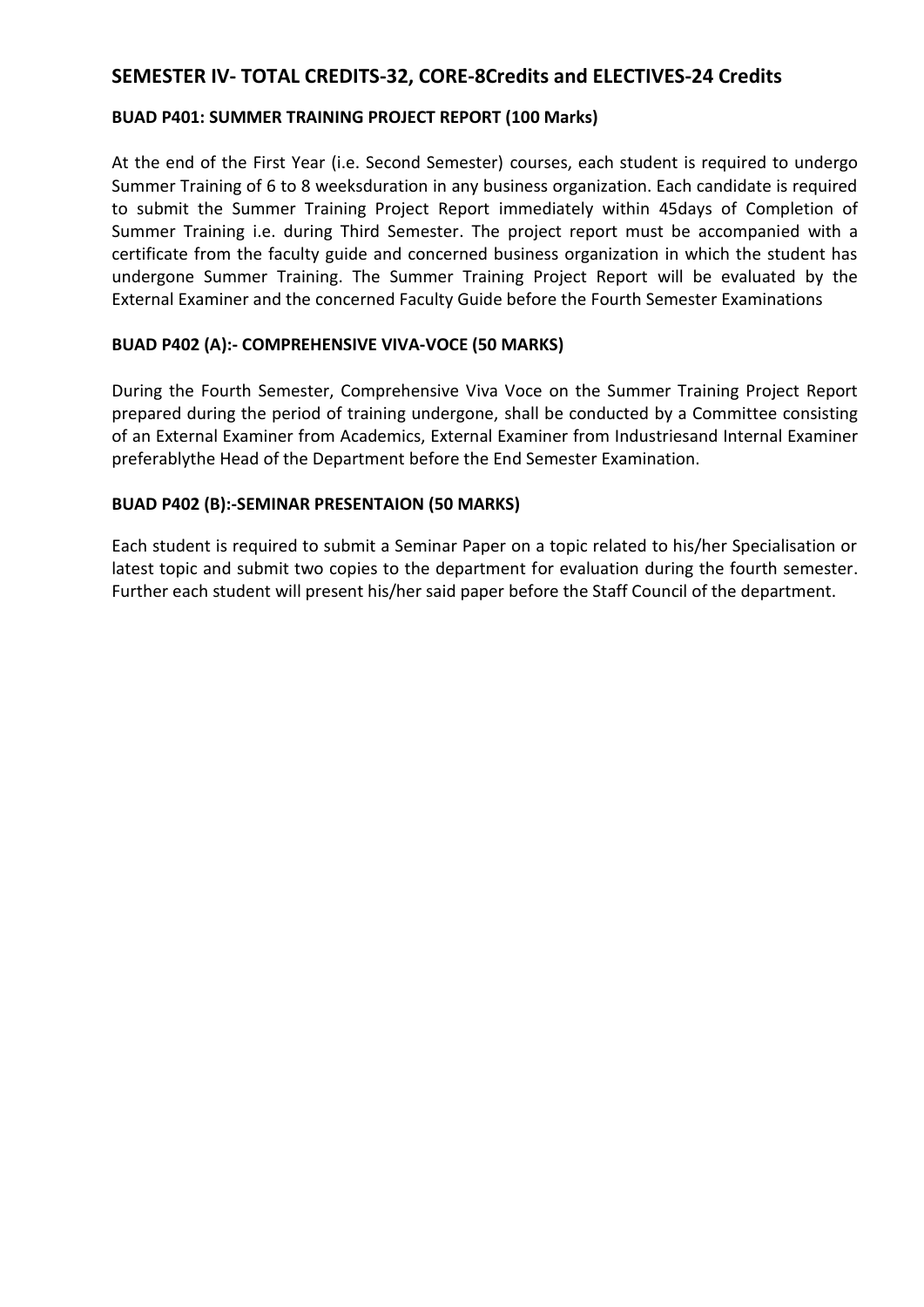# **SPECIALIZATION PAPERS (FOURTH SEMESTER)**

# **GROUP-A: MARKETING**

# **BUAD E411: MARKETING OF SERVICES**

| Semester: IV |  |
|--------------|--|
|              |  |

**Semester: IV Credits: 04 Core/Elective: Elective**

# **Objective:**

The objective of this course is to develop insights into the emerging trends in the services sector in a developing economy and to promote customer satisfaction through service delivery processes.

| <b>Unit</b> | <b>Contents</b>                                                    | <b>Hours</b> |
|-------------|--------------------------------------------------------------------|--------------|
| Unit-I      | Introduction to Services, Growth of Service Sector Economy, Nature | 09           |
|             | of Services, Goods and Services Marketing; Characteristics of      |              |
|             | Services, Service Classification, Service Marketing Mix.           |              |
|             |                                                                    |              |
| Unit-II     | Product Development, Pricing of Services, Service<br>Service       | 12           |
|             | communication mix, The Service Encounter, Consumer Behaviour in    |              |
|             | Services, Customer Expectation and Perception of Service.          |              |
| Unit-III    | Service Management Trinity, Service Delivery Process,              | 11           |
|             | Customer Satisfaction and Service Quality, Gaps Model, Service     |              |
|             | Recovery and Customer Retention.                                   |              |
| Unit-IV     | Service Design and Standards, Physical Evidence and Service Scape, | 10           |
|             | Service Distribution, Marketing of Services and Information        |              |
|             | Technology, e-Services.                                            |              |
| Unit-V      | Case Study                                                         | 08           |
|             |                                                                    |              |
|             |                                                                    |              |
|             | Total                                                              | 50           |

- 1. Lovelock, Christopher H., Managing Services: Marketing Operations and Human Resources, Englewood Cliffs, New Jersey, Prentice Hall Inc.
- 2. Lovelock, Christopher H., Services Marketing, Englewood Cliffs, New Jersey, Prentice Hall Inc.
- 3. Mc Donald, Malcom and Payne, A., Marketing Planning for Services, Butterworth, Heinemann.
- 4. Newton M.P., Payne, A., The Essence of Services Marketing, New Delhi, Prentice Hall of India.
- 5. Verma, H.V., Marketing of Services, New Delhi, Global Business Press.
- 6. Zeithaml, Y.A., and Bitner, M.J., Services Marketing, New York, McGraw Hill.
- 7. Srinivasan R, Services Marketing, PHI.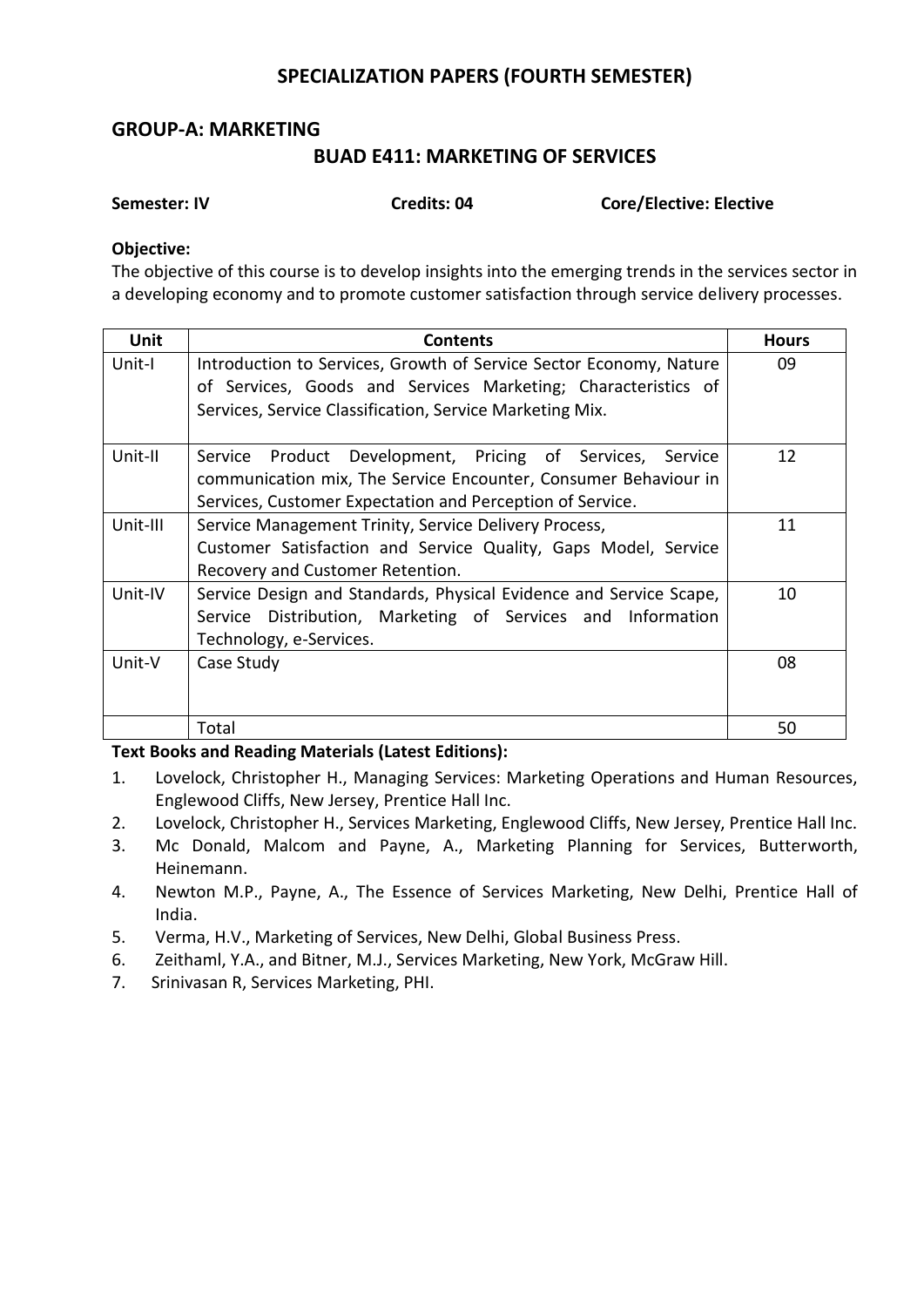**BUAD E412: SALES AND DISTRIBUTION MANAGEMENT**

**Semester: IV Credits: 04 Core/Elective: Elective**

## **Objective of the Paper:**

The purpose of this paper is to acquaint the students with the concepts in developing a sound sales and distribution policy in organizing and managing sales force and marketing channels.

| Unit     | <b>Contents</b>                                                                                                                                                                                                                                                                          | <b>Hours</b> |
|----------|------------------------------------------------------------------------------------------------------------------------------------------------------------------------------------------------------------------------------------------------------------------------------------------|--------------|
| Unit-I   | Introduction: Evolution of Sales Management, Nature<br>and<br>Importance of Sales Management, Sales objectives, Strategies and<br>Tactics, Emerging Trends in Sales Management, Personal Selling:<br>Preparation and Process, Sales Management Process.                                  | 10           |
| Unit-II  | The Sales Organisation: Purpose, Principles and Policies of Sales<br>Organization, Setting up of the Sales Organization, Typical Sales<br>Organization Structure, Management of Sales Territories, Sales<br>Quota Setting.                                                               | 10           |
| Unit-III | Sales Force Staffing Process: Planning, Recruiting, Selecting, Hiring<br>and Socialisation of Sales Personnel; Training, Motivating,<br>Compensating and Leading the Sales Force. Controlling the Sales<br>Force.                                                                        | 10           |
| Unit-IV  | Distribution Management: Definition, Need, Adding Value to the<br>Marketing Mix; Marketing Channels- Define, Channel Formats,<br>Channel Levels: Prominent Channel Systems- Vertical, Horizontal<br>and Multi- Channel Marketing Systems.<br>Emerging trends in Distribution Management. | 10           |
| Unit-V   | Case Study                                                                                                                                                                                                                                                                               | 10           |
|          | Total                                                                                                                                                                                                                                                                                    | 50           |

- 1. Anderson, R., Professional Sales Management, Englewood Cliffs, Prentice Hall Inc.
- 2. Anderson, R., Professional Personal Selling, Englewood Cliffs, Prentice Hall Inc.
- 3. Buskirk, R. H and Stanton, W J., Management of Sales Force, Homewod Illinois, Richard D. Irwin.
- 4. Dalrmple, D J. Sales Management: Concepts and Cases, New York, John Wiley.
- 5. Johnson, E M etc. Sales Management : Concepts, Practice and Cases, New York, McGrawHill.
- 6. Stanton, William J etc. Management of a Sales Force, Chicago, Irwin.
- 7. Still, R R. Sales Management, Englewood Cliffs, New Jersey, Prentice Hall Inc..
- 8. Still, Cundiff and Govoni, Sales Management: Decision Strategies and Cases, Pearson/PHI.
- 9. Panda and Sahdev, Sales and Distribution Management, Oxford University Press.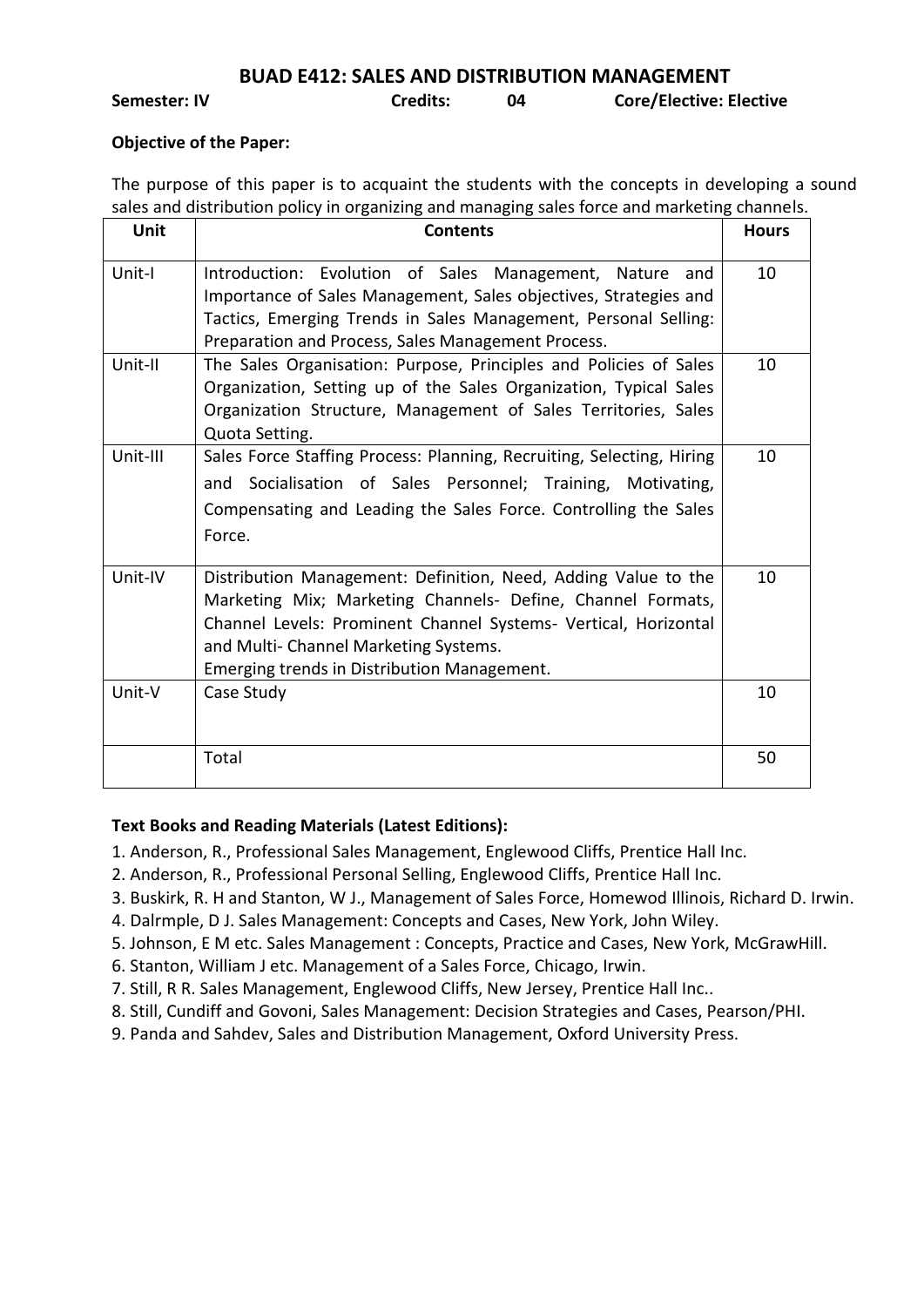**BUAD E413: DIGITAL AND SOCIAL MEDIA MARKETING** 

**Semester: IV Credits: 04 Core/Elective: Elective**

# **Objective of the Paper:**

Objective of the course is to impart knowledge to navigate Internet Marketing topics including online advertising, search, social media, and online privacy.

| Unit     | <b>Contents</b>                                                                                                                                                                                                                                                                                                                                                                                                                                                                    | <b>Hours</b> |
|----------|------------------------------------------------------------------------------------------------------------------------------------------------------------------------------------------------------------------------------------------------------------------------------------------------------------------------------------------------------------------------------------------------------------------------------------------------------------------------------------|--------------|
| Unit-I   | Introduction to Digital Marketing: Key Concepts of Digital<br>Marketing, Traditional vs. Digital Marketing, Opportunity of Digital<br>Marketing, Characteristics of Digital Marketing, Implications of<br>Digital Marketing, Role of Internet; Current Trends, Info-graphics,<br>implications for Business & Society; Emergence of Digital<br>Marketing as a Tool; Drivers of the New Marketing Environment;<br>Digital Marketing Strategy; P.O.E.M. Framework, Digital Landscape. | 12           |
| Unit-II  | Internet Marketing and Digital Marketing Mix: Internet Marketing,<br>Opportunities and Challenges; Digital Marketing Framework;<br>Digital Marketing Mix, Impact of Digital Channels on IMC; Digital<br>Marketing Plan, Digital Marketing Models. Search Engine<br>Advertising, Display Marketing.                                                                                                                                                                                 | 08           |
| Unit-III | Social Media Marketing: Introduction to Social Media Platforms,<br>Penetration & Characteristics; Building a Successful Social Media<br>Marketing Strategy: Facebook Marketing, Linkedin Marketing,<br>Twitter Marketing, Instagram and Snapchat, Mobile Marketing & E-<br>mail Marketing.                                                                                                                                                                                         | 10           |
| Unit-IV  | Trends in Digital Advertising: Introduction and Need for SEO, How<br>to use Internet & Search Engines; search engine and its Working<br>Pattern, On-page and Off-page Optimization, SEO Tactics.<br>Introduction to SEM, Web Analytics:- Google Analytics & Google<br>AdWords; Data Collection for web Analytics, Multichannel<br>Attribution, Universal Analytics.                                                                                                                | 10           |
| Unit-V   | Case Study                                                                                                                                                                                                                                                                                                                                                                                                                                                                         | 10           |
|          | Total                                                                                                                                                                                                                                                                                                                                                                                                                                                                              | 50           |

- 1. Bhatia, Puneet Singh. Fundamentals of Digital Marketing, Pearson.
- 2. Kotler Philip., Marketing 4.0:- Moving from Traditional to Digital, Wiley .
- 3. Melissa S. Barker, Donald I. and Nicholas F. , Barker Social Media Marketing: A Strategic Approach.
- 4. Bormann | Debra Zahay | Mary Lou Roberts, Cengage.
- 5. Kamat, Nitin C., et. al, Digital Social Media Marketing, HPH.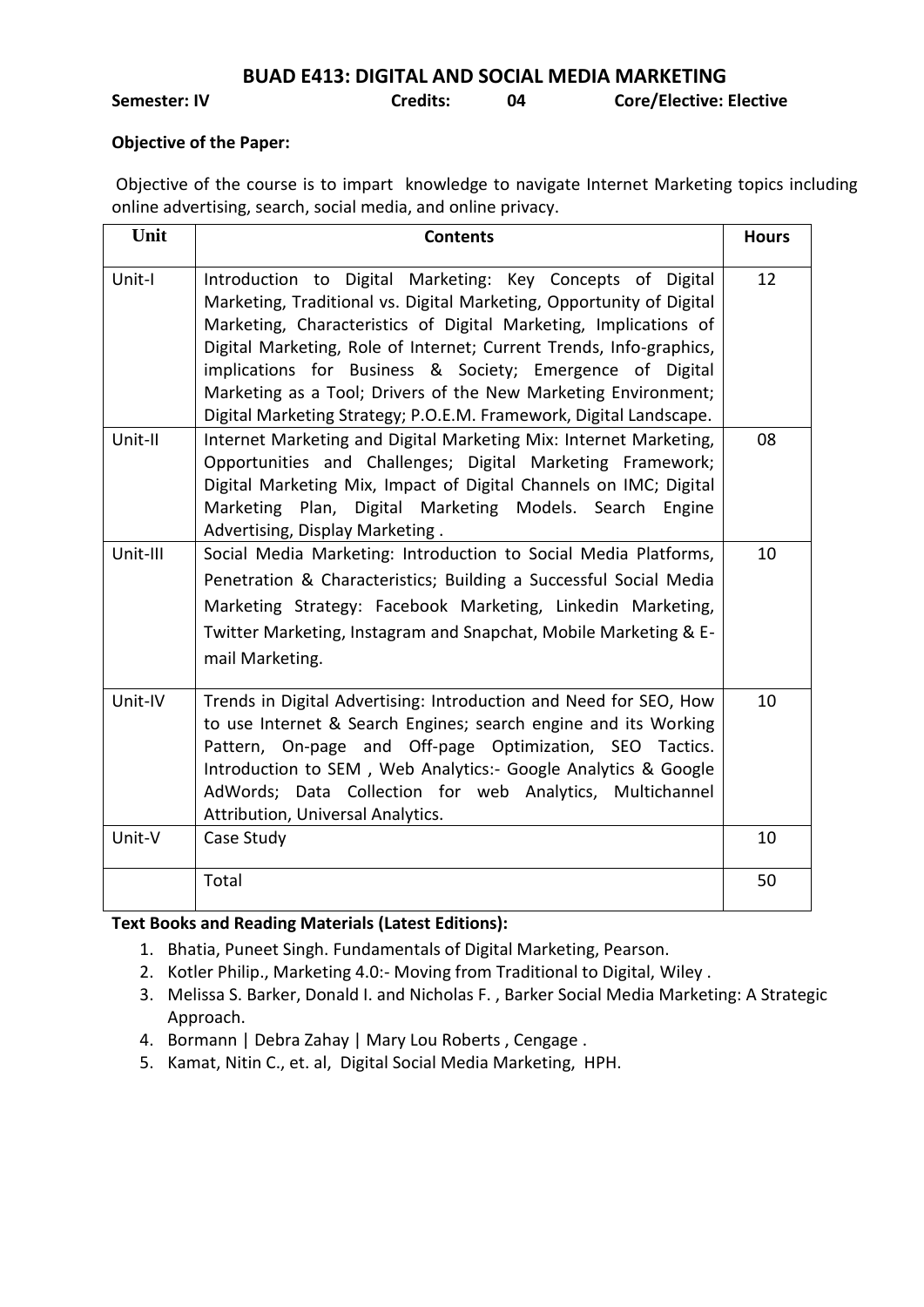# **BUAD E414: STRATEGIC MARKETING**

| Semester: IV | <b>Credits:</b> | <b>Core/Elective: Elective</b> |
|--------------|-----------------|--------------------------------|
|              |                 |                                |

# **Objective of the Paper:**

The basic objective of this course is to develop skills for analyzing market competition and design appropriate competitive marketing strategies for higher market share.

| <b>Unit</b> | <b>Contents</b>                                                                                                                                                                              | <b>Hours</b> |
|-------------|----------------------------------------------------------------------------------------------------------------------------------------------------------------------------------------------|--------------|
| Unit-I      | Market Situation Analysis, Analysis of Competitor's Strategies and<br>Estimating their Reaction and Competitive Position; Market<br>Leader Strategies – Expending the Total Market.          | 10           |
| Unit-II     | Protecting Market Share, Expanding Market Share, Market<br>Challenger Strategies - Choosing and Attack Strategy, Market<br>Follower Strategies, Market Niche Strategies, Competitive Market. | 10           |
| Unit-III    | Strategy for Emerging Industries, Declining Industries and<br>Fragmented Industries, Balancing Customer and Competitor<br>Orientations, Industry Segmentation and Competitive Advantage.     | 10           |
| Unit-IV     | Product Differentiation and Brand Positioning, Competitive<br>Pricing, Competitive Advertising, Role of Sales Promotion in<br>Competitive Marketing.                                         | 10           |
| Unit-V      | Case Study                                                                                                                                                                                   | 10           |
|             | Total                                                                                                                                                                                        | 50           |

# **Text Books and Reading Materials (Latest Editions):**

1. Cravens, D W., Strategic Marketing, Homewood Illinois, Richard D. Irwin.

2. Kaynak, E and Sasvitt, R., Comparative Marketing Systems, New York, Praegar.

3. Kotler, Philip., Marketing Management: Analysis, Planning, Implementation and Control,New Delhi, Prentice Hall of India.

4. Rao Subba, Business Policies and Strategic Management, HPH.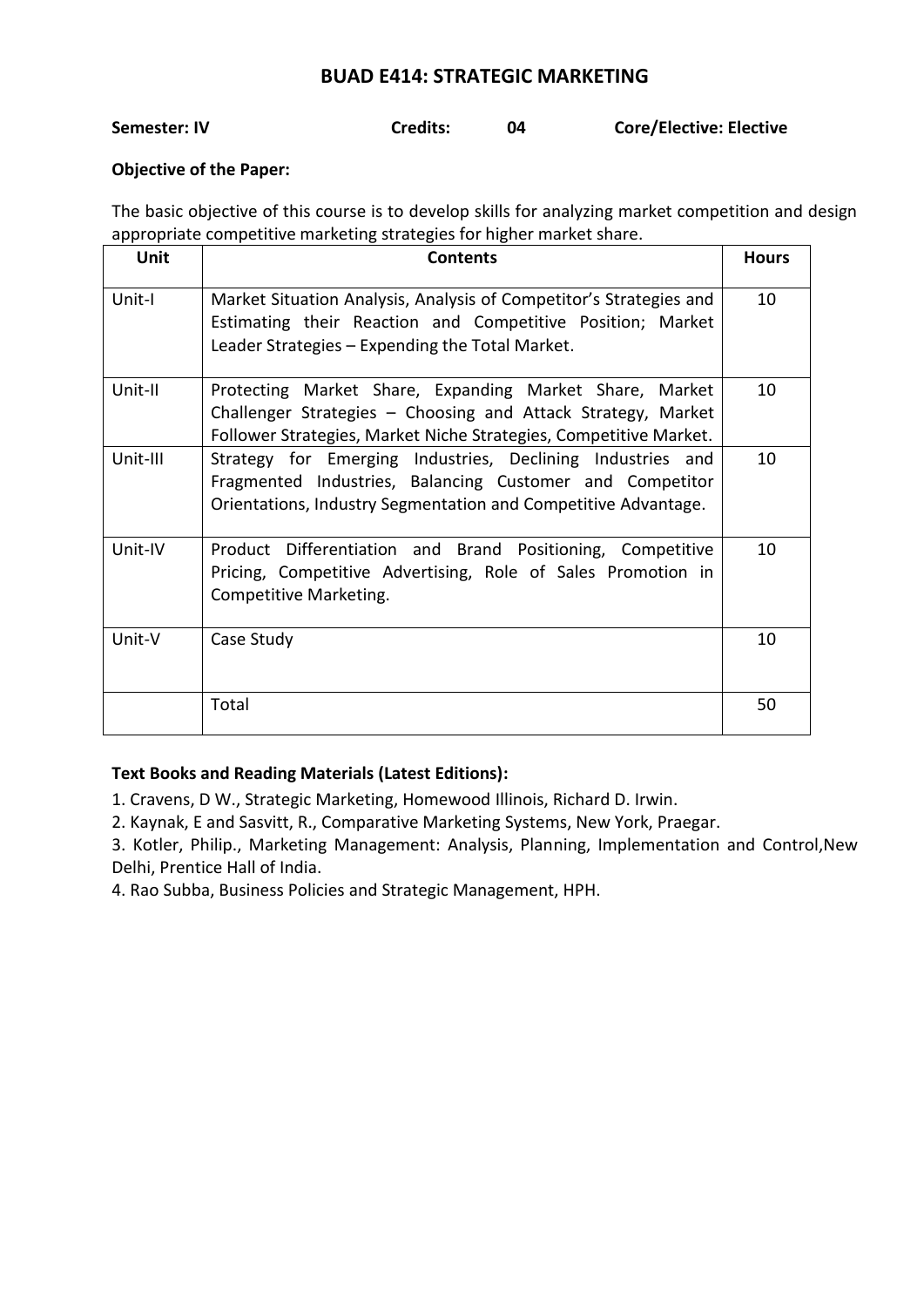# **GROUP-B: FINANCE**

# **BUAD E415: MANAGEMENT OF FINANCIAL INSTITUTIONS Semester: IV Credits: 04 Credits: 04 Core/Elective:**

**ElectiveObjective of the Paper:** To make students aware of the various components and subcomponents of the Indian securities markets, the instruments traded in these markets, the participants and procedures; the students would also learn about the role of the regulator and recent developments in the area.

| Unit     | <b>Contents</b>                                                                                                                                                                                                                                                                                                                                                                                                                                                                                     | <b>Hours</b> |
|----------|-----------------------------------------------------------------------------------------------------------------------------------------------------------------------------------------------------------------------------------------------------------------------------------------------------------------------------------------------------------------------------------------------------------------------------------------------------------------------------------------------------|--------------|
| Unit-I   | Financial System in India: Functions of Financial system, Concept of<br>Finance, Financial Assets, Financial Instruments, Financial Markets: -<br>Meaning, Types, Classification of Financial Markets: Capital Market:<br>Industrial Securities Market: Primary and Secondary Market, Govt.<br>Securities Market Long Term Loan Market, Money Market: Call Money<br>Market, Commercial Bills Market, Treasury Bill Market, Financial System<br>and Economic Development, Debt Market, Forex Market. | 10           |
| Unit-II  | Financial Institutions, Functions and Structure, Stock Exchanges:<br>Constitution, Management, Members, Functions, Listing of Securities,<br>SEBI: Objectives, Functions, Powers, Mutual Funds -Introduction,<br>Classification of funds, Organisation Structure of Mutual Fund<br>Company(Powers & Functions).                                                                                                                                                                                     | 10           |
| Unit-III | Financial Services Institutions: Clearing Corporation of India Ltd (CCIL),<br>Discount and Finance House of India Ltd. (DFHI), National Securities<br>Depository Ltd. (NSDL), Securities Trading Corporation of India Ltd.<br>(STCIL), Credit Rating Institutions.                                                                                                                                                                                                                                  | 10           |
| Unit-IV  | Role of RBI, Commercial Banks: Roles, Functions, Regulations, Public<br>Sector, Private Sector and Foreign Banks, Recent Development in<br>Commercial Banks, Development Banks: IFCI, IDBI, SFCs, NABARD, RRBs,<br>SIDBI, IIBI, and EXIM Bank, Non-Banking Financial Institutions, Insurance<br>Companies- Public and Private, Investment Policy, Regulatory Authority.                                                                                                                             | 10           |
| Unit-V   | Case Study                                                                                                                                                                                                                                                                                                                                                                                                                                                                                          | 10           |
|          | Total                                                                                                                                                                                                                                                                                                                                                                                                                                                                                               | 50           |

# **Text Books and Reading Materials (Latest Editions):**

1. Gurusamy S., Financial Markets and Institutions, Thomson.

- 2. Gordon and Natrajan, Financial Markets and Services, Himalaya Publishing House.
- 3. Clifford Gomez, Financial Markets and Institutions and Services, PHI, Latest edition.
- 4. Srivastava R.M.and NigamD. Management of Indian Financial Institutions, HPH.

5. Bhole L.M. and Mahakud J., Financial Institutions and Markets: Structure, Growth and Innovations McGraw Hill Education, Chennai, India

6. Mishkin Frederic and Eakins Stanley., Financial Markets and Institutions, 8th Edition, Pearson Education.

7. Madura,Jeff., Financial Institutions and Markets, 10 edition Cengage.

8. Saunders, Anthony, Cornett, Marcia Millon, Financial Institutions Management, Tata McGraw Hill, 5th ed.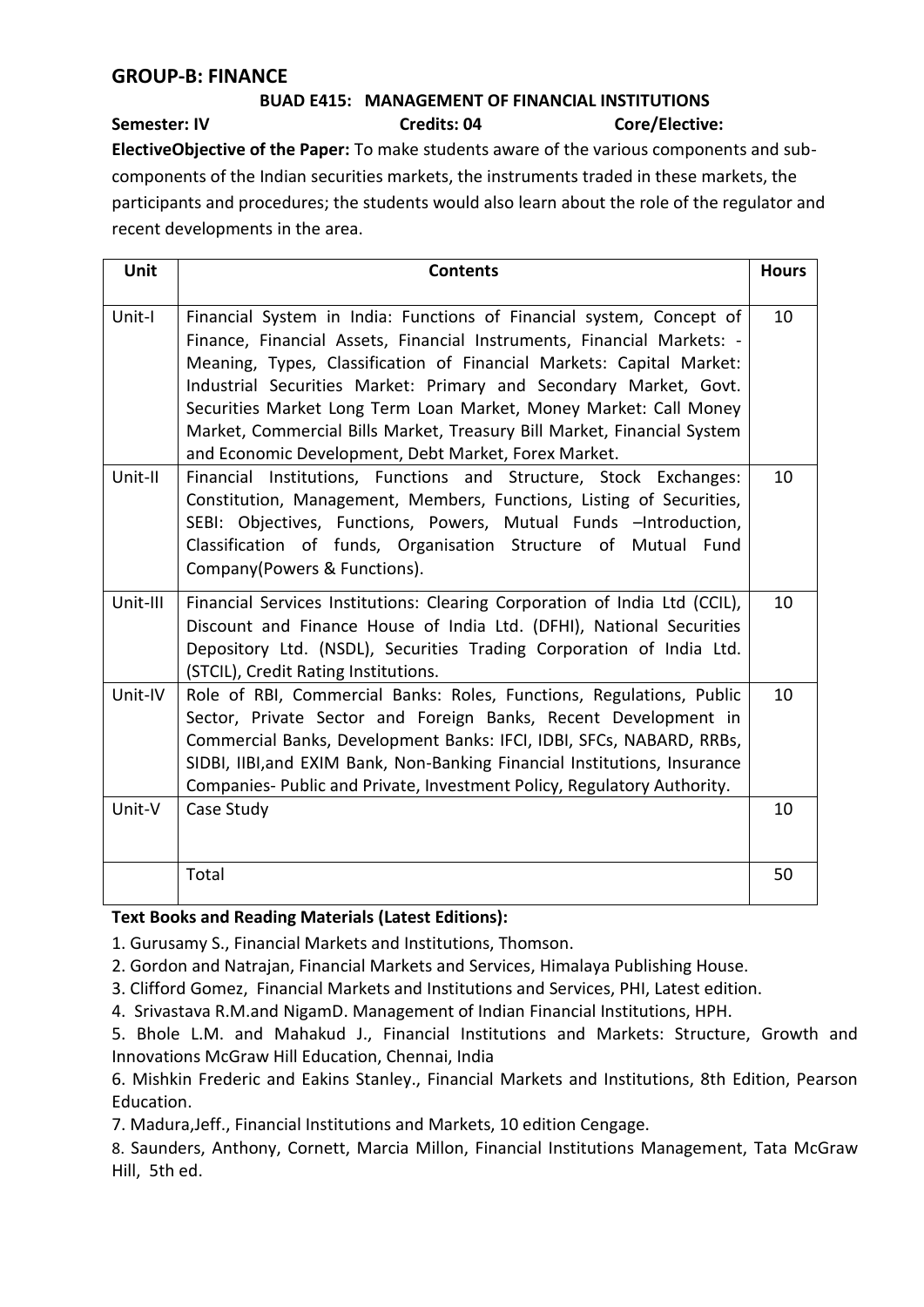# **BUAD E416: PORTFOLIO MANAGEMENT**

**Semester: IV Credits: 04 Core/Elective: Elective** 

# **Objective of the Paper:**

The objective of the paper is to impart proper understanding on the theory and practice of portfolio management to reduce risk associated with expected return.

| <b>Unit</b> | <b>Contents</b>                                                                                                                                                                                                                                                                                                                 | <b>Hours</b> |
|-------------|---------------------------------------------------------------------------------------------------------------------------------------------------------------------------------------------------------------------------------------------------------------------------------------------------------------------------------|--------------|
| Unit-I      | Importance and Phases of Portfolio Management, Mutual Funds Vs.<br>Portfolio Management Services. Portfolio Analysis-Expected Return and<br>Risk of a Portfolio, Reduction of Portfolio Risk through Diversification,<br>Portfolios with more than two Securities and its Risk-Return<br>Relationship.                          | 10           |
| Unit-II     | Portfolio Selection- Markowitz Model, Efficient set of Portfolios,<br>Feasible Set of' Portfolios, Efficient Frontier, Selection of Optimal<br>Portfolio, Limitations of Markowitz Model, Sharpe Single Index Model to<br>Measure Portfolio Return and Risk, Multi Index Model. International<br>Diversification.               | 10           |
| Unit-III    | Capital Asset Pricing Model (CAPM): Introduction, Portfolio Theory,<br>Assumptions of CAPM, Efficient Frontier with Riskless Lending and<br>Borrowing, Efficient Frontier with Lending and Borrowing, Capital<br>Market Line, Security Market Line, Pricing of Securities with CAPM.                                            | 10           |
| Unit-IV     | Portfolio Revision- Constraints, Portfolio Revision Strategies, Formula<br>Plans, Constant Rupee Value Plan, Constant Ratio Plan, Dollar Cost<br>Averaging; Portfolio Evaluation- Need, Measuring Portfolio Return, Risk<br>Adjusted Returns, Sharpe Ratio, Treynor Ratio, Jensen Ratio, Fama<br>Decomposition of Total Return. | 10           |
| Unit-V      | Case Study                                                                                                                                                                                                                                                                                                                      | 10           |
|             | Total                                                                                                                                                                                                                                                                                                                           | 50           |

- 1. Kevin, S, Security Analysis and Portfolio Management, Prentice Hall of India.
- 2. Bodie, Z. Kane, A. and Mohanty, P, Investments, Tata McGraw Hill.
- 3. Chandra P., Investment Analysis and Portfolio Management, Tata McGraw Hill.
- 4. [www.moneycontrol.com](http://www.moneycontrol.com/).
- 5. [www.business-standard.com](http://www.business-standard.com/) (Business Standard).
- 6. [www.economictimes.com](http://www.economictimes.com/) (Economic Times).
- 7. Business News Channels: CNBC TV18, CNBC Awaaz, Zee Business, etc.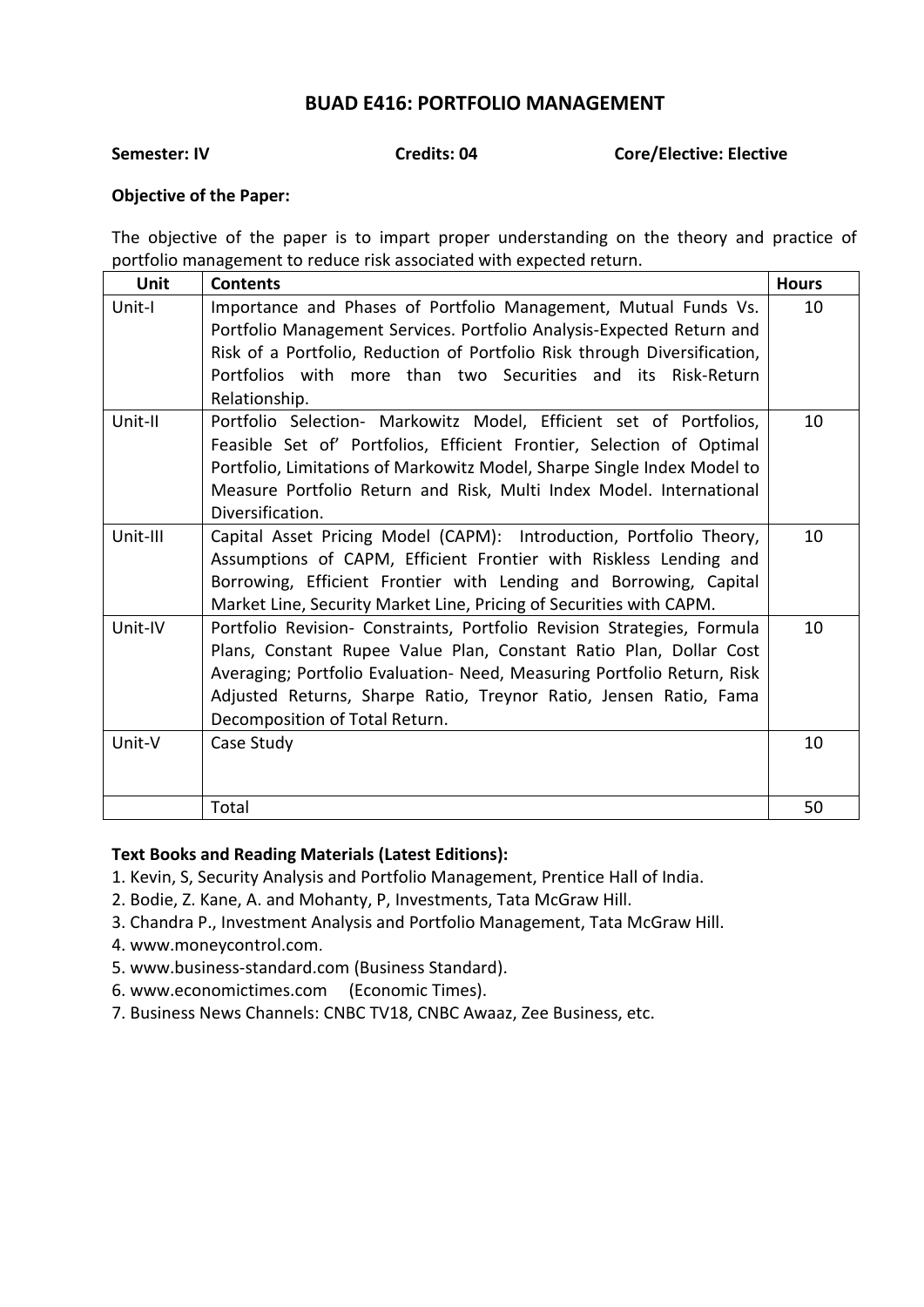# **BUAD E417: MANAGEMENT OF FINANCIAL SERVICES**

| <b>Credits:</b><br>Semester: IV | <b>Core/Elective: Elective</b> |
|---------------------------------|--------------------------------|
|---------------------------------|--------------------------------|

# **Objective of the Paper:**

The main objective of this course is to help students to learn various financial services and their role in the overall financial system.

| Unit     | <b>Contents</b>                                                                                                                                                                                     | <b>Hours</b> |
|----------|-----------------------------------------------------------------------------------------------------------------------------------------------------------------------------------------------------|--------------|
| Unit-I   | Financial System and Markets: Concept, Nature and Scope of<br>Financial Services, Regulatory Framework for Financial Services,<br>Management of Risk in Financial Services, Stock Exchange.         | 10           |
| Unit-II  | Operations; Mutual Funds, Merchant Banking Services, Managing<br>of Issue Shares and Bonds- Mobilising of Fixed Deposits-Inter-<br>Corporate Loans-International Finance, Other Financial services. | 10           |
| Unit-III | Leasing and Hire Purchase, Debt Securitization, Housing Finance,<br>Credit Rating, Credit Cards; Banking and Insurance, Venture<br>Capital, Factoring for Failing and Bill Discounting.             | 10           |
| Unit-IV  | Insurance, The Tax Environment and Financial Services, Pricing<br><b>Financial Services.</b>                                                                                                        | 10           |
| Unit-V   | Case Study                                                                                                                                                                                          | 10           |
|          | Total                                                                                                                                                                                               | 50           |

# **Text Books and Reading Materials (Latest Editions):**

1. Bhalla, V K., Management of Financial Services, Anmol, New Delhi.

2. Bhalla V K and Dilbag. Singh. International Financial Centres, New Delhi, Anmol.

3. Ennew, C, Trevor Watkins and Mike Wright: Marketing of Financial Services, Heinemann Professional Pub.

4. Gordan, E and K. Natrajan., Emerging Scenario of Financial Services, Himalaya Publishing House.

5. Meidan, Arthur Brennet, M., Option Pricing: Theory and Applications. Totonto, Lexington Books.

5. Kin, Suk and Kim, Seung., Global Corporate Finance : Text and Cases, 2nd ed., Miami Florida, Kolb.

6. Avadhani V.A, Financial Services in India, HPH.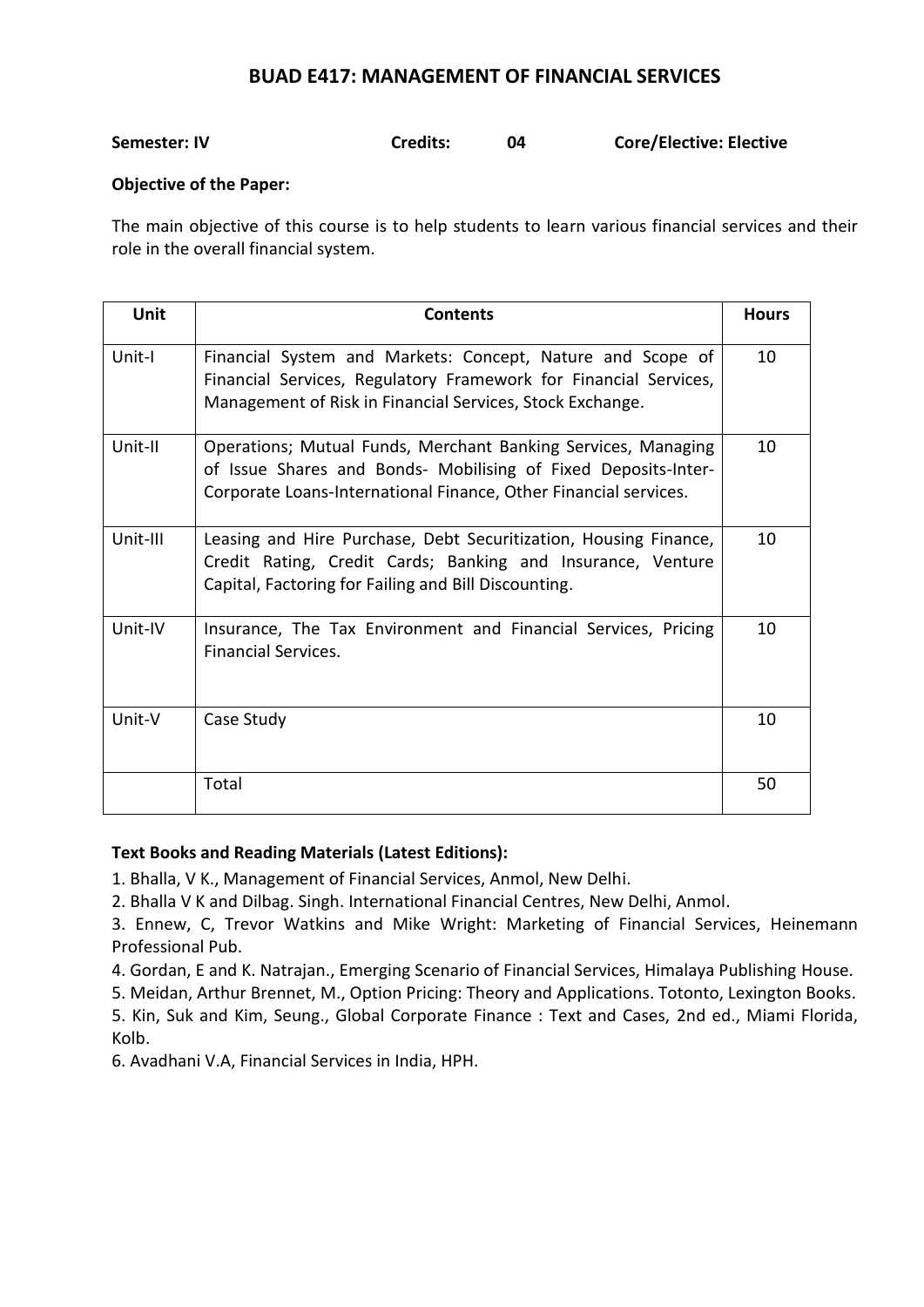# **BUAD E418: FINANCIAL DERIVATIVES**

| <b>Core/Elective: Elective</b><br><b>Credits:</b><br>Semester: IV |  |
|-------------------------------------------------------------------|--|
|-------------------------------------------------------------------|--|

# **Objective of the Paper:**

The main objective of this course is to give in depth knowledge of the functioning of derivative securities market.

| Unit     | <b>Contents</b>                                                                                                                                                                                | <b>Hours</b> |
|----------|------------------------------------------------------------------------------------------------------------------------------------------------------------------------------------------------|--------------|
| Unit-I   | Forward Contracts, Future Contracts, Other Derivative Securities,<br>Types of Traders, Future Market and the use of Futures for<br>Hedging, Forward and Futures Prices, Interest Rate Futures. | 10           |
| Unit-II  | Swaps; Options Markets, Properties of Stock Option Prices, Trading<br>Strategies Involving Options, Black-Scholes Option Model, Binomial<br>Model, Options on Stock Indices.                   | 10           |
| Unit-III | Currencies and Futures Contracts, General Approach to Pricing<br>Derivatives Securities, Interest Rate.                                                                                        | 10           |
| Unit-IV  | Derivative Securities, Derivatives Market in India.                                                                                                                                            | 10           |
| Unit-V   | Case Study                                                                                                                                                                                     | 10           |
|          | Total                                                                                                                                                                                          | 50           |

# **Text Books and Reading Materials (Latest Editions):**

1. Bhalla, V K., Investment Management. : Security analysis and Portfolio Management, New Delhi, S. Chand.

2. Brennet, M., Option Pricing: Theory and Applications, Toronto, Lexington, Books.

3. Cox, John C and Rubinstein, Mark, Options Markets, Englewood Cliffs, New Jersey, Prentice Hall Inc.

4. Huang, Stanley S C and Randall, Maury R., Investment Analysis and Management. London, Allyn and Bacon.

5. Hul, John C., Options, Futures and Other Derivative Securities, 2nd ed. New Delhi, Prentice Hall of India.

6. Swain P.K., Fundamentals of Financial Derivatives, HPH.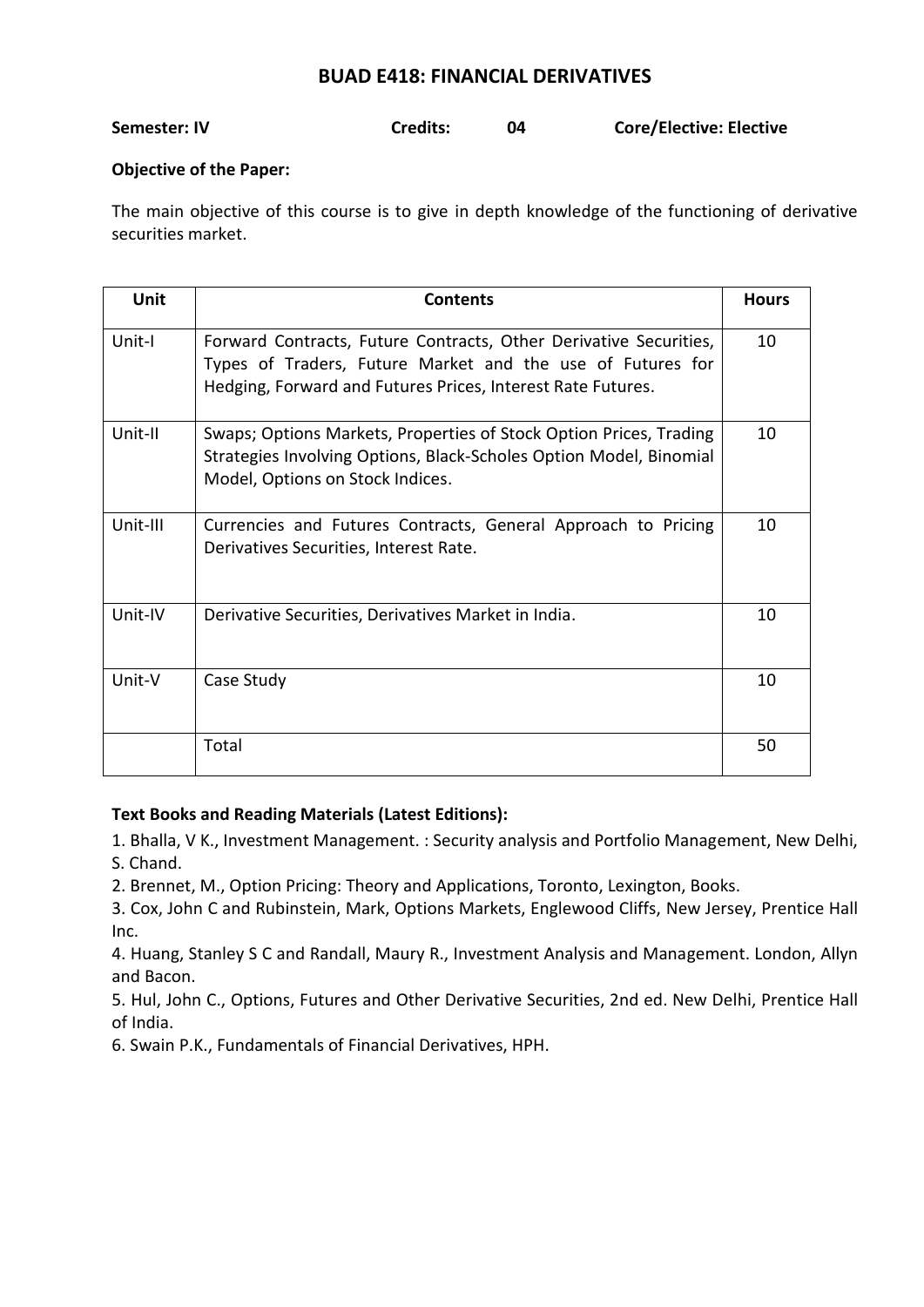# **GROUP-C: HUMAN RESOURCE MANAGEMENT**

# **BUAD E419: STRATEGIC HUMAN RESOURCE MANAGEMENT**

**Semester: IV Credits: 04 Core/Elective: Elective** 

# **Objective of the Paper:**

Objective is to make the students understand the strategic nature of HR and its use at the policy making stage for organisational benefits.

| Unit     | <b>Contents</b>                                                                                                                                                                                                                                                                                                                                                                                                                         | Hour |
|----------|-----------------------------------------------------------------------------------------------------------------------------------------------------------------------------------------------------------------------------------------------------------------------------------------------------------------------------------------------------------------------------------------------------------------------------------------|------|
| Unit-I   | Introduction: Nature of Strategies and Strategic Management<br>Environmental Scanning, Strategy Formulation,<br>process;<br>Implementation Evaluation.<br>Role<br>Strategic<br>of<br>HRM<br>in<br>Management.                                                                                                                                                                                                                           | 10   |
| Unit-II  | Planning and Training: Strategic Human Resource Planning, Needs<br>Assessment, Methods of Training and Techniques, Management<br>Development, Evaluating Training Effort. Managing organisational<br>Change and Development, Strategic Performance Management<br>and Appraisal, Steps in Appraising Performance, & Types of<br>Appraisal.                                                                                               | 10   |
| Unit-III | International SHRM: Perspective of SHRM, Managing International<br>HR Activities: Implementation of Global HR System, Staffing the<br>Global Organisation, Improving Productivity through HRIS, Major<br>Issues and Challenges of SHRM: Outsourcing HR Activities,<br>Balancing Work and Life, Managing Cross Cultural Diversity,<br>Changing Demographics of Work Force and Changed Employee<br>Expectations-Loss of Joy and Pleasure. | 10   |
| Unit-IV  | Emotional Intelligence, the Five Domains of Emotional Intelligence<br>Identified by Goleman, the Ability Model, Trait Model of<br>Emotional Self-Awareness, Increasing Self Awareness, and Tools<br>for Self-Assessment Transaction Analysis.                                                                                                                                                                                           | 10   |
| Unit-V   | Case Study                                                                                                                                                                                                                                                                                                                                                                                                                              | 10   |
|          | Total                                                                                                                                                                                                                                                                                                                                                                                                                                   | 50   |

- 1. Srinivas R. Kandula, Strategic Human Resource Development -, PHI Publications.
- 2. Ashwathaappa K.,HR and Personnel Management-, Mc.Graw Hill Publication.
- 3. Sheetharam S.& Prasad B.V., Human Resources Management-, Scitech.
- 4. Stone, Human Resources Management- Eastern Economy Edition.
- 5. Desseler Gary., Human Resources Management-, PHI Publication.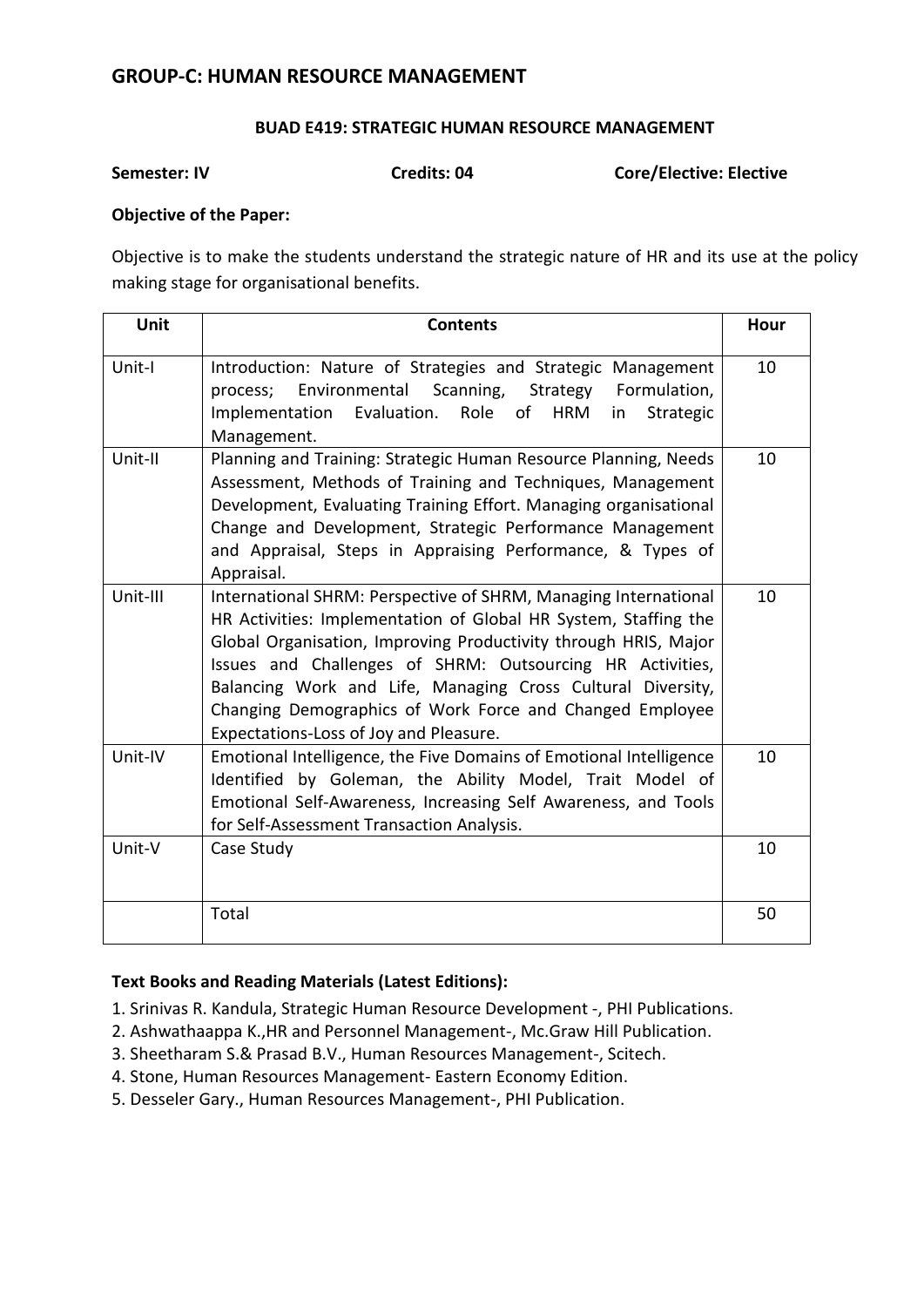#### **BUAD E420: INDUSTRIAL RELATIONS**

**Semester: IV Credits: 04 Core/Elective: Elective**

# **Objective of the Paper:**

Objective is to make the students learn the theories, institutions and practices of industrial relations, trade union, the concept of industrial disputes and different mechanisms to settle it. To make them understand the concept of collective bargaining and emerging trends in the field of collective bargaining.

| <b>Unit</b> | <b>Contents</b>                                                                                                                                                                                                                                                                                                                         | <b>Hours</b> |
|-------------|-----------------------------------------------------------------------------------------------------------------------------------------------------------------------------------------------------------------------------------------------------------------------------------------------------------------------------------------|--------------|
| Unit-I      | Introduction: Concept, Approaches to IR, Parties to IR, System Model of<br>IR Industrial Worker in India: Rise of Industrial Workers, Profile of<br>Industrial Workers in India, Problems of Industrial<br>Workers<br>(Absenteeism, Commitment, Work Ethics), New Actors and the Emerging                                               | 10           |
| Unit-II     | Dynamic, Competition on the basis of Cheap Labor.<br>Trade Unions in India: Introduction, Reasons for Joining Trade Unions,<br>Functions of Trade Unions, Types of Trade Unions, Emerging Role of<br>Trade Unions in India, Trade Union Act 1926.                                                                                       | 10           |
| Unit-III    | Industrial Dispute and Resolution: Concept, Nature & Causes of Industrial<br>Disputes Machinery for Solving Industrial Disputes under Industrial<br>Disputes Act, 1947 at National and State Level. Collective Bargaining,<br>Process, and Stages of Bargaining, Grievance Management. Workers<br>Participation in Management in India. | 10           |
| Unit-IV     | Acts and Legislations: Factories Act 1948, Contract Labor Act 1970,<br>Industrial Employment (Standing orders) Act, 1946.                                                                                                                                                                                                               | 10           |
| Unit-V      | Case Study                                                                                                                                                                                                                                                                                                                              | 10           |
|             | Total                                                                                                                                                                                                                                                                                                                                   | 50           |

- 1. Venkata Ratnam C.S., Dhal Manoranjan., Industrial Relations, Oxford University Press.
- 2. Padhi,P. K., Labor Laws, PHI.
- 3. Sinha, Sinha & Shekhar, Industrial Relations, Trade Unions & Labor Legislation, Pearson.
- 4. Monappa Arun, Industrial Relations, TMH, New Delhi.
- 5. Mamoria, Gankar, Dynamics of Industrial Relations, HPH.
- 6. Balasubramanian, Industrial Relations, Everest Publishing House.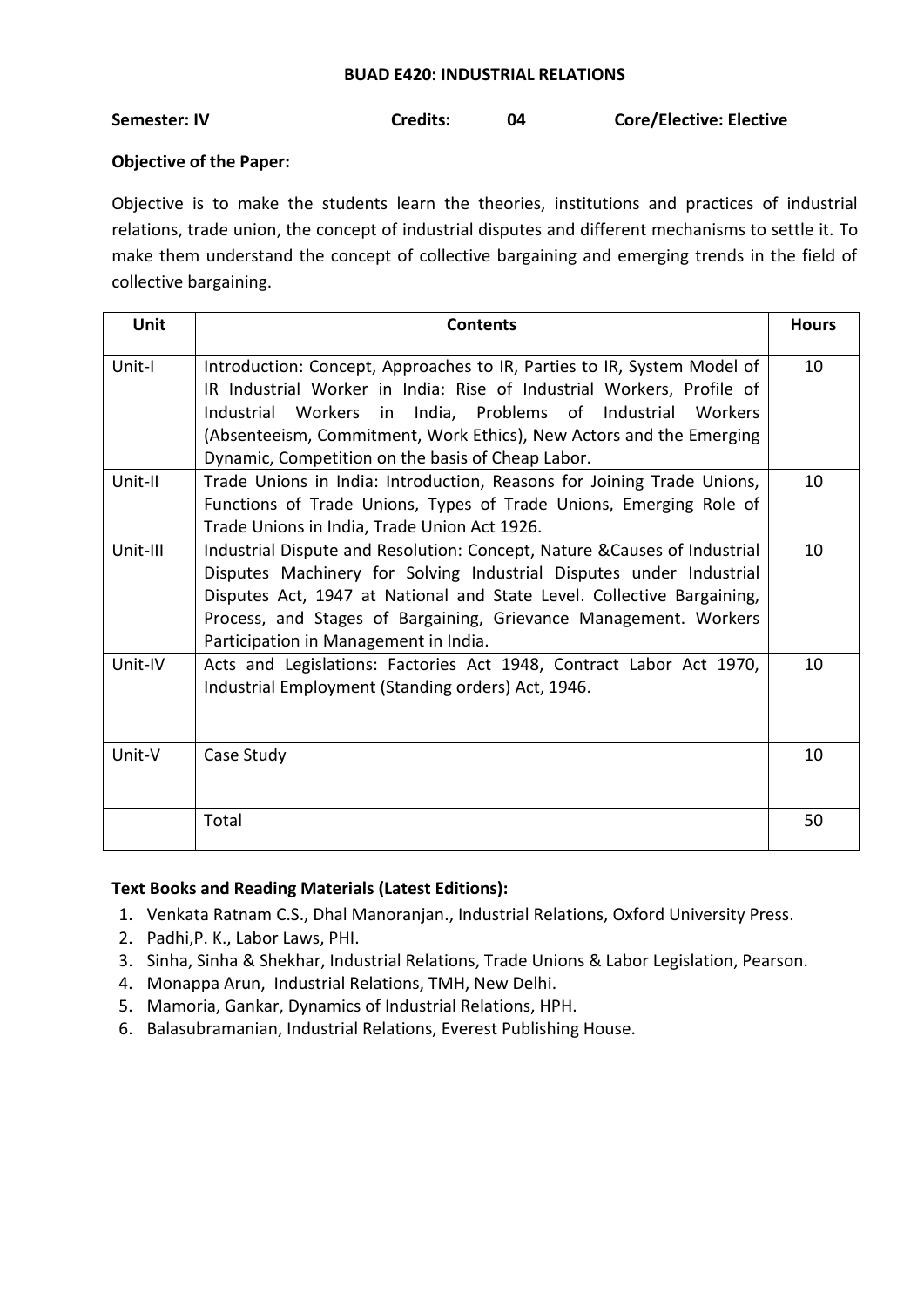## **BUAD E421: ORGANISATIONAL CHANGE AND INTERVENTION STRATEGIES**

# **Semester: IV Credits: 04 Core/Elective: Elective**

## **Objective of the Paper:**

The objective of this course is to prepare students as organizational change facilitators using the knowledge and techniques of behavioural science

| <b>Unit</b> | <b>Contents</b>                                                                   | <b>Hours</b> |
|-------------|-----------------------------------------------------------------------------------|--------------|
| Unit-I      | Organization Change - An Overview; Approaches to Problem<br>Diagnosis.            | 10           |
| Unit-II     | Techniques of Planned Change; Steps in OD, General OD<br>Competencies, OD Skills. | 10           |
| Unit-III    | Interventions – Interpersonal, Team, Intergroup and System                        | 10           |
| Unit-IV     | Evaluation of OD, Ethics of OD                                                    | 10           |
| Unit-V      | Case Study                                                                        | 10           |
|             | Total                                                                             | 50           |

# **Text Books and Reading Materials (Latest Editions):**

1. Abad, Ahmad. etc. Developing Effective Organization, New Delhi, Sri Ram Centre for Industrial Relations.

2. De Nitish, Alternative Designs of Human Organizations. London, Sage.

3. French, W H. and Bell, CH. Organisation Development. New Delhi, Prentice Hall of India.

4. French, W L. etc. Organization Development Theory, Practice and Research, 3rd ed. New Delhi, Universal Book Stall.

5. Harvey. D F. and Brown, D R.An Experiential Approach to Organization Development, Englewod Cliffs, New Jersey, Prentice Hall Inc..

6. Huse, F E. and Cummings, T G. Organization, Development and Change, 3rd ed. New York, West.

7. Sinha, Dharani, P. etc. Consultants and Consulting Styles. New Delhi, Vision.